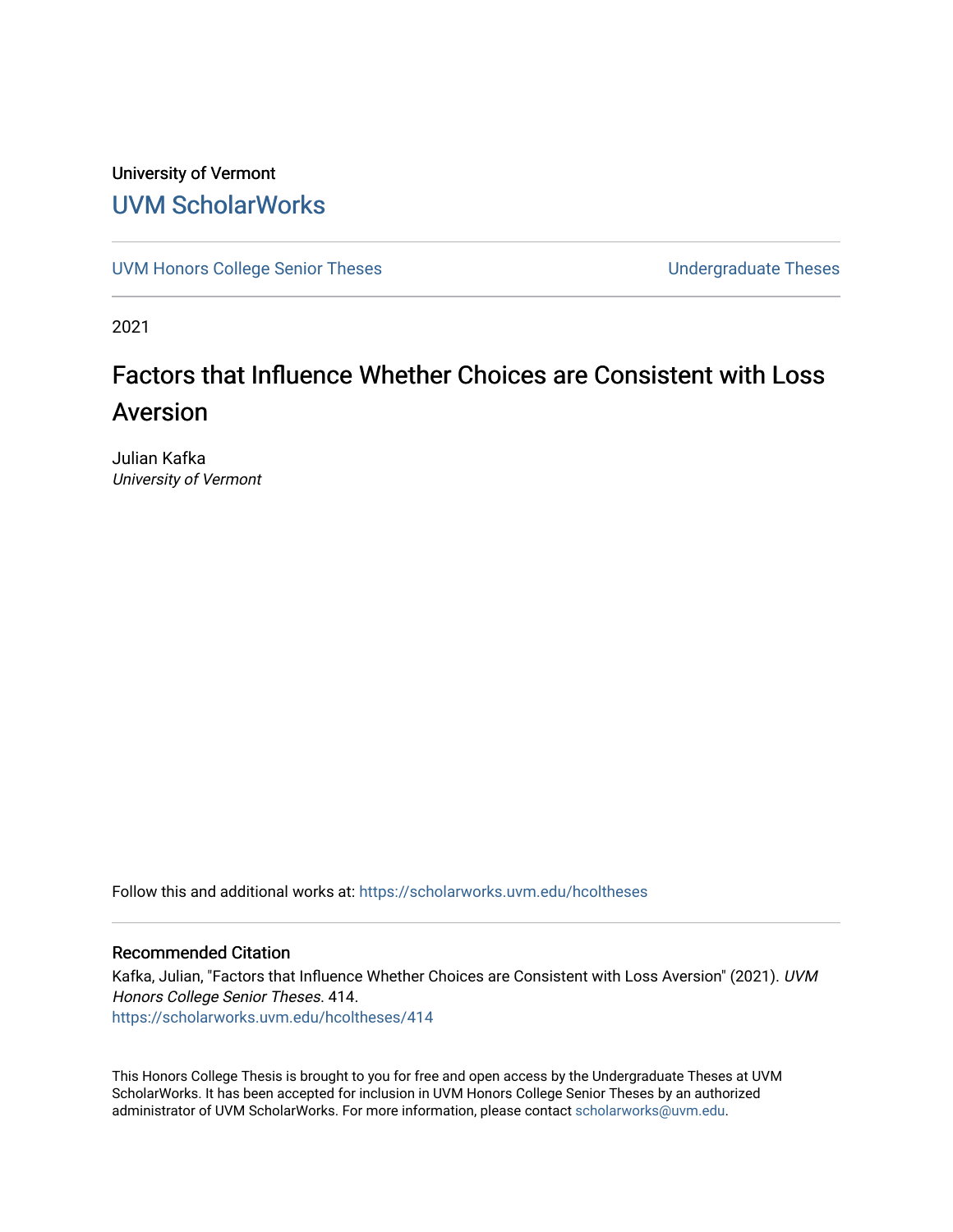Factors that Influence Whether Choices are Consistent with Loss Aversion

Julian Kafka

In Partial Fulfillment of the Requirements for Graduation from the Honors College with a

Bachelor of Arts in Psychological Science

University of Vermont 2021 College of Arts and Sciences

University of Vermont Committee:

Eric A. Thrailkill, Ph.D.

Mark Bouton, Ph.D.

Jeremy Sibold, Ed.D.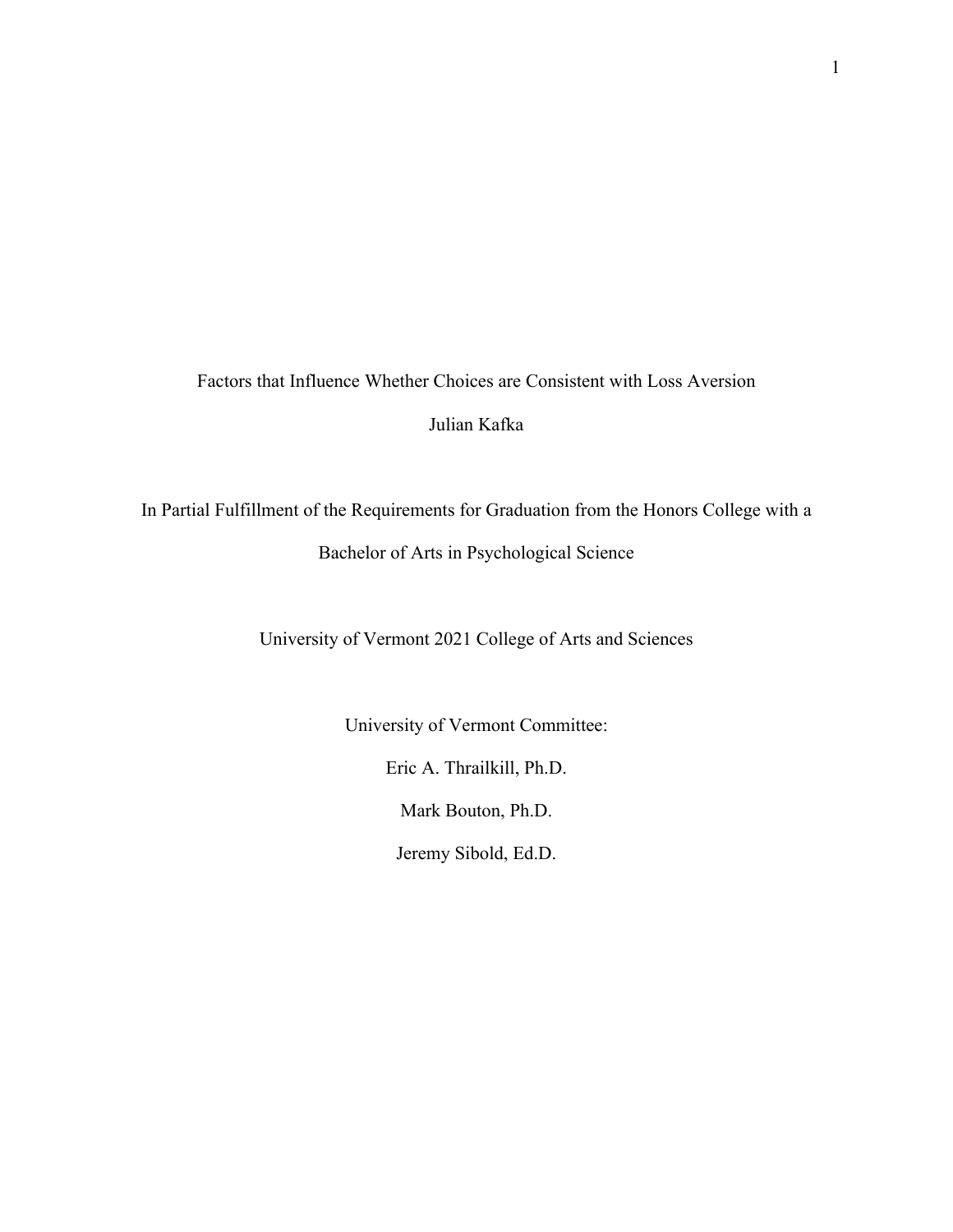#### **Abstract**

Research suggests that decision making is an important, often-overlooked determinant of human health. Loss aversion describes the propensity to prefer avoiding losses over obtaining equivalent gains. Risk aversion denotes the tendency to avoid options that entail a risk of loss when choosing between alternatives. In two experiments, I examined loss aversion and other decisionmaking variables. In Experiment 1, club sport athletes and non-athletes at the University of Vermont completed measures of loss aversion, risk aversion, delay discounting, and probability discounting. Groups were compared to assess the hypothesis that athletes are less loss averse and risk averse than non-athletes. The results suggest that the populations do not differ in their levels of delay or probability discounting. Athletes were slightly less loss averse than non-athletes, but this difference was not statistically significant. However, athletes were significantly less risk averse than non-athletes. Experiment 2 examined predictions of loss aversion for different conditions in which the expected values of each choice were manipulated. Two groups received three blocks consisting of 64 hypothetical 50-50 gambles that each presented a potential gain and a potential loss. Participants chose to accept or reject the gamble. For the AAA group, gains ranged from \$12 to \$40, and losses ranged from \$6 to \$20 in all three phases. The ABA group experienced the same ranges in Phases 1 and 3, but the ranges were reversed in Phase 2. I hypothesized that the participants' choices would be sensitive to the expected value of the gambles and that, independent of the expected value, they would accept gambles in a manner consistent with loss aversion. The results supported my hypotheses. Loss aversion was observed at each test block; however, groups differed systematically in how well their choices matched the predictions of loss aversion. Overall, the results provide new information on the influence of experience on decision making.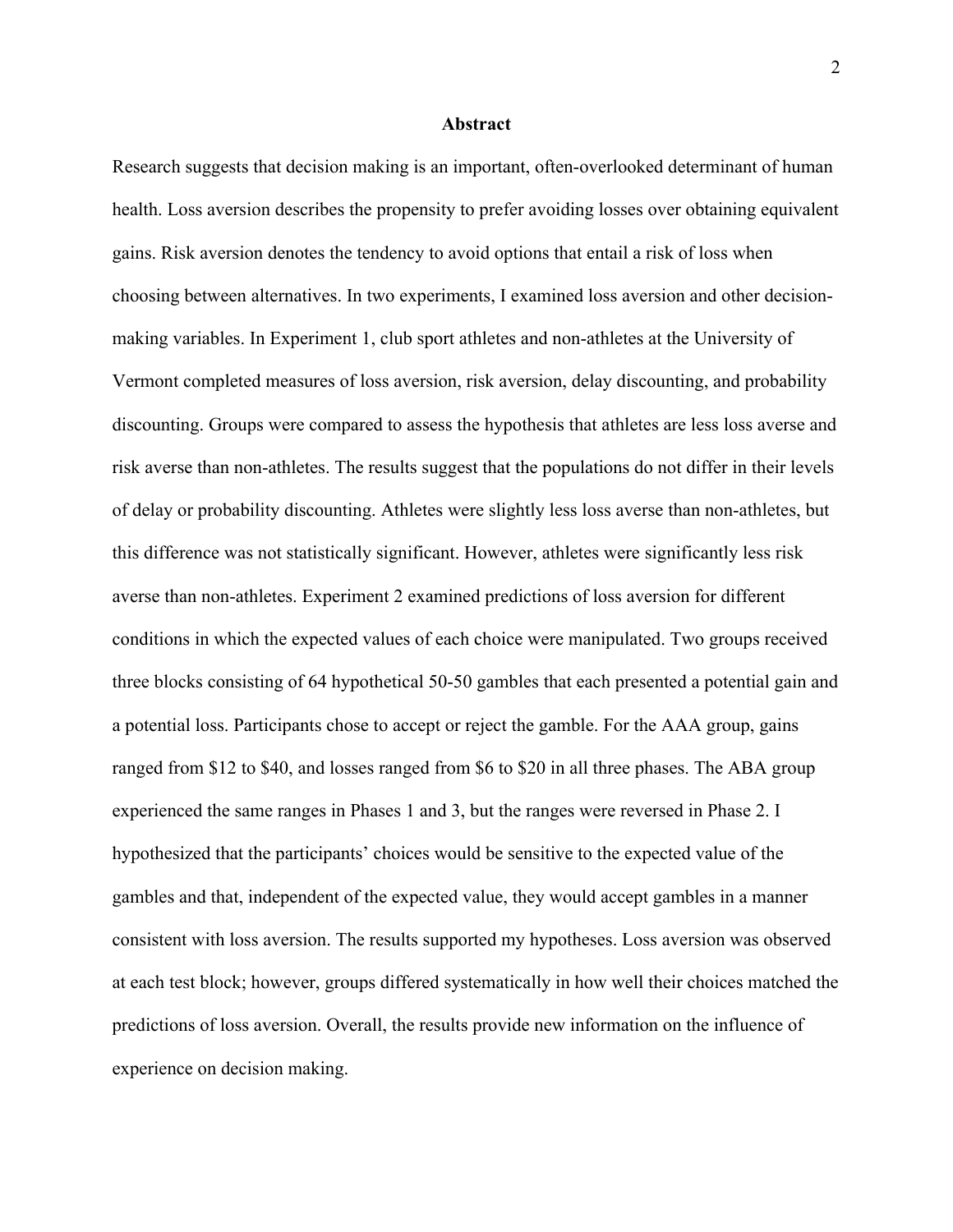The United States spends more money on healthcare than any other country, but it has a low ranking on almost every measure of health status (Papanicolas, Woskie, Orlander, Orav, & Jha, 2019). This apparent paradox can be largely explained by the fact that healthcare, while important, is a relatively poor predictor of long-term health. A far greater contributor to health outcomes is individual behavioral patterns, which account for almost 40% of deaths in the U.S. (Schroeder, 2007). Among the determinants of health, healthcare receives by far the most attention and resources from American citizens and politicians. The above data suggests, though, that it would likely be beneficial to focus more on preventing pathology by changing the behaviors that people choose to engage in (Thaler & Sunstein, 2009). If we want to successfully change people's behavior patterns, however, it is important to learn more about the mechanisms underlying them.

Prospect theory explains how people choose between different options under conditions of risk and uncertainty. It emerged as an alternative to expected utility theory (EUT) that better accounts for humans' cognitive limitations and arguably irrational decision-making (Dhami & al-Nowaihi, 2007). Two key concepts that Kahneman and Tversky (1979) formulated in their seminal paper on prospect theory are loss aversion and risk aversion. Loss aversion describes the propensity to prefer avoiding losses over obtaining equivalent gains, while risk aversion denotes the tendency to avoid options that entail a risk of loss when choosing between alternatives. For example, if someone would be more upset about losing five dollars than they would be happy about winning five dollars, they are demonstrating loss aversion. If someone chooses to have a 100% chance of losing five dollars over a 50% of losing ten dollars, they are acting risk averse.

Kahneman and Tversky (1979) found that people weigh losses, on average, about twice as heavily as gains, and subsequent research has generally shown similar results (Kahneman,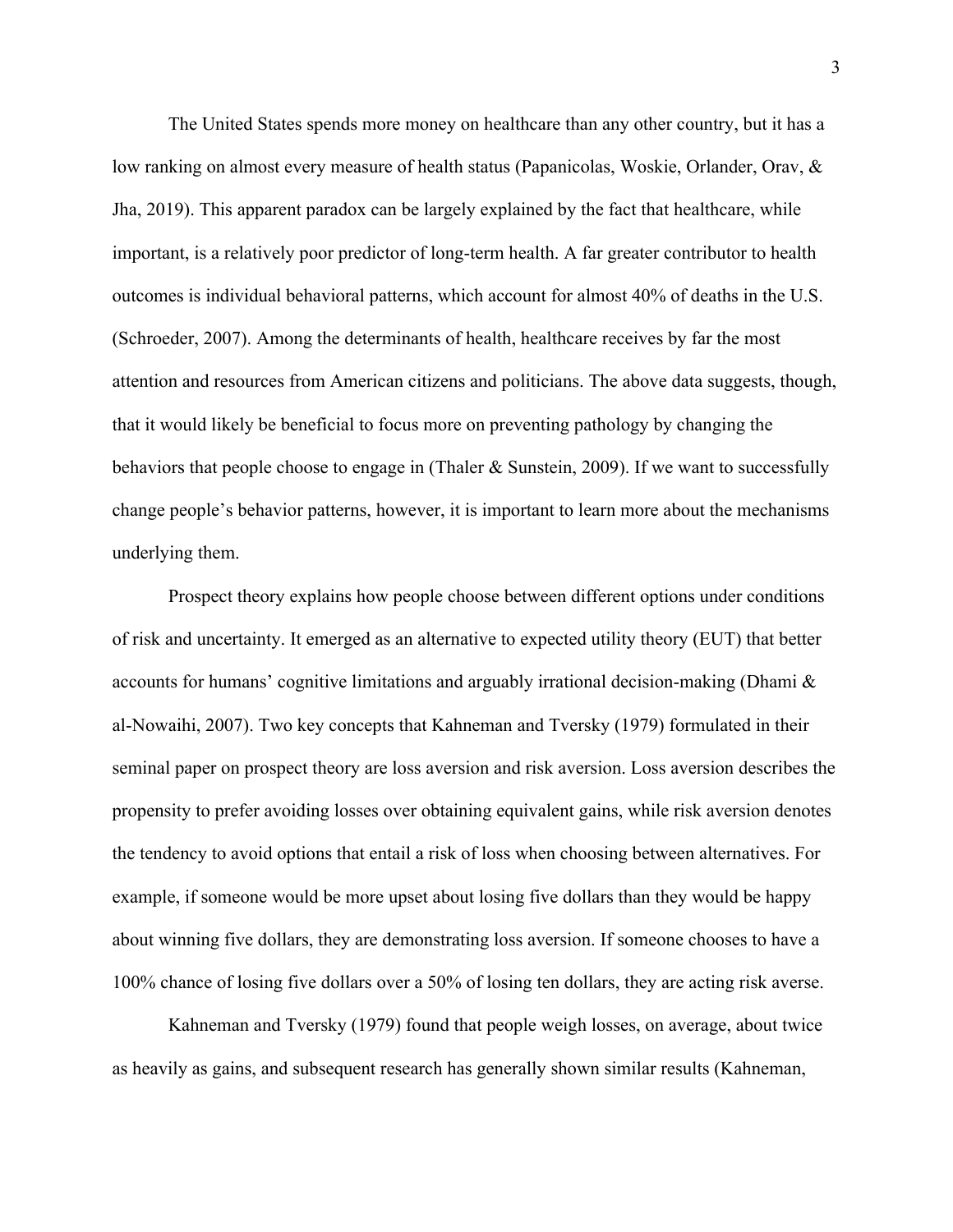Knetsch, & Thaler, 1991). Many psychologists believe that there is an evolutionary basis for loss aversion. The asymmetry of people's reactions to pain versus pleasure, they say, makes sense in a world that punishes those who ignore danger signs more than it rewards those who pursue signs of pleasure, making loss aversion an adaptive trait (Newell, Lagnado, & Shanks, 2015). Recent studies suggest that even in the modern world, loss aversion may reduce the risks of engaging in unhealthy behaviors. Strickland, Beckmann, Rush, and Stoops (2017) found that cocaine users were less loss averse than non-users. Reduced loss aversion has also been shown in people with alcohol dependence (Brevers et al., 2014) and internet gaming disorder (Wang, Tian, Zheng, Li, & Lu, 2020). Loss aversion has been implicated in other well-documented effects, such as the endowment effect, which says that once people acquire something, they are reluctant to give it up, even if they are offered a price that is greater than they would have been willing to pay for the object initially. Status quo bias describes the common preference to remain in the same state rather than taking a risk and moving to another state. Some scholars have characterized this bias as a result of loss aversion; the disadvantages of leaving the status quo loom larger than the advantages (Kahneman et al., 1991). Loss aversion has also been used to account for disposition effects in finance, the equity premium puzzle, and framing effects (Walasek & Stewart, 2015). Proponents of loss aversion point to these effects as well as the potential evolutionary benefits of loss aversion as evidence of the phenomenon's existence.

Recently, though, some researchers have called into question whether most people are truly loss averse. In one experiment, people predicted that losses would be more impactful than gains. However, there was little difference observed when the outcomes were actually experienced (Kermer et al., 2006). The experimenters insisted that the supposed asymmetrical impact of losses versus gains is the result of affective forecasts rather than actual experiences,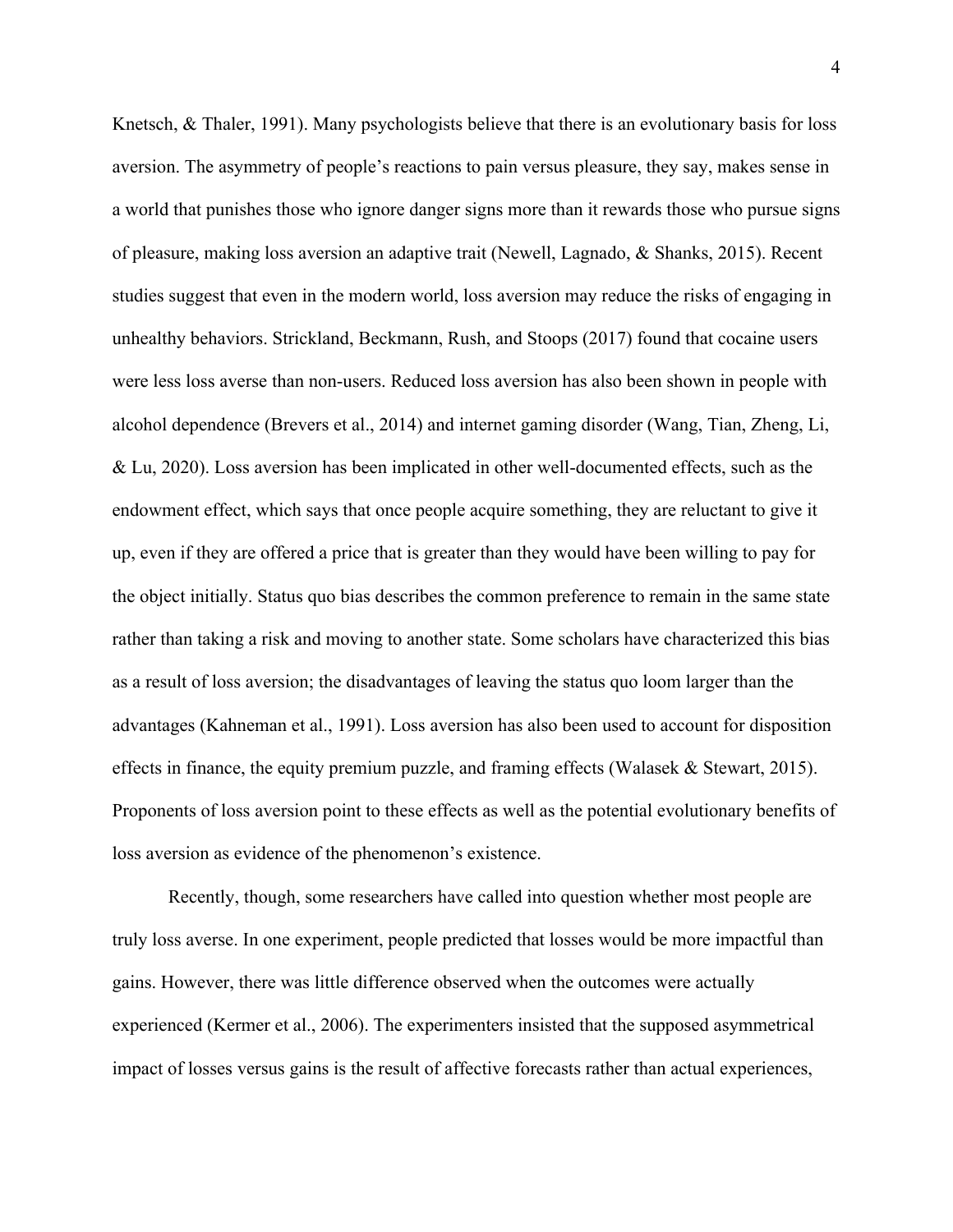and humans' affective forecasting is notoriously inaccurate (Newell et al., 2015). Mukherjee (2019) contended that psychologists' widespread acceptance of loss aversion's existence is due to publication bias, and Gal and Rucker (2018) claimed in a literature review that loss aversion is not required to explain the status quo bias. Gal (2006) and Ert and Erev (2013) suggested that the decision not to accept a lottery with an equal chance of losing and winning an equivalent amount should be interpreted as evidence of status quo bias and not as an indication of loss aversion. The authors based their observation on the finding that loss aversion is generally reduced when the decision to accept or reject a gamble is reframed as a choice between the gamble and zero. Gal and Rucker (2018) also asserted that the weight of the evidence does not support a general tendency for losses to loom larger than gains. They argued for a more contextualized perspective whereby losses sometimes loom larger than gains, but sometimes the reverse is true.

A primary reason that loss aversion has been subject to challenges is that recent research has emphasized the effects of context and experience on decision making. This includes studies showing that risk and loss aversion can change as a result of direct experience with losses and gains. Camilleri and Newell (2010), for instance, gave participants repeated choices between a risky option that paid out an unpredictable high or a low reward amount and a safe option that paid out a certain intermediate reward amount. After experience with 100 trials, participants became less likely to choose the risky option, suggesting that participants can change their risk attitudes based on experience.

An experiment by Walasek and Stewart (2015) demonstrated how experience with gains and losses can influence attitudes toward loss. They manipulated the ranges of gains and losses available in different experimental conditions and found that participants demonstrated loss aversion, loss neutrality, and even the reverse of loss aversion, depending on which condition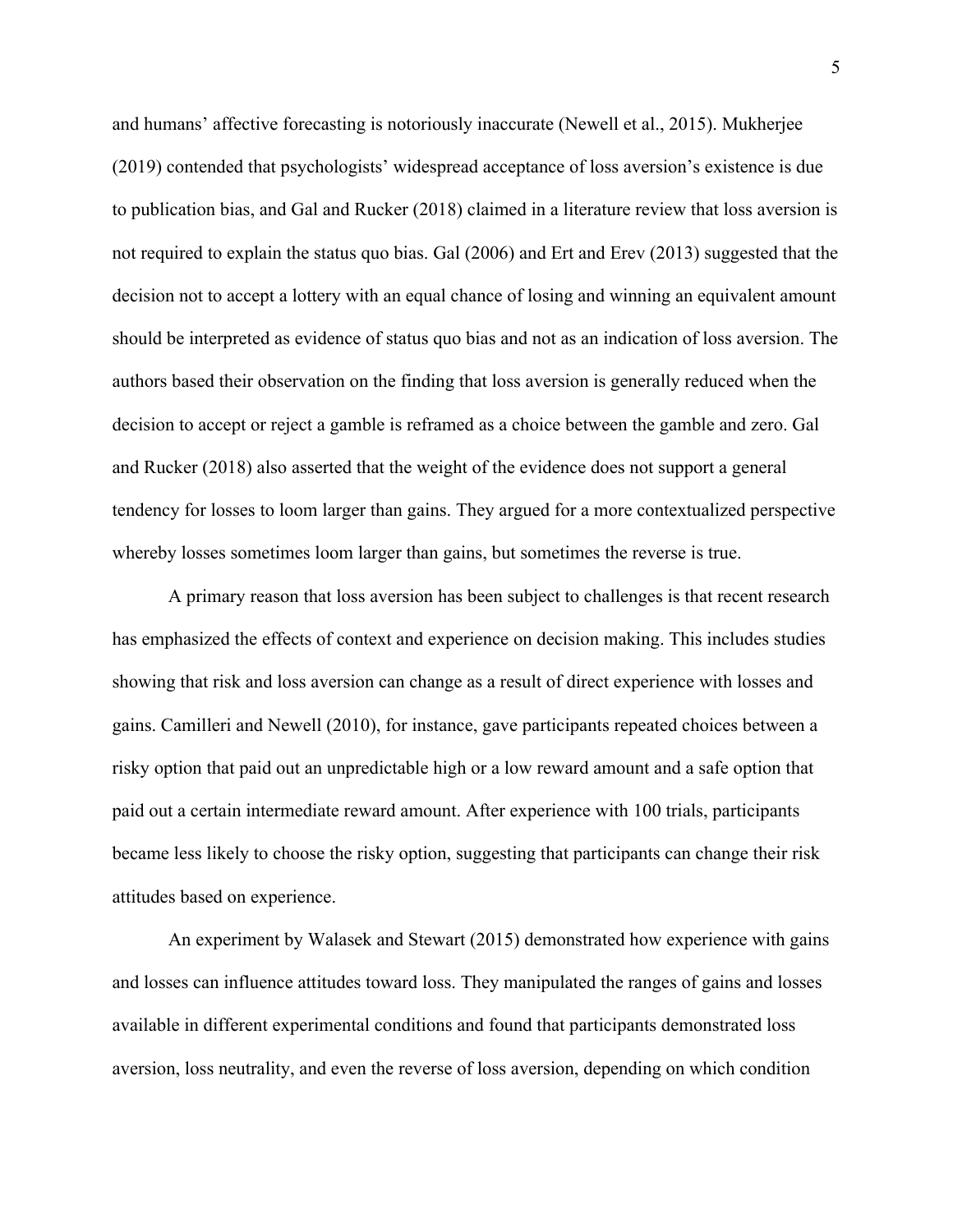they experienced. They were able to accurately predict participants' attitudes toward loss using their decision by sampling model, which is based on the idea that people do not possess stable internal scales to represent subjective value or probability. According to the model, decision makers are sensitive to the rank of amounts within a set sampled from memory because they evaluate options by counting favorable binary comparisons within the sample (Walasek  $\&$ Stewart, 2015). For example, people will act as though \$25 has a subjective value of  $\frac{2}{5}$  if the sample contains the amounts \$10, \$20, \$30, \$40, and \$50 because \$25 compares favorably in two of the five possible comparisons. If a sample is positively skewed, with more small amounts than large amounts, then the model predicts that a concave function will emerge from the process of sampling and binary comparison. As Walasek and Stewart (2015) anticipated, their participants demonstrated loss aversion only when the range of possible gains they were presented with was larger than the range of potential losses. When the range of possible losses was greater, people exhibited the reverse of loss aversion, and when possible gains and losses were symmetrical, people showed loss neutrality. These results led Walasek and Stewart (2015) to theorize that loss aversion arises from an asymmetric representation of gains and losses in people's memories, which occurs due to historical differences in the distributions of gains and losses they have experienced. Walasek and Stewart's (2019) study failed to replicate the reversal of loss aversion that they observed in 2015, but the authors were able to produce varying degrees of loss aversion through their manipulations of the ranges of gains and losses, so they concluded that rank effects were at least partially responsible for people's loss aversion, supporting their conclusion from 2015.

There is evidence that loss aversion can be used to change behavior. Patel et al. (2016) studied whether the way that an incentive for physical activity was framed affected how often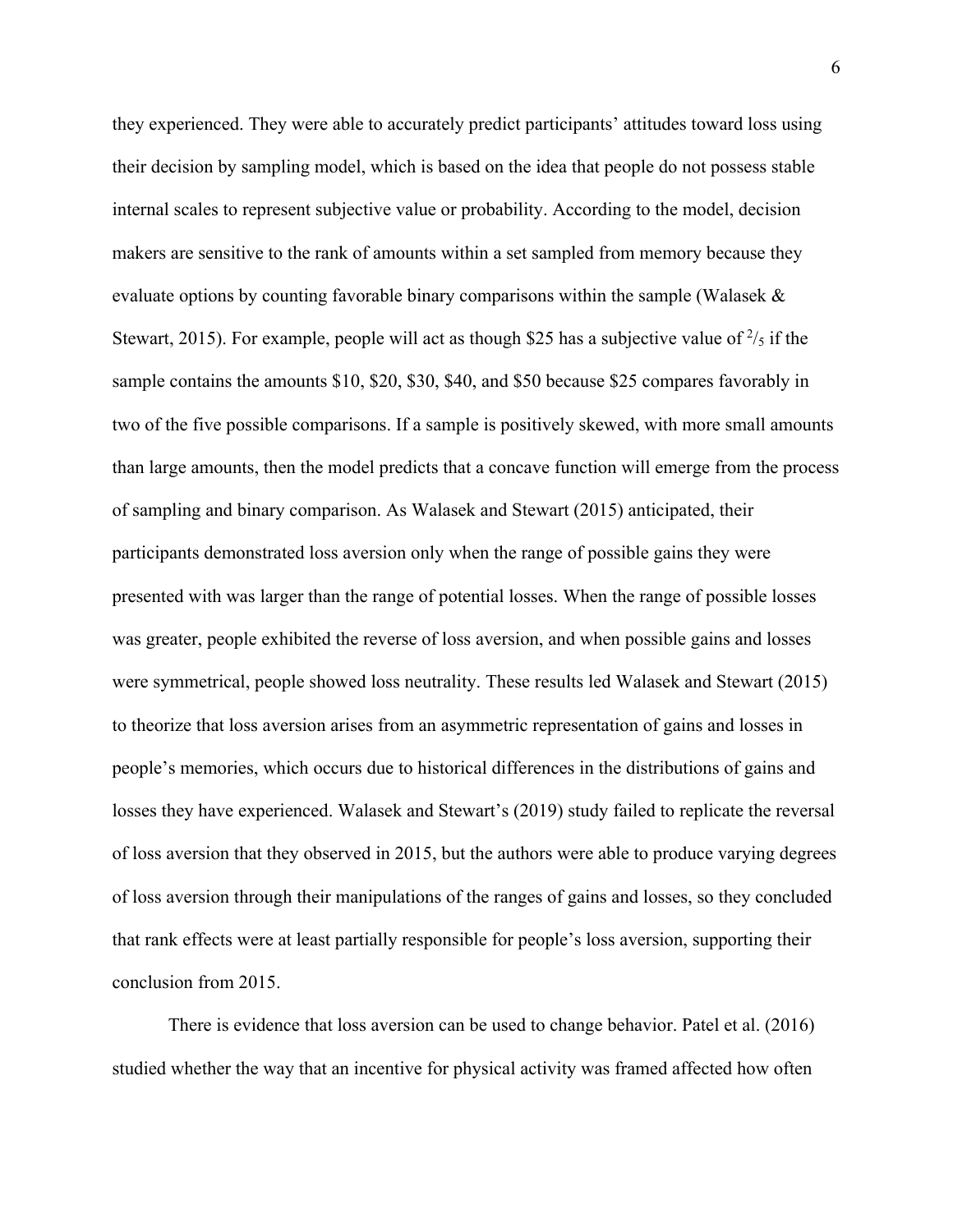participants (overweight and obese adults) met their exercise goals. Participants were assigned to a no-reward control group or one of three financial incentive programs. Participants in the gain incentive group were given \$1.40 for each day they met their fitness goals, those in the lottery incentive group had a random chance of receiving a reward with an average value of \$1.40 when they met their goals, and members of the loss incentive group were paid \$42 upfront and had to return \$1.40 for each day that they failed to meet their goals. The study revealed that framing the reward as a loss resulted in significantly more days in which participants met their exercise goal than offering no reward, while framing a reward of the equivalent expected value as a lottery or a gain resulted in participants having no more fitness success than their counterparts in the control group. This finding demonstrates that loss aversion can make a significant impact on behavior, specifically in an exercise setting. It also implies that if there are major differences in the levels of loss aversion of specific populations or individuals, then the most effective methods of motivating people might have to be tailored to their particular attitudes toward loss.

Quotes from prominent figures in the world of elite sport demonstrate that athletes and coaches think of loss aversion as a key predictor of victory or defeat. Michael Jordan, for instance, once said, "When you hate losing more than you love winning, you take excuses off the table" (Pais, 2017). Other self-proclaimed loss-averse athletes include Serena Williams, Jackie Robinson, Lance Armstrong, Jimmy Connors, Larry Bird, and Billy Beane. Jeff Hornacek, who has coached for the NBA's New York Knicks, Phoenix Suns, and Houston Rockets, explained why he tried to develop a loss-averse mindset in his players: "The mentality of a Kobe Bryant, a Michael Jordan, a LeBron James, I think they hate to lose more than they love to win…. When you love to win and you don't [hate to lose], it's like, 'OK, well maybe we'll win the next game.' When you hate to lose and you lose a game, it eats after you the next game and then you go after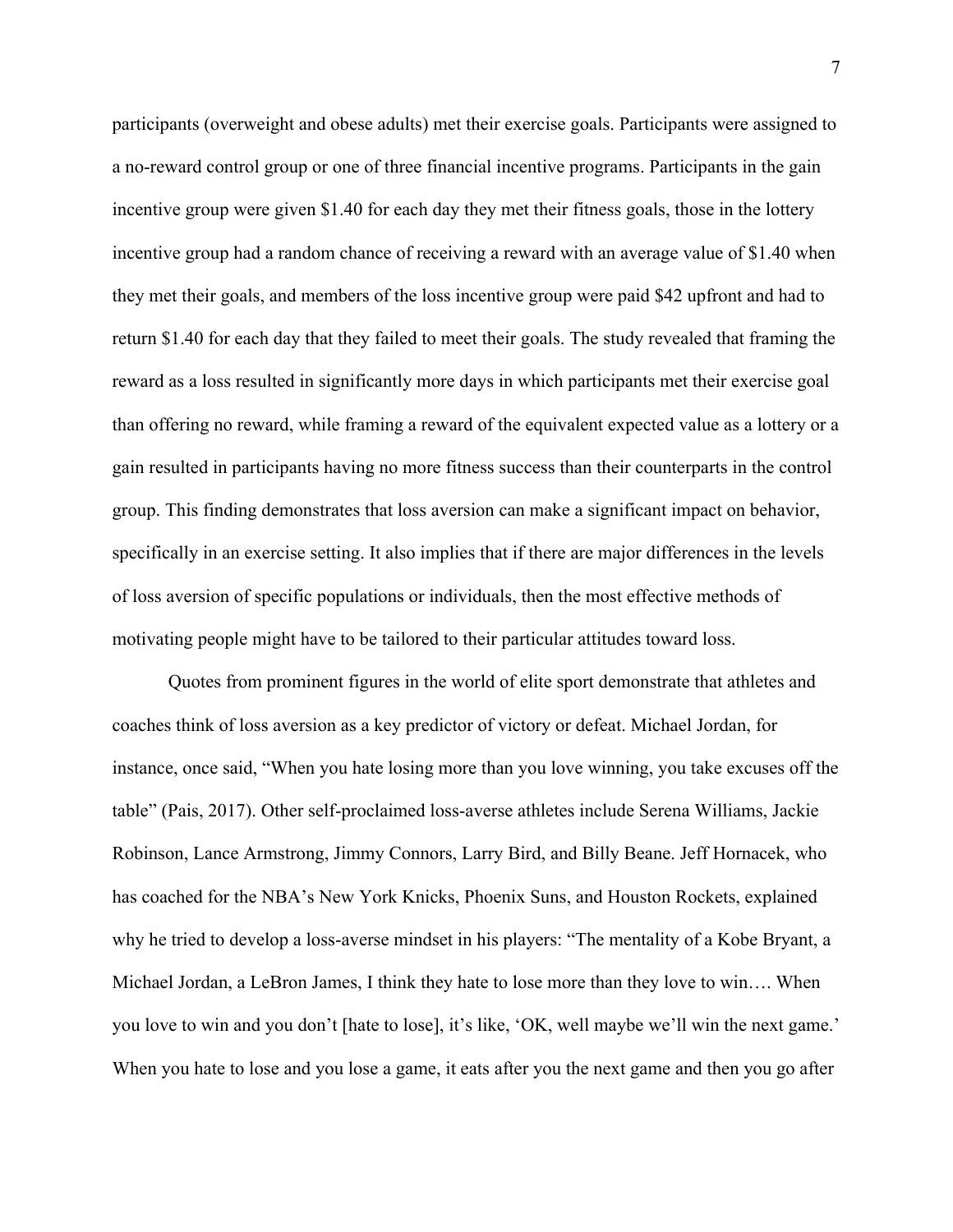it. We've got to get that mentality now" (Manrique, 2018). Not all successful athletes feel the same way as Hornacek, however. The young tennis star Coco Gauff, for example, thinks her lack of loss aversion helps her avoid feeling too much pressure. She declared, "I just want to win more. I love winning more than I hate losing" (Millington, 2019). It is possible, of course, that any of these athletes' perceived levels of loss aversion do not align with their actual attitudes toward loss, but their interest in loss aversion suggests that future athletes and coaches may seek out and benefit from information about decision-making differences.

Previous studies contrasting risk and loss aversion in athletes versus non-athletes are limited and have had mixed results. Buccetti's (2012) study of MBA students suggested that former collegiate athletes were not significantly different from non-athletes in their likelihood of investing in risky (hypothetical) stocks or in their self-described risk aversion. Bleichrodt, L'Haridon, and Van Ass (2016) compared recreational and professional hockey players and found that, while the elite athletes were more optimistic, there were no significant differences between the two groups' levels of loss aversion, which was measured using a mixed-gambles task. Their results led them to theorize that "success in sports is not associated with attitudinal differences towards money outcomes or towards gains and losses" (Bleichrodt et al., 2016). However, Lazzaro (2013) found that collegiate athletes were more loss averse than non-athletes and that they were also more risk averse before incurring any gains or losses but equally risk averse after incurring gains. His results supported his hypothesis, which was that athletes would be more loss averse than non-athletes because they are conditioned to be loss-averse when competing. Conversely, studies of behavior outside the laboratory have shown a relative lack of risk aversion in athletes. For example, Nattiv, Puffer, and Green (1997) found that college athletes engaged in a significantly greater number of risky behaviors, such as gambling and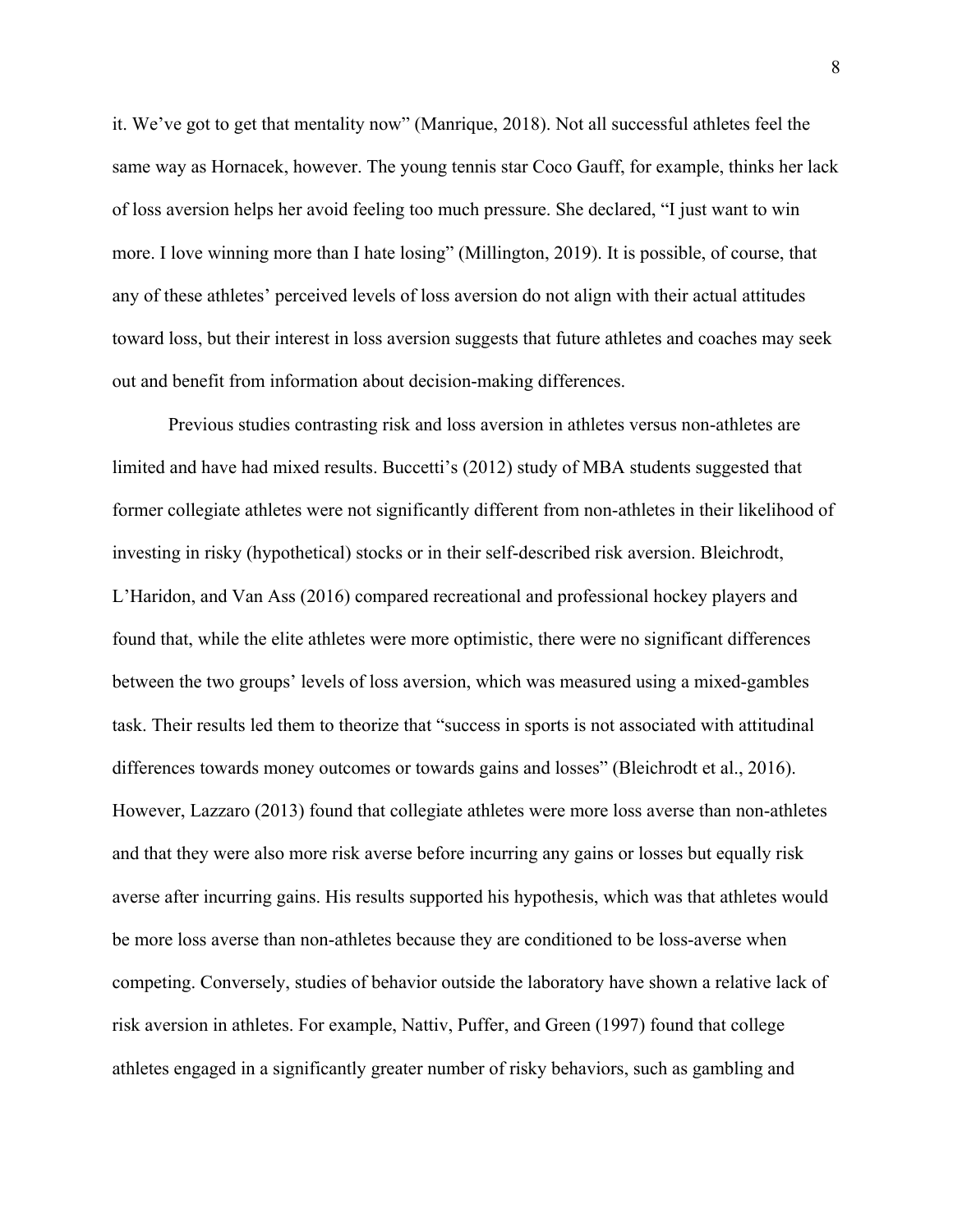substance abuse, than their nonathlete peers. Another study with middle school students found the same trend among members of that age group (Garry & Morrissey, 2000).

A few studies have purported to reveal that professional athletes are loss averse while playing their respective sports, but in reality, some of these studies are not necessarily demonstrating loss aversion as defined by Kahneman and Tversky (1979). For example, Berger and Pope's (2011) analysis of more than 18,000 professional basketball games showed that teams who are losing by a point at halftime are more likely to win than those who are winning by a point at halftime. There are factors that could account for this trend even if the athletes do not value winning less than they detest losing, however. It is possible that teams who are losing at halftime are more likely to reevaluate their strategy because they realize that their current tactics have put them on track to lose. Berger and Pope (2011) attempted to rule out alternative explanations such as this one with a laboratory task in which participants competed in a buttonpushing task. Participants pushed two computer keyboard buttons as quickly as possible, and halfway through the task, some were randomly assigned to be told that they were slightly behind their opponents, while others were told that they were slightly ahead. The researchers found that only the participants who were told they were losing increased their button-pressing speed in the second half of the task. Since there was no complex strategy involved in this task, the authors attributed this improvement to increased effort resulting from increased motivation to win for participants in the "loss" condition. However, it is possible that participants in the "win" condition failed to increase their effort not because they were any less motivated to win but because they understandably thought that their current effort was enough to secure the win that they were already on track to achieve.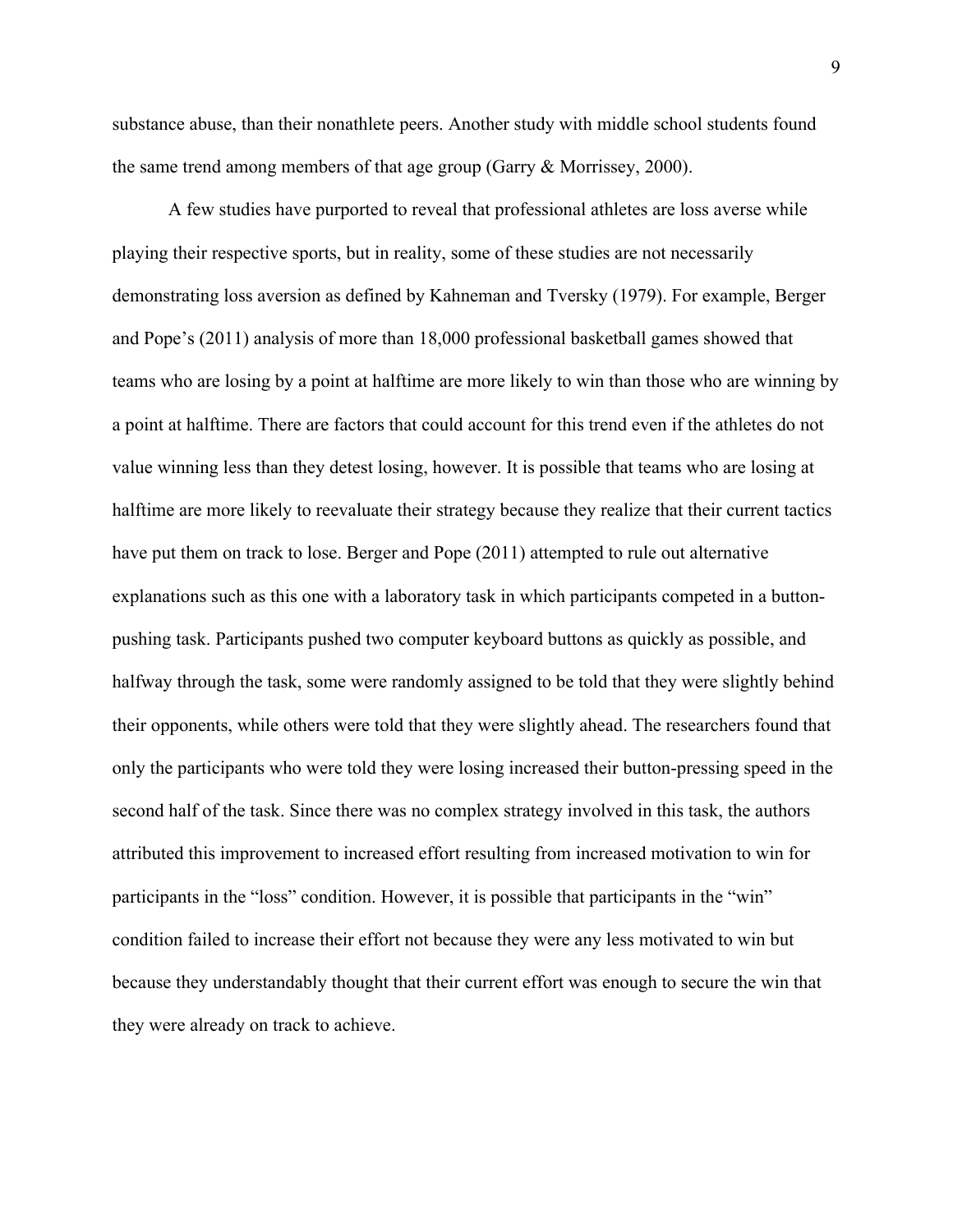Anbarci, Arin, Okten, and Zenker (2017) and Anbarci, Arin, Kuhlenkasper, and Zenker (2018) analyzed professional tennis players' serve speeds during a tournament in Dubai, and they found that male players served faster when they were behind in a game. They argued that this revealed that the players complied with prospect theory and exhibited loss aversion. However, Krawczyk (2019) noted multiple flaws with this conclusion, including the fact that increased serve speed does not necessarily mean the server is putting in more effort. A faster serve could result from the server putting less spin on the ball or having less muscle tension. Additionally, even if a fast serve does result from increased effort on the serve itself, a crucial benefit of serving faster is that it usually shortens a point, requiring less overall effort from the server following the serve. Krawczyk (2019) also pointed out that professional tennis players are expected to win the games that they serve, so the expected value of winning a point when the server is behind in the game is greater than the expected value of winning a point when the server is ahead. Therefore, a loss-neutral server should be expected to value a point more when he is behind than when he is ahead.

Unlike many other studies on loss aversion in sport, Pope and Schweitzer's (2011) study seems to show professional athletes acting loss averse during competition. Using precise laser measurements, the researchers analyzed more than 2.5 million putts by professional golfers in PGA Tour tournaments. The golfers were less likely to make putts when putting for birdies than when putting for par, and they were less likely to make putts when putting for par than when putting for bogeys. Pope and Schweitzer (2011) used par as a reference point, meaning that birdies were considered wins, and bogeys were considered losses. The accuracy disparity between types of putts remained even when controlling for overconfidence, nervousness, and shot difficulty. This suggests that the golfers' improved performance on bogey putts relative to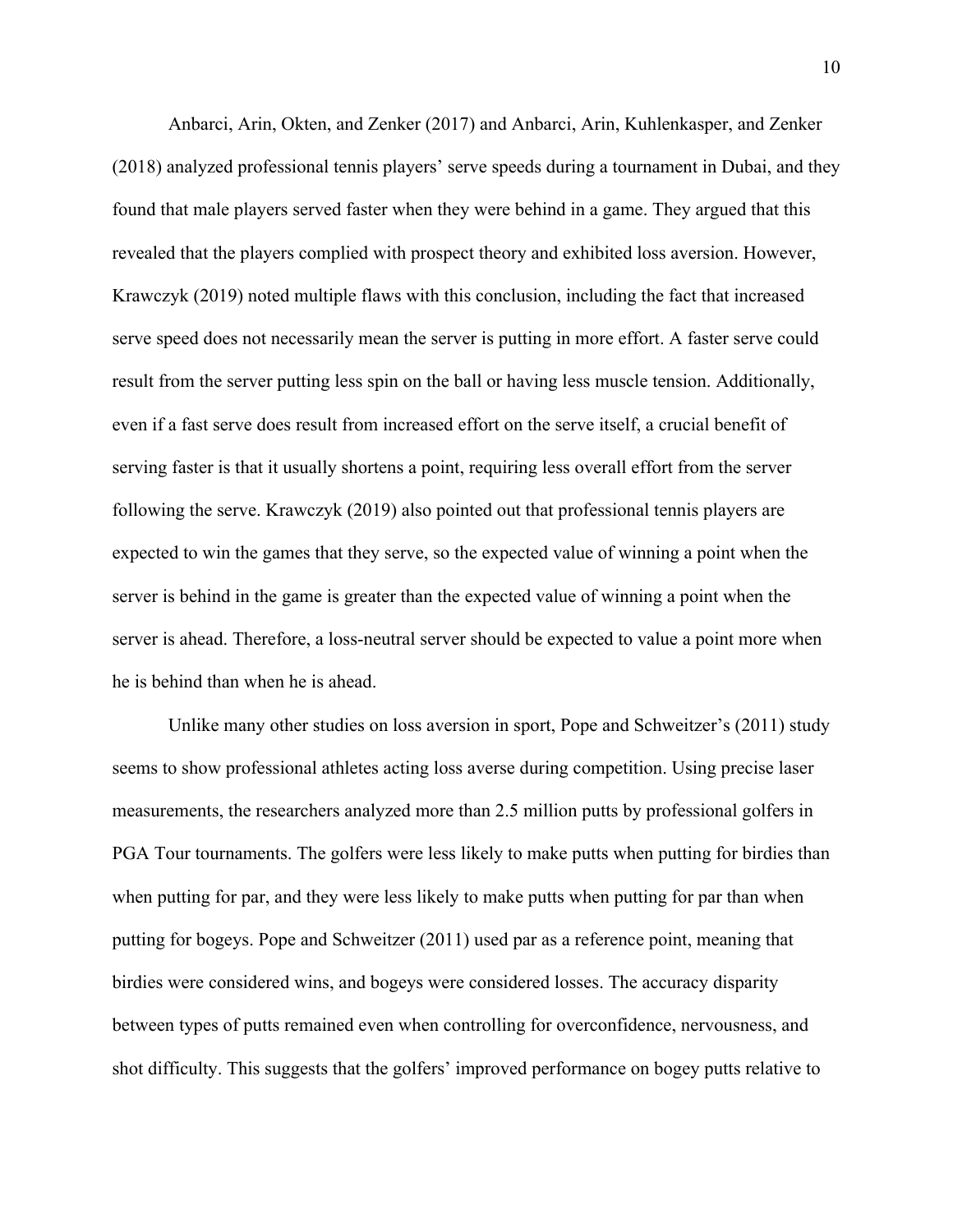par putts and par putts compared to birdie putts resulted from increased focus and motivation when they were putting to avoid a loss as opposed to when they were trying to gain a win. Presumably, golfers' motivation to make certain putts is positively correlated with the hedonic value of making them, indicating that the golfers in this study did weigh losses more heavily than gains. Pope and Schweitzer (2011) supported this theory with anecdotal evidence as well, citing Tiger Woods as saying, "Any time you make big par putts, I think it's more important to make those than birdie putts….The psychological difference between dropping a shot and making a birdie, I just think it's bigger to make a par putt."

This thesis consists of two experiments. In the first experiment, I attempted to determine whether levels of loss aversion and risk aversion differ between athletes and non-athletes, using survey results from members of University of Vermont club sports teams and members of the school's non-athletic clubs. In the second, I explored whether it is possible to change individuals' levels of loss aversion by manipulating the range of gains and losses that they have experienced.

The participants in my first experiment completed the decision-making survey between March and September of 2021, when in-person learning at the University of Vermont was cancelled due to the Covid-19 pandemic. Club sports teams were not practicing during this time, suggesting that any decision-making disparities found between athletes and non-athletes can likely be attributed to long-term differences between the populations rather than acute effects of sport participation that might last for a few minutes, hours, or days following practices or competitions. However, it is possible that athletes and non-athletes' decision making might differ more when athletes are competing regularly, either due to acute increases in testosterone following exercise or competition or due to other mediating variables.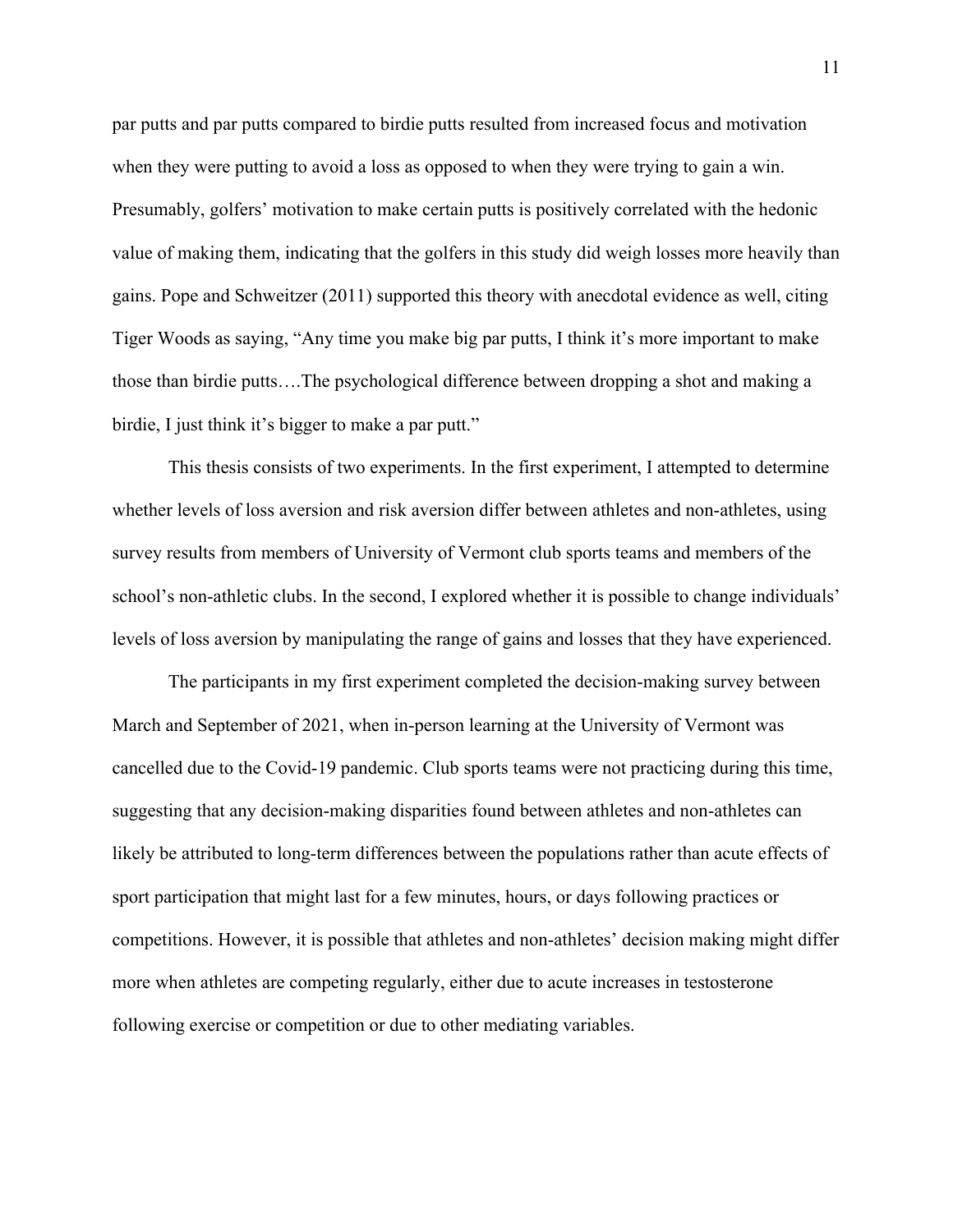Each experiment in this thesis measured loss aversion with a 50-50 gamble task that arranged different hypothetical losses and gains across gambles. It is possible that the hypothetical nature of this task may have influence participants' decisions. However, other studies, such as that of Walasek and Stewart (2015), have used hypothetical financial decisions and have consistently found levels of loss aversion similar to the levels seen in non-hypothetical experiments (e.g., Tom, Fox, Trepel, & Poldrack, 2007). Therefore, the key cognitive processes likely occurred in approximately the same way that they would have if participants had been gambling for real money.

My first experiment used a propensity (self-reported preference) survey to measure risk aversion. This approach was based on research by Frey, Pedroni, Mata, Rieskamp, and Hertwig (2017), who found that a general factor of risk preference (R) exists and is reliable over time, indicating that it is likely a stable trait. This finding is consistent with other evidence, using large, representative samples in many countries, which has revealed significant correlations between risk attitudes measured in different contexts (Bleichrodt et al., 2016). Frey et al. (2017) also compared the reliabilities of different measures of risk preferences and found major differences. Specifically, behavioral measures (e.g., multiple price lists) were found to be the least reliable, and propensity (self-reported preference) measures were revealed to be more reliable. Propensity measures were highest in convergent validity as well (Frey et al., 2017). Consequently, I thought that a validated, commonly used propensity survey would be the best way to measure risk aversion.

#### **Experiment 1**

In Experiment 1, I attempted to examine whether athletes and non-athletes differed in various aspects of decision making. Members of University of Vermont club sports teams and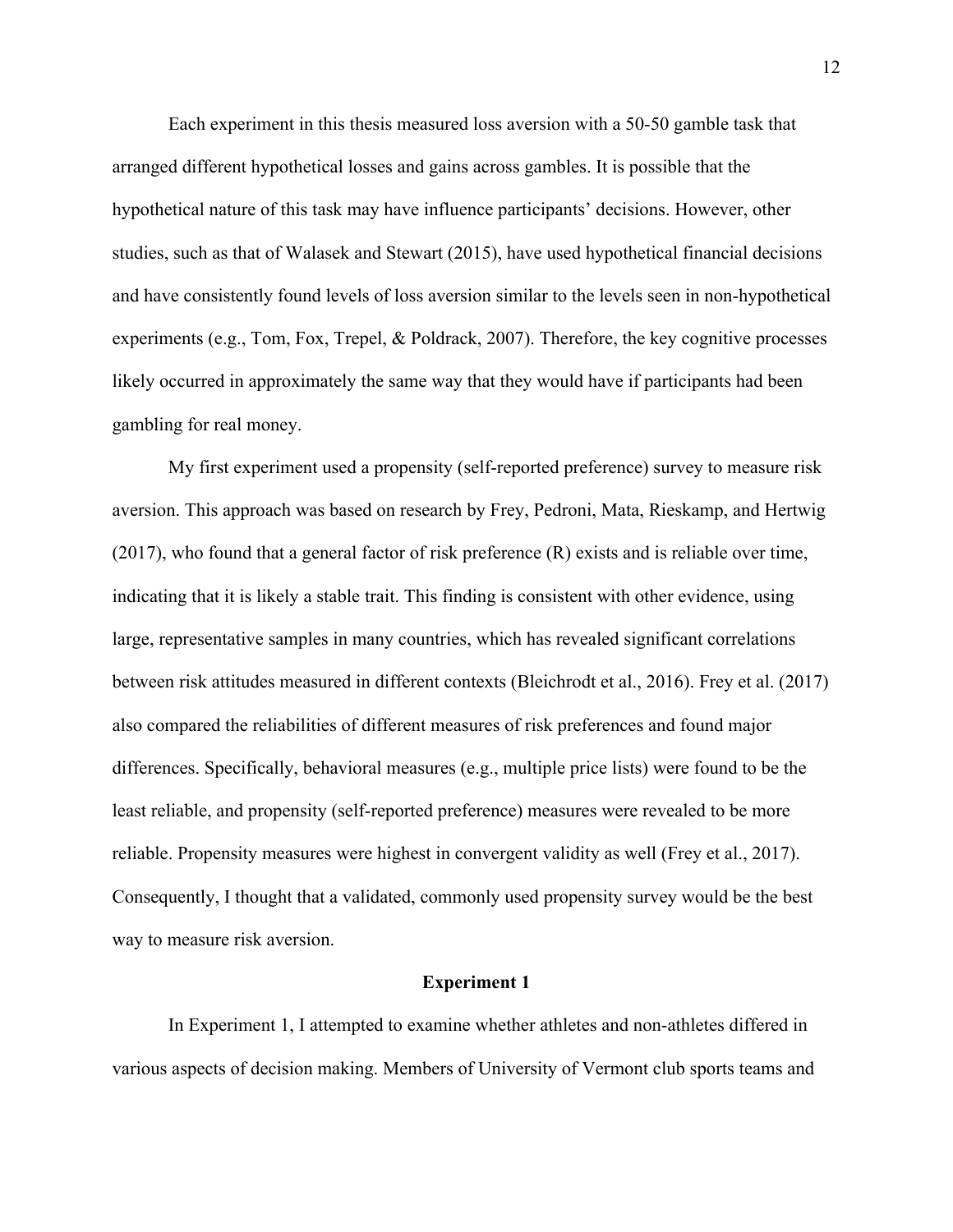the school's non-athletic clubs completed surveys online. Participants completed a battery of decision-making tasks, including the Monetary Choice Questionnaire (Kirby, Petry, & Bickel, 1999), Probability Discounting Questionnaire (Madden, Petry, & Johnson, 2009), Domain-Specific Risk-Taking Scale (Blais & Weber, 2006), and a mixed-gambles task (Tom et al., 2007), to assess delay discounting, probability discounting, risk aversion, and loss aversion, respectively. These tasks were selected because they are validated, straightforward, widely used, and can be completed in a relatively short amount of time.

A better understanding of how athletes approach risk and loss could inform methods to help athletes succeed in sport and outside of it. For instance, this knowledge could provide insight into how to best motivate athletes and influence their performance under pressure, and it may help to explain why athletes have been shown to engage in more maladaptive, risky behaviors than their non-athlete counterparts.

Based on previous research showing that athletes engage in more risky behavior than non-athletes, athletes were expected to be less risk averse than non-athletes. Contrary to Bleichrodt et al. (2018) and Lazarro's (2013) conclusions, athletes were also expected to be less loss averse than non-athletes, either because their experience suffering from losses has desensitized them to the pain of losing or because less loss-averse people are more likely to enjoy and persist in athletic endeavors. Finally, delay discounting and probability discounting were included as control measures and expected to trend in the same direction as any differences in risk and loss aversion.

#### **Method**

#### *Participants*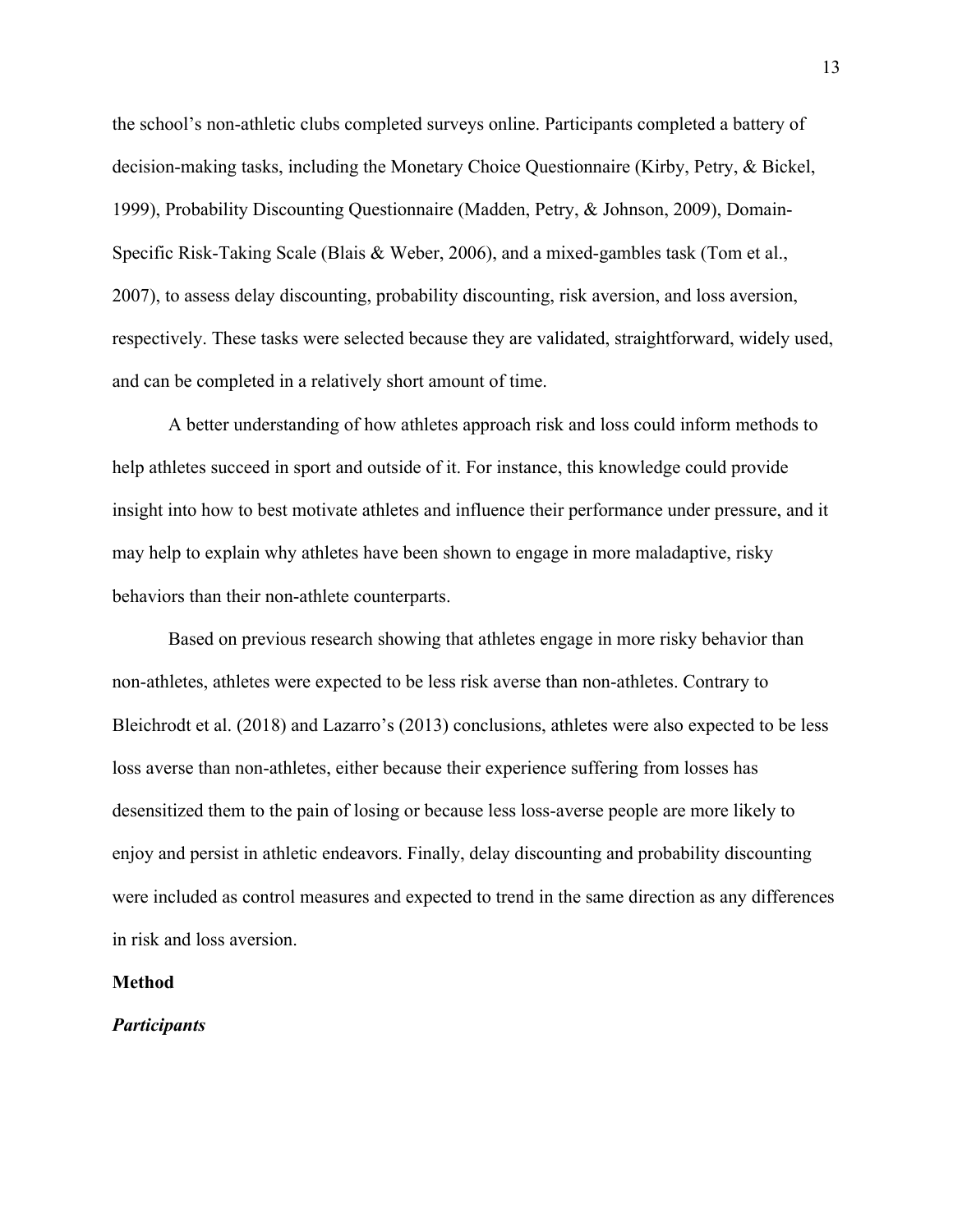Participants included University of Vermont club sport student-athletes (*n* = 49) and members of the school's non-athletic clubs  $(n = 43)$ . Participants were recruited by emailing the officers of every registered club at UVM and asking them to forward the email to all of their clubs' members. A target sample size of 100 per group was based on online studies that used similar tasks (Walasek & Stewart, 2015). Recruitment took place from March 2020 to September 2020. Participants were incentivized to complete the questionnaire with the chance to enter a lottery in which 1 in 10 entrants was randomly selected to receive a \$40 Amazon gift card. All procedures and materials were approved by the University of Vermont Institutional Review Board (UVM IRB; Protocol #18-0238).

#### *Materials*

**Demographics Survey**. This survey asked for participants' gender identity, age, nationality, and primary language spoken.

**Delay Discounting.** Delay discounting was measured using the 27-item Monetary Choice Questionnaire (MCQ) (Kirby, Petry, & Bickel, 1999). The MCQ is a validated, widely used measure of delay discounting tendencies (preferences for immediate versus delayed rewards). It asks participants to choose between taking hypothetical, immediate monetary rewards (\$11-\$80) or larger rewards (\$25-\$85) available after delays ranging from seven days to six months. On every item, participants chose one of two options: "smaller reward today" or "larger reward in the specified number of days."

**Probability Discounting.** Probability discounting was measured using the Probability Discounting Questionnaire (PDQ) (Madden, Petry, & Johnson, 2009). The PDQ is another validated, widely used measure, despite being developed ten years after the creation of the MCQ. It is composed of 30 items across three 10-question blocks and measures probability discounting,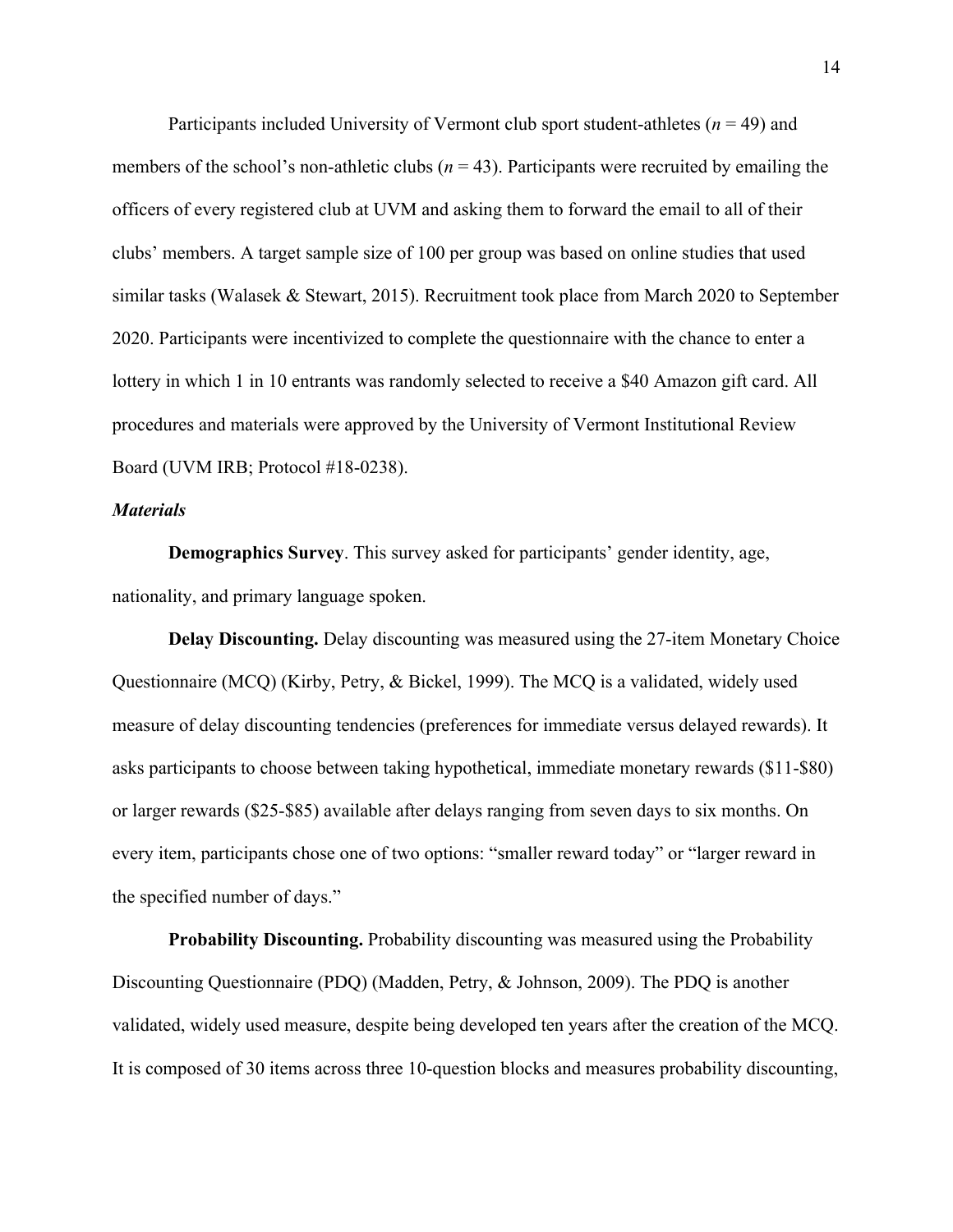which is the extent to which someone values probabilistic gains less than certain gains. Participants were asked to choose between accepting a hypothetical, guaranteed amount of money or a chance of winning a larger sum of money. In block 1, the choice was between \$20 guaranteed or a [10-83%] chance of \$80. In block 2, the choice was between \$40 guaranteed or a [18-91%] chance of \$100. In the third block, the choice was between \$40 guaranteed or a [40-97%] chance of \$60.

**Risk Attitude.** Risk attitude was measured using the 30-Item Domain-Specific Risk-Taking (DOSPERT) Scale (Blais & Weber, 2006), which assesses people's self-reported willingness to engage in various types of hypothetical risky behaviors across five domains of life (health/safety, social, recreational, financial, and ethical risks). Items were presented in a 7-point Likert format ranging from 1 (*Extremely Unlikely*) to 7 (*Extremely Likely*).

**Loss Aversion.** Loss aversion was measured using a mixed-gambles task (Tom et al., 2007), which is frequently used to study decision making under conditions of uncertainty. Participants were presented with hypothetical gambles in which they had a 50% chance of gaining a specified amount of money and a 50% chance of losing a different amount. On each trial, the participant decided whether to accept, strongly accept, reject, or strongly reject the gamble. The amounts of potential gains and losses varied across trials, and the average gain was twice as great as the average loss. Potential gains ranged from \$12 to \$40 in \$4 increments, and potential losses ranged from \$6 to \$20 in \$2 increments. Each possible combination of those eight losses and eight gains were presented in a random order. The original task consists of 256 trials, but this version arranged only 64 unique combinations of gain and loss (following Walasek & Stewart, 2015).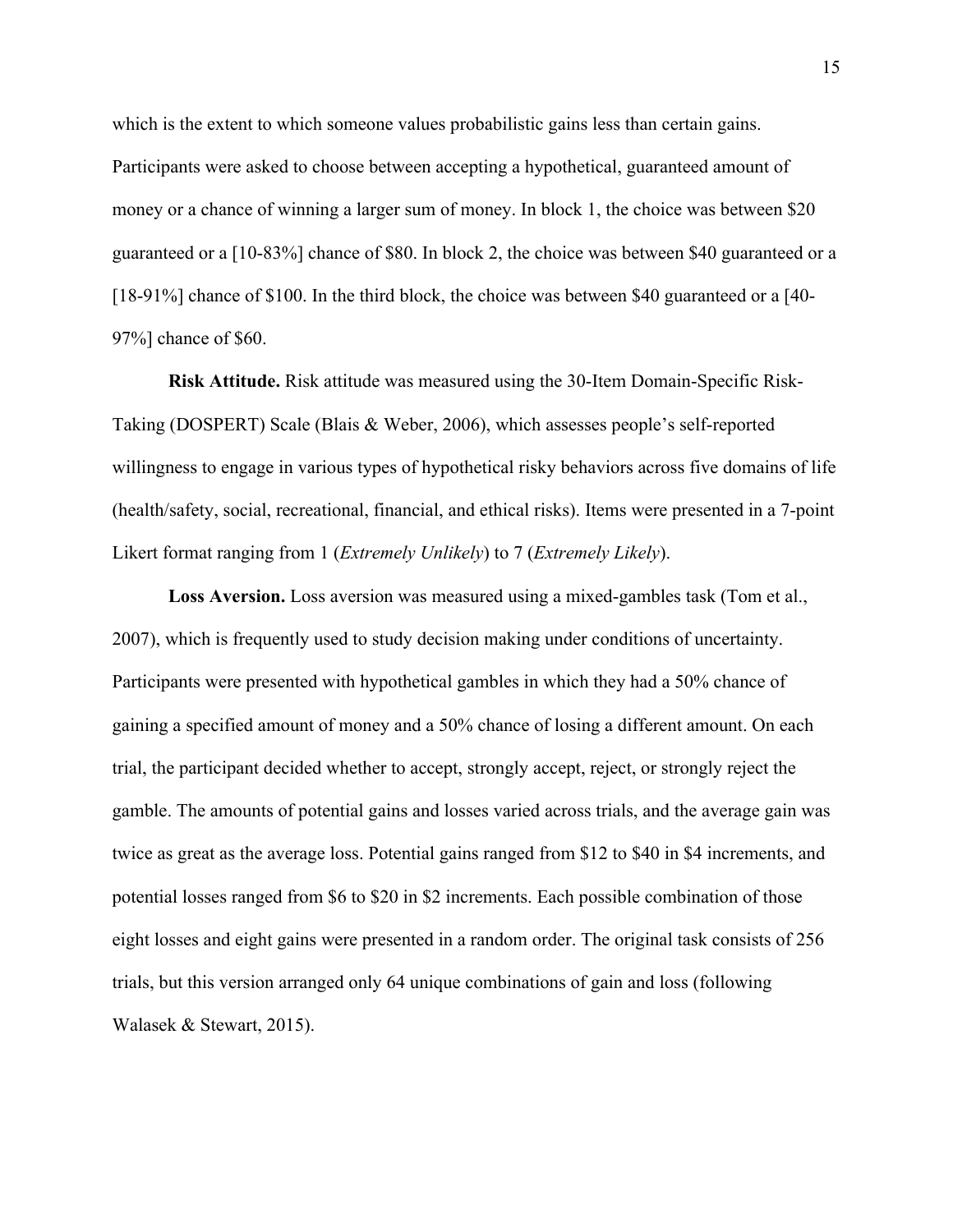**Dietary Questionnaire** (Turconi et al., 2003). Participants completed slightly modified versions of sections C and D of Turconi et al.'s (2003) 8-section dietary questionnaire. Section C of the questionnaire asks 14 multiple-choice questions about food habits, and Section D asks 6 multiple-choice questions about physical activity and lifestyle. Modifications were made to some items in Section 6 to make the questionnaire more suitable for American participants (the original questionnaire was developed in Italy). For instance, a possible response to the question, "at breakfast you eat:" was changed from "pizza/focaccia/toast" to "pizza/flatbread/toast."

#### *Procedure*

Participants were sent a URL that they could click on, which would lead them to a website where they completed the above tasks in order. Following the completion of these questionnaires, participants were asked what type(s) of club they participated in (dance, club sports team, arts/performance, academic/career, or diversity/cultural/religious). They were also asked, "If you are on a club sports team, does your team participate in competitions against other schools?" Only participants who responded affirmatively to that question were categorized as athletes.

#### *Data Analysis*

The MCQ and PDQ, which measured delay discounting and probability discounting, are scored differently than most self-report measures. The questionnaires generate inferred hyperbolic temporal and probability discounting functions, respectively, by comparing choice preferences to arrays of functions to which the individual items are preconfigured. Gray et al. (2016) created R and SPSS syntax to facilitate the calculation of these indices. I used these to generate parameters representing the slope of the discounting curves from MCQ and PDQ responses. This parameter is referred to as *k* for delay discounting, where a greater *k* value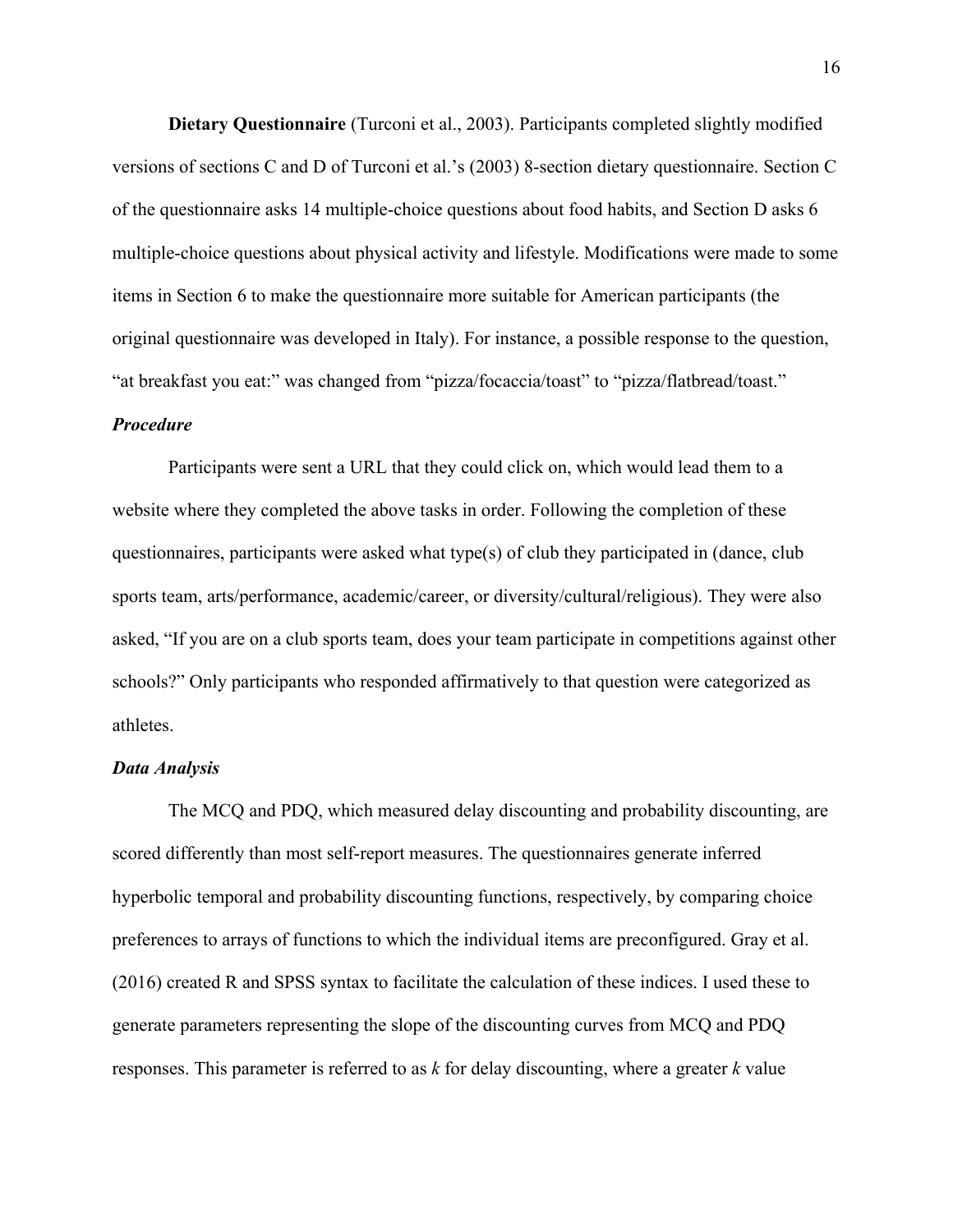corresponds to steeper discounting. Probability discounting is indexed by a slope parameter, *h,*  which corresponds to slope relating discounting of values as a function of uncertainty. The *k* and *h* values tend to skew toward small values, so they were natural log transformed prior to analysis (following Mellis, Snider, Deshpande, LaConte, & Bickel, 2019).

Risk attitudes were calculated by totaling the responses, ranging from 1 to 7, from each of the 30 items on the DOSPERT Scale. Possible risk-taking scores ranged from 30 to 210, with a higher score indicating less risk aversion.

Loss aversion was calculated by counting participants' proportions of accept responses the total number of times they chose to "accept" or "strongly accept" gambles divided by 64. A higher proportion of accept responses indicated less loss aversion. Analysis of variance was used to compare athletes and non-athletes on the loss aversion, risk aversion, delay discounting, and probability measures. An alpha level of .05 was used for all statistical tests.

#### **Results**

The top of Figure 1 shows the results of a delay discounting test, and it may appear from the graph that the mean slope of the discounting curve (displayed as the natural log of the slope of the hyperbolic discounting function, *k*) was slightly closer to zero for athletes, which would indicate steeper discounting of delayed reward value. However, this difference was not statistically significant,  $F(1, 71) = 1.49$ ,  $MSE = 1.64$ ,  $p = .226$ ,  $\eta_p^2 = .021$ . The bottom of Figure 1 shows the results of a probability discounting test, in which a higher natural log of *h* indicates a greater preference for smaller, certain rewards over larger, uncertain rewards. Athletes demonstrated a greater preference for certainty, but again, this difference was not significant,  $F(1, 90) = 1.08$ ,  $MSE = 0.77$ ,  $p = .301$ ,  $\eta^2_p = .012$ .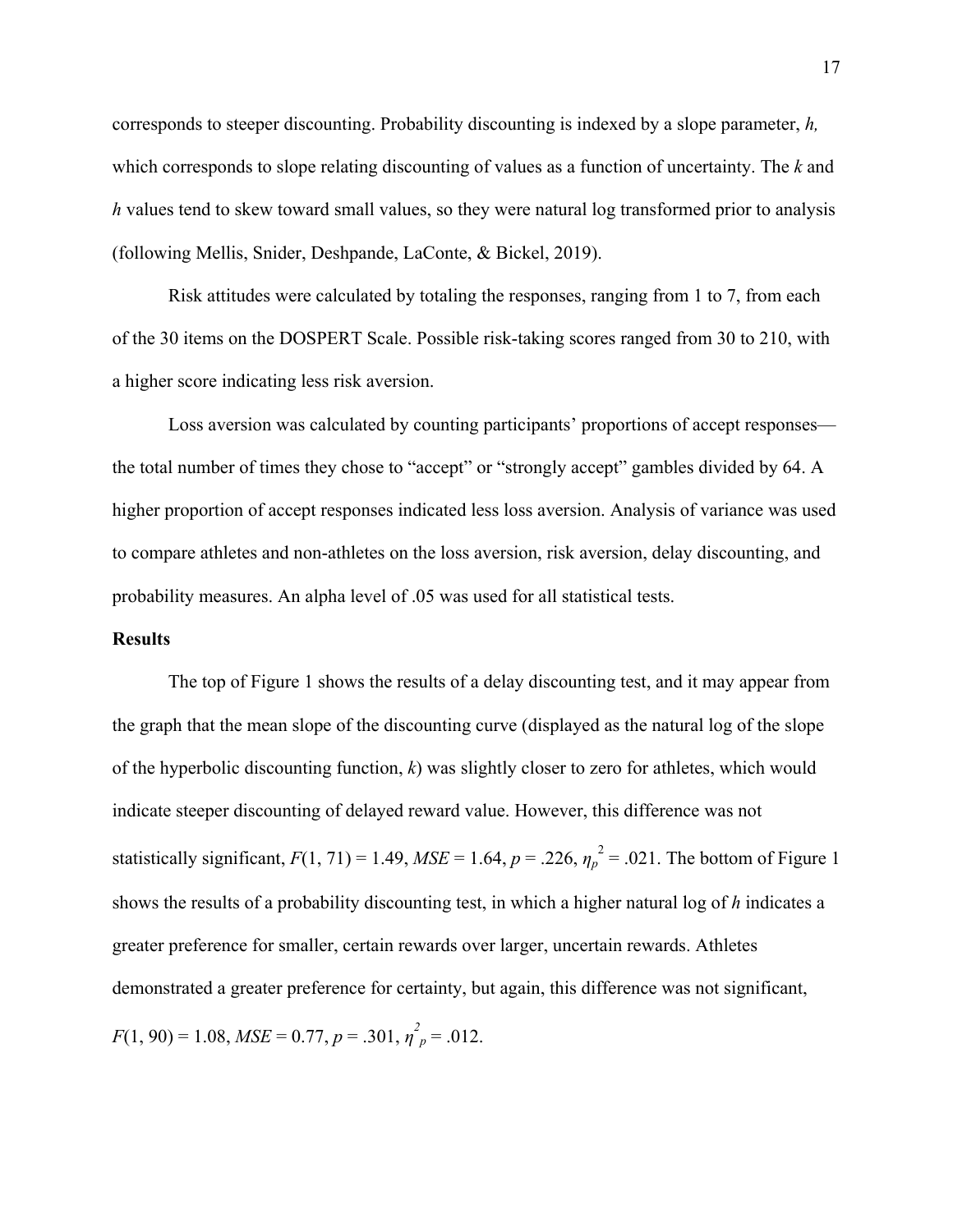The top of Figure 2 shows the results of the DOSPERT questionnaire measure of risk attitudes, in which a higher score indicates greater willingness to take risks. There was a significant difference between athletes ( $M = 111.06$ ,  $SD = 17.76$ ) and non-athletes ( $M = 102.73$ ,  $SD = 15.88$ ) in their levels of risk aversion, with athletes demonstrating less risk aversion,  $F(1, 1)$  $(88) = 5.40, \, MSE = 1,548.73, \, p = .022, \, \eta^2_{\ p} = .058.$ 

The bottom of Figure 2 shows the results of a mixed-gambles task, which measures loss aversion. A greater proportion of accept decisions on the task indicates a lower level of loss aversion. Since the expected value of the "gain" options was two times greater than the expected value of the "loss" options, loss aversion would predict that participants would accept roughly half of the gambles. The non-athletes ( $M = 0.49$ ,  $SD = .25$ ) did almost exactly that, while the athletes accepted more gambles on average ( $M = 0.57$ ,  $SD = 0.24$ ), suggesting that they were less loss averse. However, again, the statistical test of this difference did not reach significance, *F*(1,  $(92) = 2.84, MSE = 0.17, p = .095, \eta^2_p = .030.$ 

#### **Discussion**

Experiment 1 studied decision making in athletes and non-athletes using online survey and behavioral task measures. Overall, the results are consistent with the idea that athletes tend to be less risk averse, and, although not quite significantly, less loss averse than non-athletes. These results add to the literature on decision making and individual differences in athletes. Although these characteristics could be successfully measured with surveys, this approach does not allow me to differentiate a role for loss and risk experience in athletics in decision making. For instance, athletes might be willing to accept more risk due to their history of making risky decisions in competition. Experiment 2 was conducted to examine how experience might influence performance on the mixed gambles measure of loss aversion.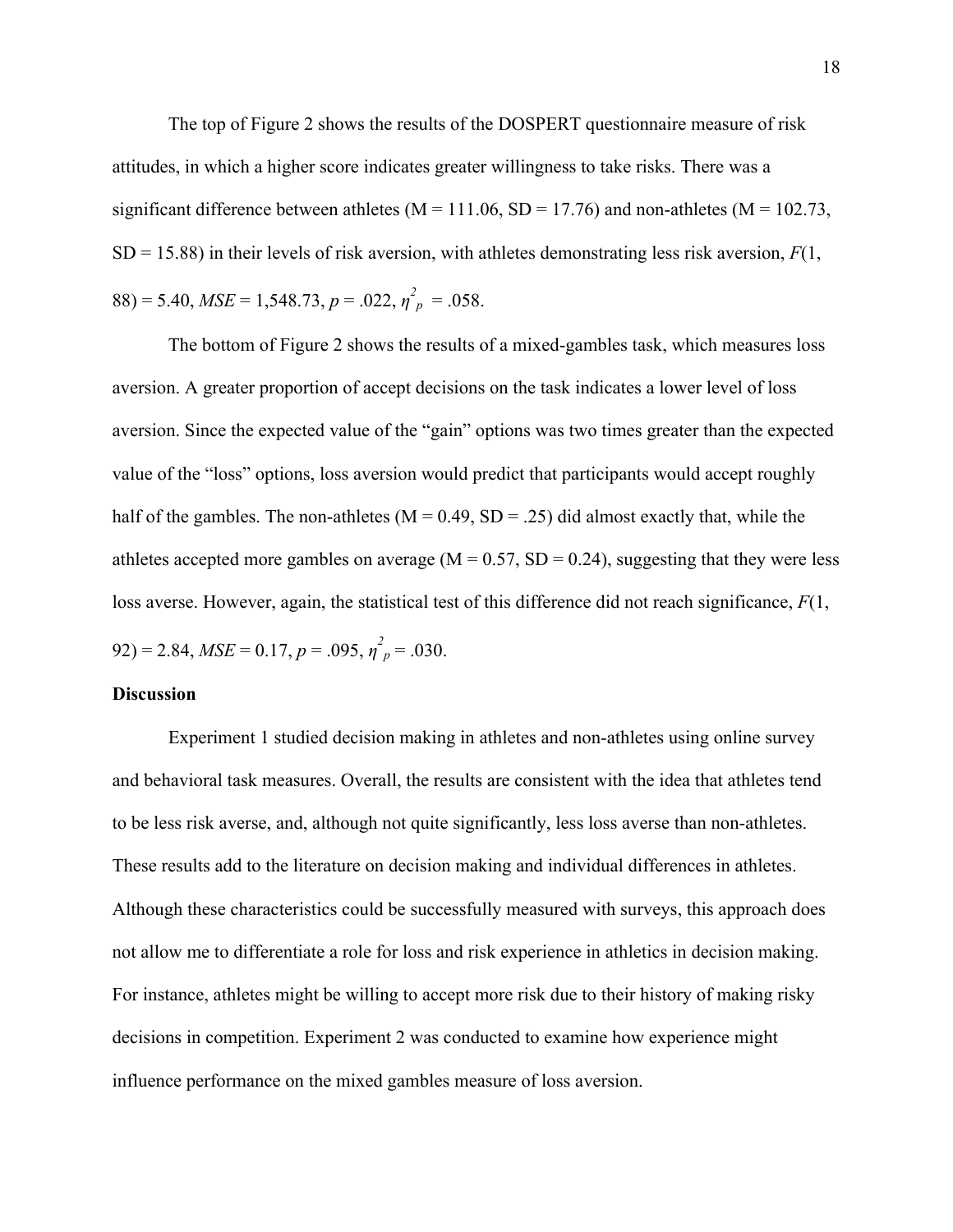#### **Experiment 2**

Walasek and Stewart have recently shown that the ranges of losses and gains have a large influence on the extent to which the mixed-gambles task reveals loss aversion (Walasek & Stewart, 2015; Walasek & Stewart, 2019). However, these experiments limited their comparisons to between-subjects designs. Therefore, the present experiment examined performance in the mixed-gambles task across repeated measurements within subjects.

Two groups of undergraduates completed an in-person, socially distanced study. This experiment did not compare athletes and non-athletes. Participants completed the same mixedgambles task that was used in Experiment 1, but unlike in the first experiment, they completed it three times. For one group (Group AAA), the ranges of gains and losses were the same as those in Experiment 1 for all three phases. For the second group (Group ABA), the ranges were reversed in the second phase. Based on Walasek and Stewart's (2015) results, loss aversion was expected to decrease in Phase 2 for the group with the flipped ranges of gains and losses, as evidenced by the rejection of most of the gambles. Participants in Group ABA were also expected to return to their original levels of loss aversion in Phase 3.

# **Method**

#### *Participants*

University of Vermont  $(N = 73)$  students completed an online survey in a computer lab in Dewey Hall. Data collection took place from September 2020 to November 2020. A target sample size of 100 was based on prior studies that examined loss aversion with the same task (Walasek & Stewart, 2015). Participants did not receive any monetary compensation for their participation. They were recruited using an anonymous, online participant recruitment and management software called SONA Systems. Participating in the study allowed them to receive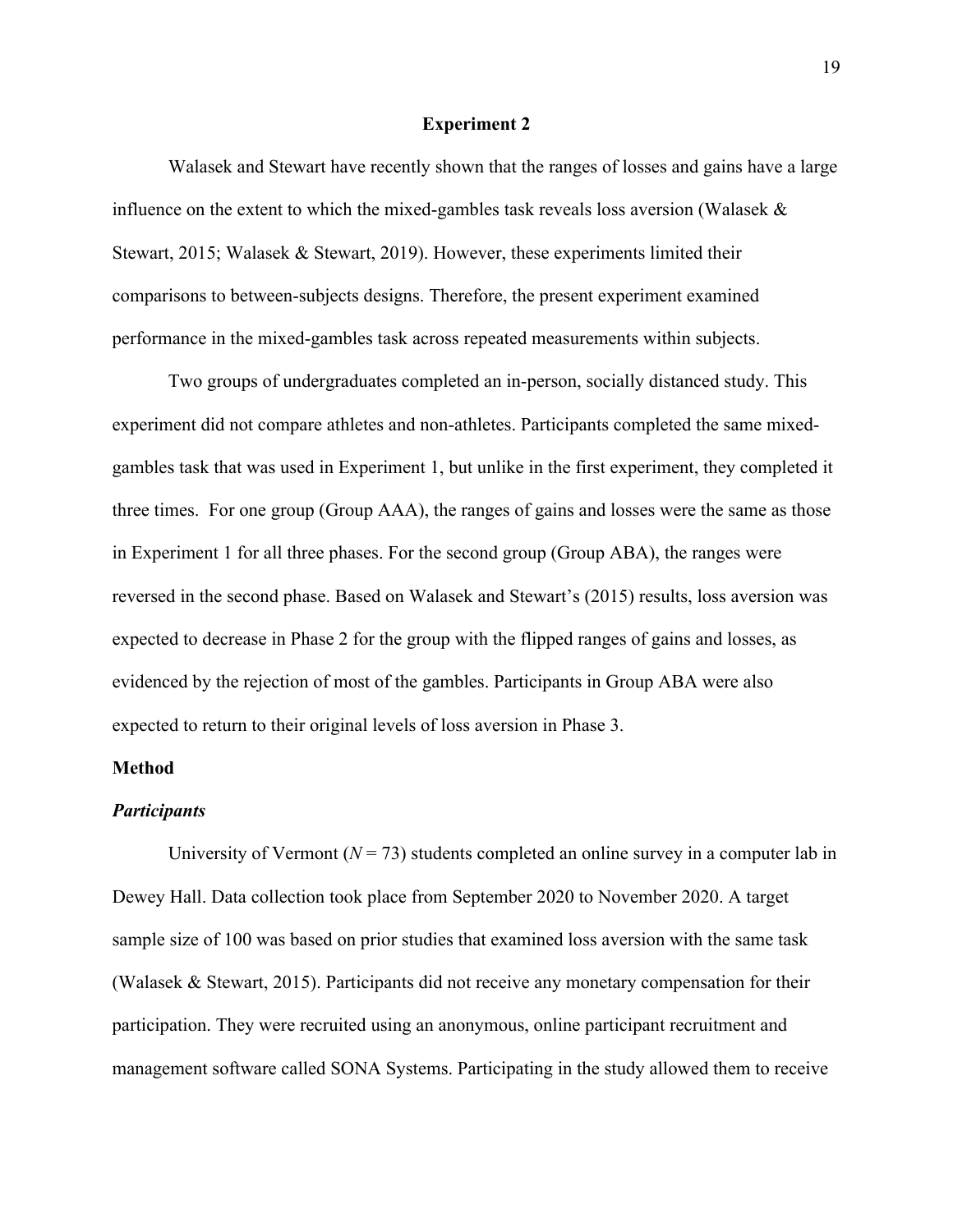course credit for various introductory-level psychology courses. All procedures and materials were approved by the UVM IRB under the same protocol used for Experiment 1.

#### *Materials*

Participants came into a computer lab and sat at a cubicle containing a computer with a 19-inch monitor, a keyboard, and a mouse. Participants completed a modified version of the mixed-gambles task used in Experiment 1, and then they completed the same delay discounting, dietary questionnaire, and demographics surveys used in Experiment 1.

#### *Procedure*

This experiment used a mixed design with a between-subject factor of Group (ABA, AAA) and a within-subject factor of Phase (1, 2, 3). Participants were randomly assigned to one of two groups: an experimental group ABA ( $n = 37$ ) and a control group AAA ( $n = 36$ ). Participants in both groups completed the same mixed-gambles task that was used in Experiment 1, but they completed it three times each, for a total of 192 trials. However, the second time Group ABA completed the task, they were given a slightly modified version in which the ranges of potential gains and losses were reversed, so that gains ranged from \$6 to \$20, and losses ranged from \$12 to \$40. After completing the mixed-gambles task, they also completed the same demographics survey and delay discounting survey used in Experiment 1.

Loss aversion was measured by counting the proportion of accept decisions (including both "accept" and "strongly accept") made by participants. Loss aversion is inversely correlated with the proportion of accept decisions.

Loss aversion was also measured by fitting a logistic regression to each participants' responses in order to calculate a loss aversion parameter  $\lambda$  (following Tom et al., 2007). The  $\lambda$ parameter represents the multiplicative weighting of the subjective value of losses relative to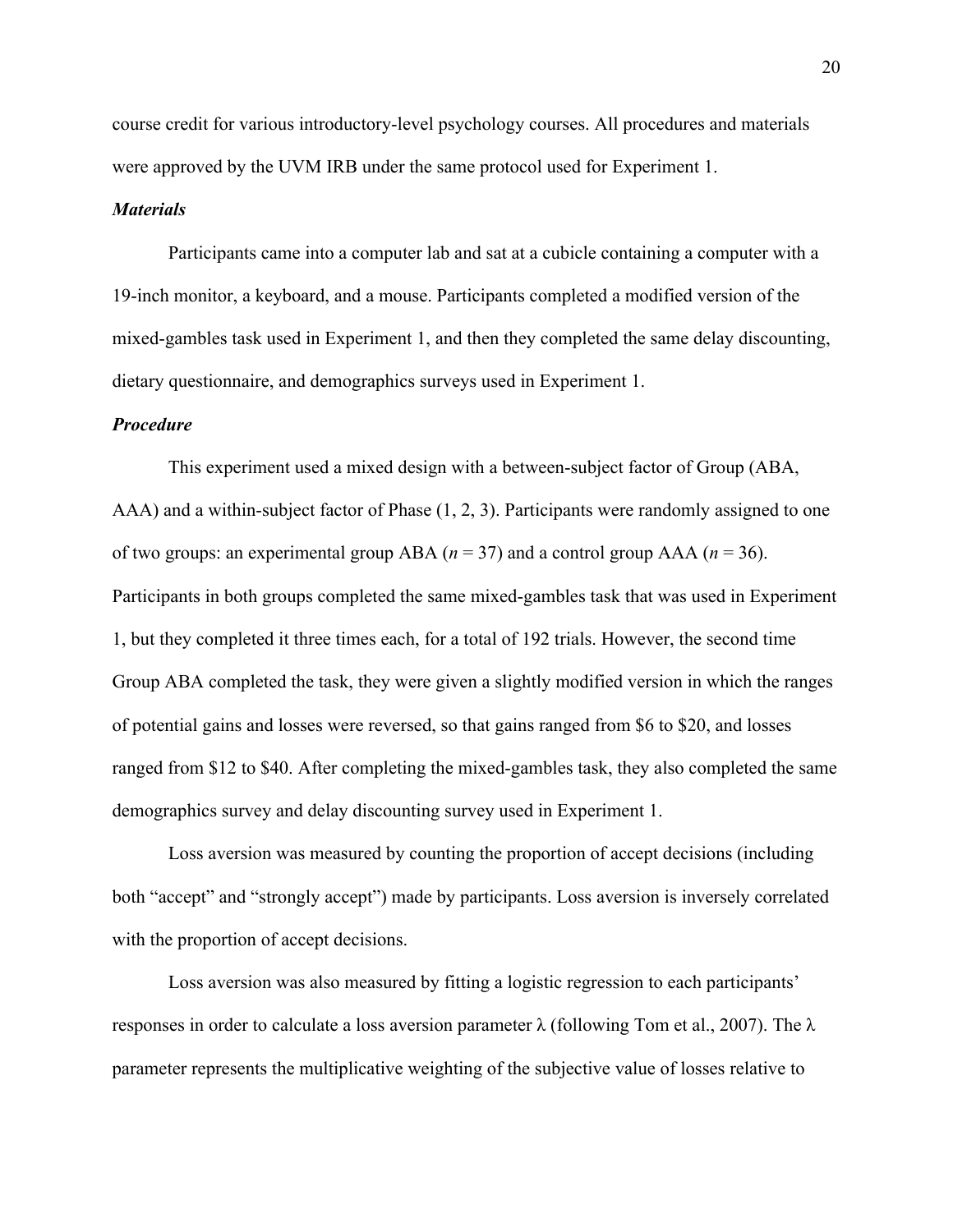gains. A  $\lambda$  of one demonstrates that gains and losses are equally valued, and loss aversion has disappeared. A  $\lambda$  of two reveals that losses are valued twice as much as equivalent gains. A  $\lambda$ below one shows that gains are being weighed more heavily than equivalent losses.

# **Results**

The top of Figure 3 shows the proportion of accepted gambles across the three phases for groups ABA and AAA, and the bottom of figure 3 shows the two groups' levels of loss aversion according to the logistic regression method. During the first phase, each group accepted a similar number of gambles, and on average accepted the gamble on slightly more than half of the trials. In the second phase, Group ABA, which was exposed to reversed ranges of losses and gains, made significantly fewer accept decisions than Group AAA. In Phase 3, where both groups were once again exposed to equivalent ranges of losses and gains, group ABA accepted significantly more gambles than group AAA, although this disparity was not nearly as large as the opposite result in the previous phase. These observations were supported by a Group (ABA) by Phase (1, 2, 3) ANOVA, which found a significant effect of phase,  $F(2, 142) = 12.65$ ,  $MSE = 0.02$ ,  $p <$ .001, and a significant interaction,  $F(2, 142) = 10.67$ ,  $p < .001$ . The main effect of group was not significant,  $F < 1$ . To understand the interaction, I compared the proportion of accept responses in each group in each phase. In Phase 1, each group accepted a similar number of gambles, *F* < 1. In Phase 2, Group ABA accepted significantly fewer gambles than group AAA, *F*(1, 71) = 111.11, *MSE* = 3.46, *p* < .001. In Phase 3, while this difference was not nearly as large as the difference found in Phase 2, group ABA accepted significantly more gambles than group AAA,  $F(1, 71) = 4.27$ ,  $MSE = 0.30$ ,  $p = .042$ .

In addition to comparing Group ABA's proportions of accept responses to those of Group AAA, I conducted one-sample t-tests to compare each groups' levels of loss aversion with the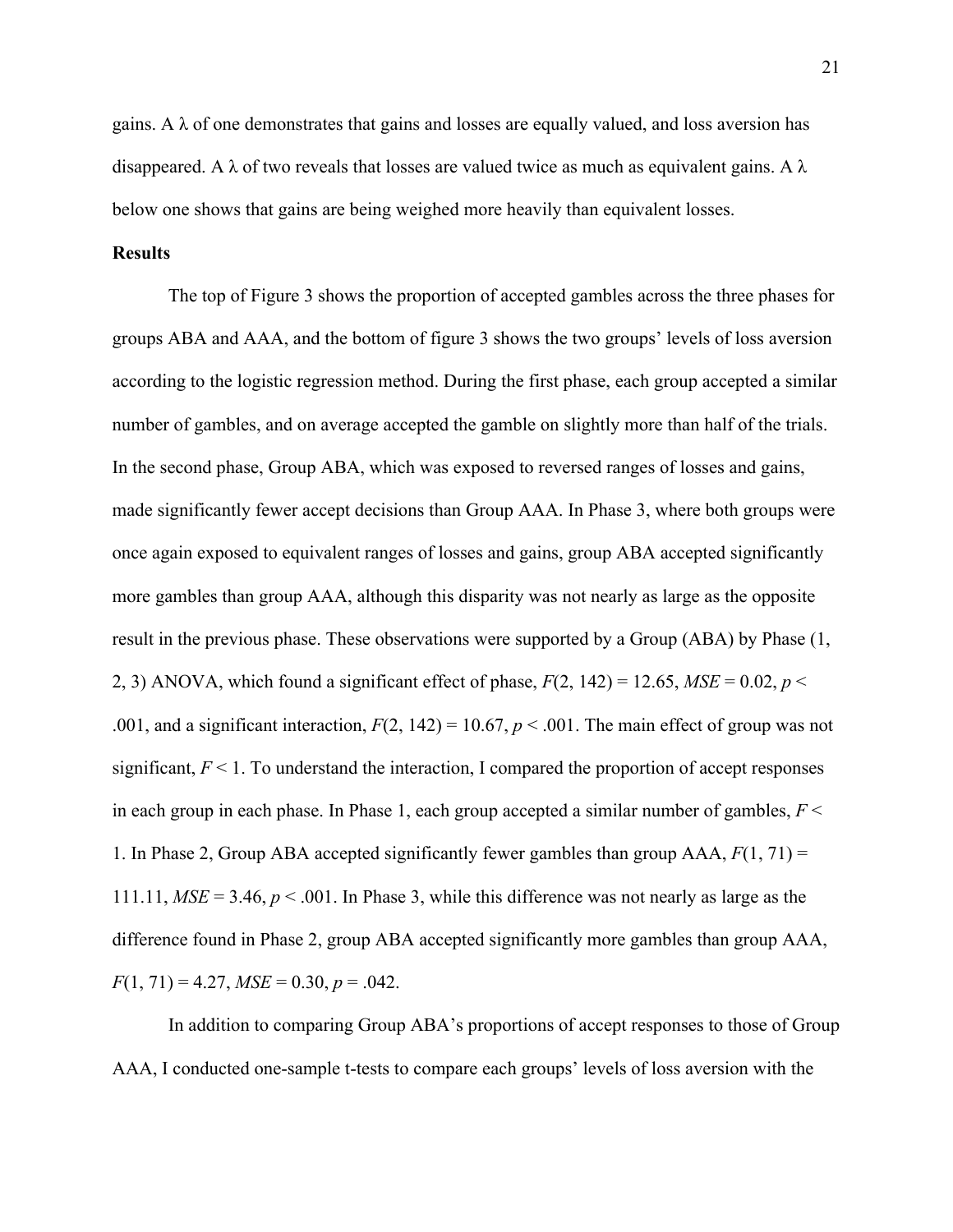levels predicted by prospect theory (Kahneman & Tversky, 1979). The theory predicts that for Group AAA, participants' proportion of accept decisions should be .5 in all three phases, and for Group ABA, participants' proportion of accept decisions should be .5 in Phases 1 and 3 but lower in Phase 2.

In Group ABA, participants' proportion of accept responses significantly differed from the proportion predicted by prospect theory in Phases 1 and 3. In Phase 1, the proportion of accept responses was greater than the proportion predicted by the model,  $t(36) = 2.11$ ,  $p = .042$ , *d* = .248. In Phase 3, the proportion of accept responses was also greater than the proportion predicted by the model,  $t(36) = 2.72$ ,  $p = .010$ ,  $d = .282$ .

In Group AAA, participants' proportion of accept responses did not significantly differ from the proportion predicted by prospect theory in any of the three phases. In Phase 1, the proportion of accept responses was consistent with the model's prediction,  $t(35) = 1.64$ ,  $p = .110$ . In Phase 2, the proportion of accept responses was consistent with the model's prediction,  $t(35)$  = 0.200,  $p = 0.843$ . In Phase 3, the proportion of accept responses was consistent with the model's prediction,  $t(35) = -0.053$ ,  $p = .958$ .

Results of the logistic regression method revealed that the average  $\lambda$  was slightly greater than 2 for Group AAA participants in all three phases and for Group ABA participants in Phases 1 and 3, demonstrating loss aversion. In Phase 2, Group ABA participants' average  $\lambda$  was 0.961, demonstrating the disappearance of loss aversion.

#### **Discussion**

Participants faced with a larger range of gains relative to losses displayed loss aversion, while loss aversion disappeared for those who experienced a larger range of losses and reappeared when they faced a larger range of gains again. In Phase 3, Group ABA participants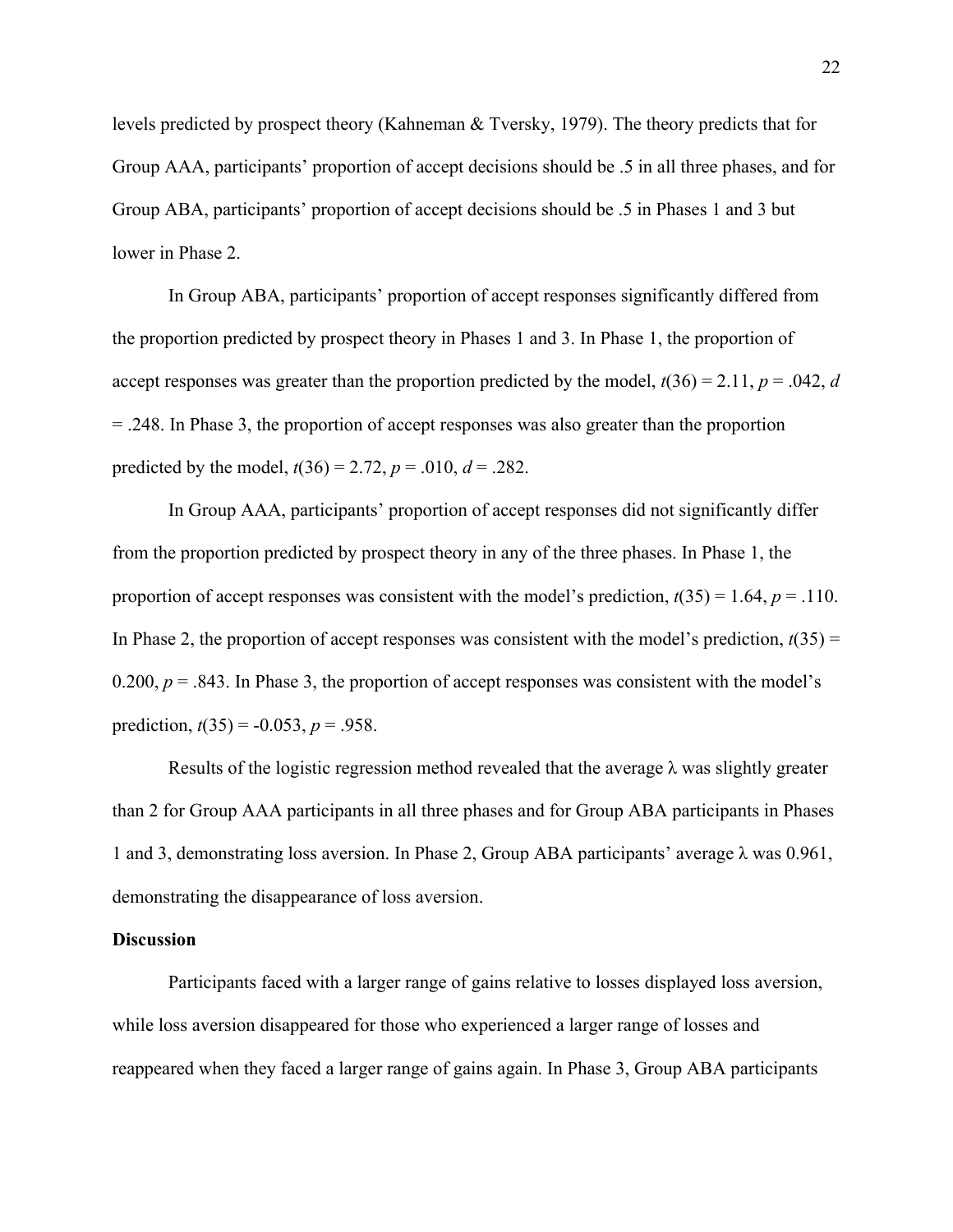accepted more gambles than Group AAA participants accepted in Phase 3. They also accepted more gambles than they had in Phase 1 when they had experienced the same ranges of gains and losses, seemingly demonstrating an incentive contrast effect (Flaherty, 1982). The results of Experiment 2 supported the Walasek and Stewart's (2015) decision by sampling theory. I believe that this was the first experiment to demonstrate that a laboratory intervention can be used to change loss aversion within subjects.

#### **General Discussion**

In Experiment 1, I compared athletes and non-athletes on four measures of decision making and found that the groups did not differ in their levels of delay discounting or probability discounting. Athletes were significantly less loss averse than non-athletes, and they were also less loss averse, although this difference was not significant. Experiment 2 showed that manipulating the ranges of gains and losses that participants are exposed to can make loss aversion disappear.

Experiment 1 found preliminary evidence for decision-making differences between athletes and non-athletes. Athletes were significantly less risk averse than non-athletes, and they were also less loss averse, although this difference did not quite reach significance. Future research should continue to explore disparities in decision making across populations, including in athletes, as well as in other populations (e.g., musicians, psychiatric populations, etc.). A better understanding of how athletes make decisions regarding potential risks or losses may help psychologists learn why athletes are so likely to have problems with gambling, substance abuse, STIs, etc. If psychologists, coaches, and others want to create environments that promote prosocial and healthy decision making and possibly prevent athletes from making dangerous decisions, they should know why athletes so frequently engage in risky behaviors. Increasing our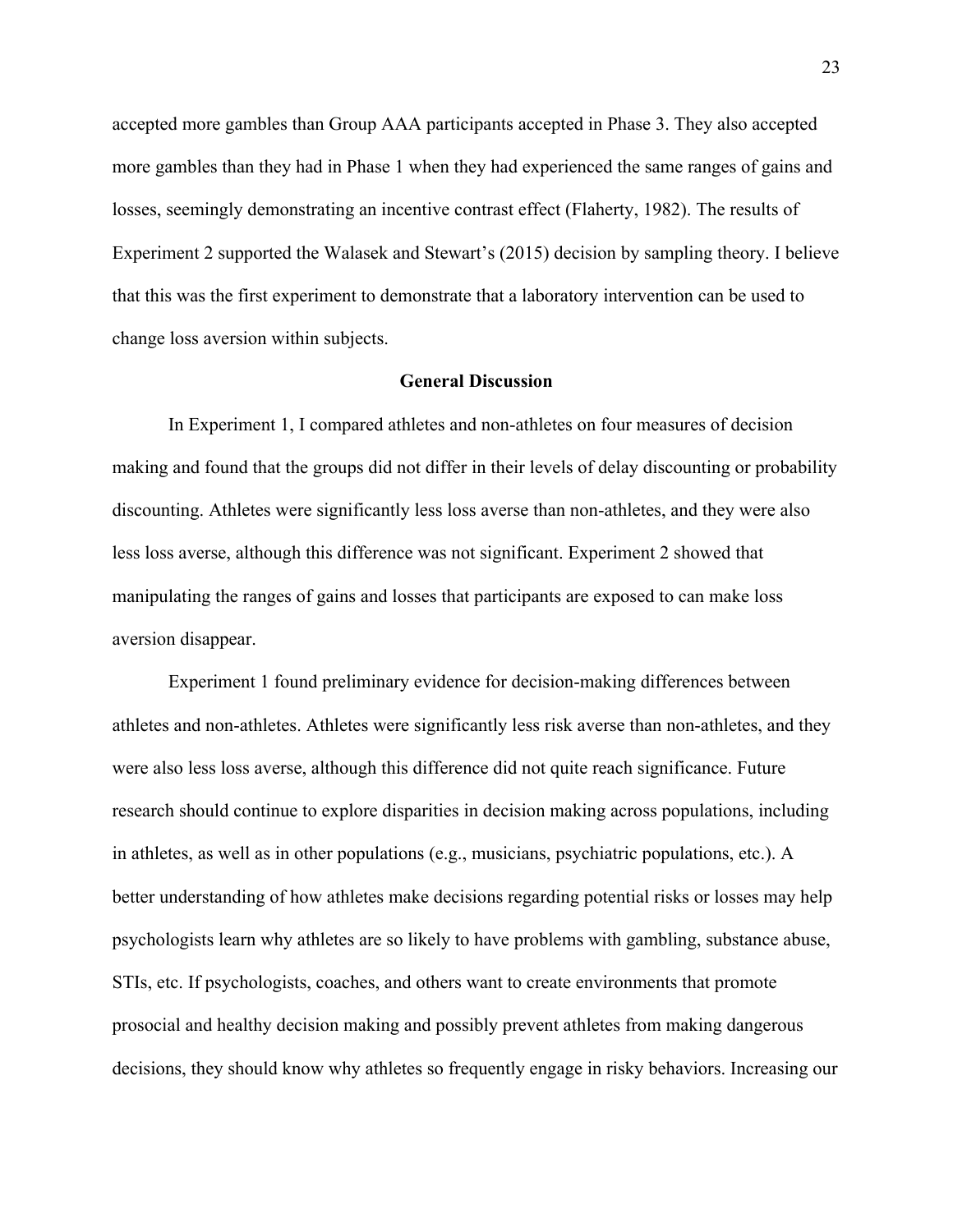understanding of loss aversion in athletes may also provide insight into how to frame incentives to motivate them more effectively.

If there are differences between athletes and non-athletes' levels of risk aversion, hormonal differences may account for part of this disparity. Several studies have examined whether there is a link between testosterone and risk aversion. Apicella, Dreber, and Mollerstrom (2014) influenced men's testosterone levels by having them compete in a chance-based competition that was meant to temporarily boost the winner's testosterone. Men who experienced greater increases in bioactive testosterone took on more risk following the competition, even when controlling for whether they won. This result indicates that testosterone change can influence financial risk-taking decisions. Several other studies have also demonstrated a negative correlation between testosterone levels and risk aversion (e.g., Apicella et al., 2008; Stanton, Liening, & Schultheiss, 2011; Coates & Herbert, 2018), although Zethraeus et al.'s (2009) double-blind randomized study failed to find an effect of testosterone on risk aversion, and its authors attributed the profusion of conflicting findings to publication bias or the effects of other, unspecified biological factors. Testosterone's possible impact on risk aversion may explain, at least in part, why women have repeatedly been shown to be more risk averse than men (e.g., Sapienza, Zingales, & Maestripieri, 2009; Byrnes, Miller, & Schafer, 1999) and why acute exercise has been shown to increase sex differences in amateur athletes' risk-taking, making males more risk-seeking and females more risk-averse (Pighin et al., 2015). Sönksen et al. (2018) found that elite athletes in some sports tend to have higher testosterone levels than non-athletes, although this evidence is preliminary. If athletes do in fact have greater-thanaverage testosterone levels, it is possible that testosterone might mediate the relationship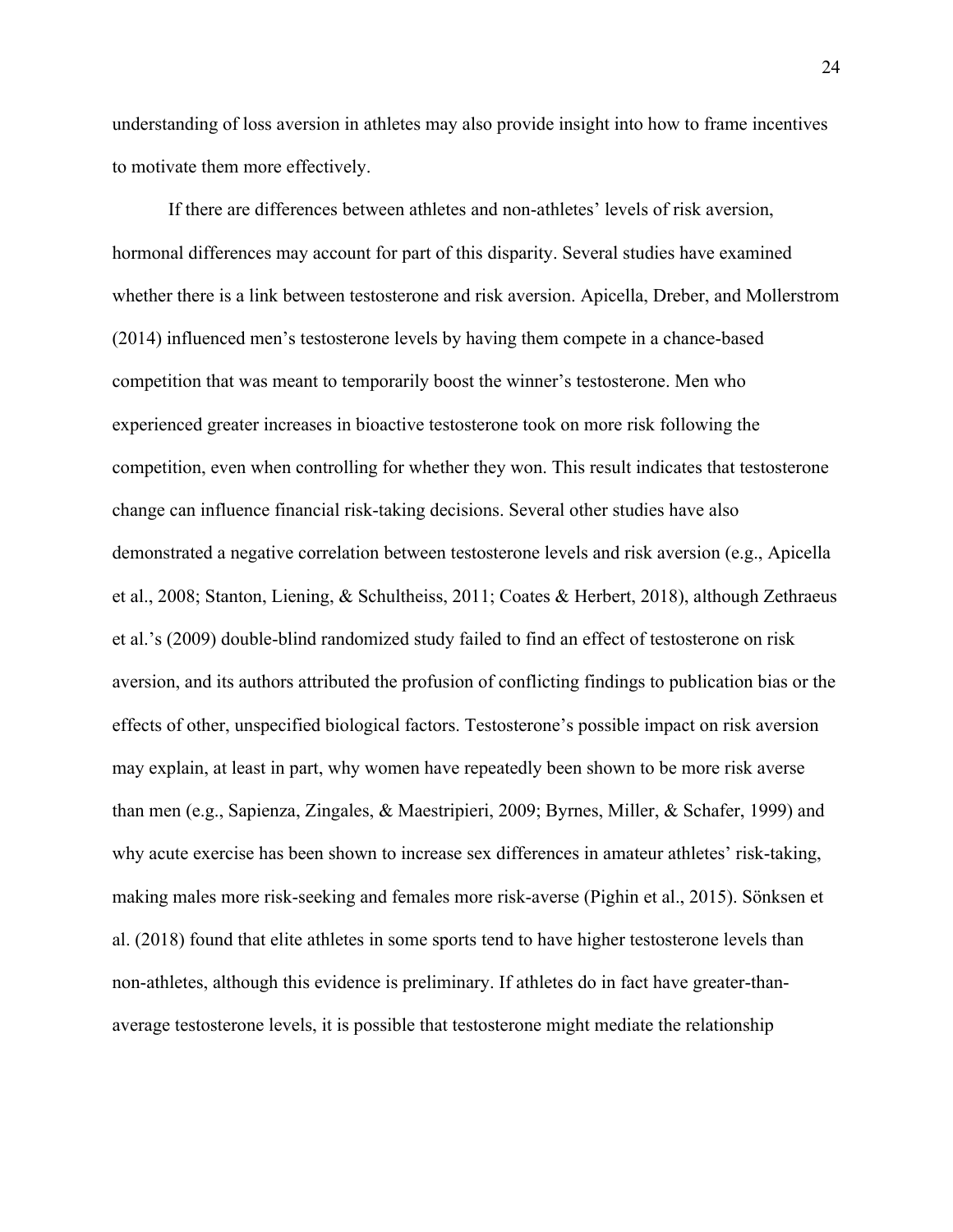between participation in sport and risk aversion. I did not measure participants' testosterone levels, so I do not know whether or how testosterone influenced my results.

This study had several limitations. Sample sizes were relatively small, and my samples largely lacked racial, ethnic, gender, and age diversity, which may limit the generalizability of my findings. It would also have been beneficial if I had been able to measure risk aversion in multiple ways (for example, with a propensity measure, a behavioral measure, and a frequency measure in which I would assess frequency of engagement in actual risky activities). Another limitation is that I was unable to study decision-making in varsity athletes, and I suspect that there may be more significant decision-making differences between varsity athletes and nonathletes than there are between club sport athletes and non-athletes. Furthermore, I did not compare decision-making differences between athletes from different sports or types of sports (e.g., contact sports versus non-contact sports), and I could not determine whether my results would have been different had the athletes taken the surveys during their respective sports' competition seasons. Some strengths of this thesis are that I used validated, well-established measures of decision making and that I was able to control for whether sports were in-season or not (because the Covid-19 pandemic caused all teams' seasons to be cancelled). I was also able to recruit athletes from a wide variety of sports, including cheerleading, running, equestrian, alpine ski racing, Nordic skiing, cycling, soccer, roller hockey, softball, basketball, Irish dance, timber sports, volleyball, shooting sports, quidditch, field hockey, squash, swimming, ultimate frisbee, and tennis.

For both experiments, I initially measured loss aversion by fitting a logistic regression to each participants' responses in order to calculate a loss aversion parameter λ (following Tom et al., 2007). The λ parameter represents the multiplicative weighting of the subjective value of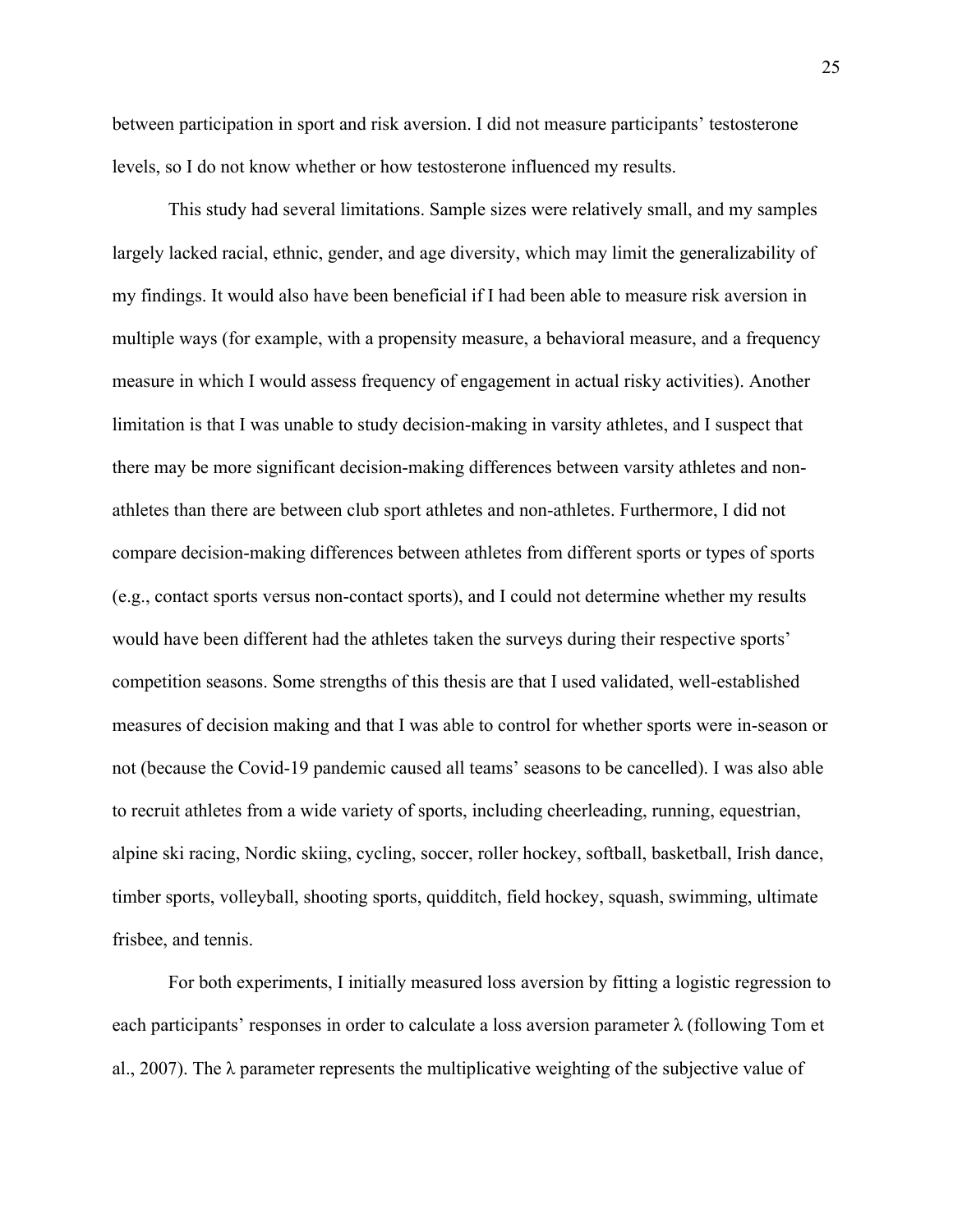losses relative to gains. If  $\lambda$  is equal to one, then gains and losses are equally valued. If someone weighs losses twice as heavily as gains, as research suggests people often do, then  $\lambda$  is equal to two. If  $\lambda$  is below one, gains are being weighed more heavily than losses, and the reverse of loss aversion is being shown.

A recent study advised caution when calculating  $\lambda$  to measure individual differences from mixed-gamble data. Walasek and Stewart (2021) conducted a parameter-recoverability experiment, in which they simulated a mixed-gambles task and found that retesting the same participant repeatedly yields different estimates of loss aversion when using the logistic regression method. They argued that a more reliable way to test for individual differences in loss aversion is to simply count the number of accept decisions participants make, with a higher proportion of accept decisions indicating a lower level of loss aversion. Based on Walasek and Stewart's (2021) paper, I recalculated loss aversion using this procedure.

In Experiment 1, athletes were not significantly more or less loss averse than non-athletes regardless of how I calculated loss aversion. Similarly, Experiment 2 yielded consistent results for the logistic regression method and the accept decisions method. The congruence between my calculations using logistic regression and the results of my accept-decision analysis gives me confidence that my chosen methods of measurement accurately assessed participants' levels of loss aversion.

The results of Experiment 2 constrain theories of loss aversion to account for sensitivity to choice-by-choice differences in expected value. However, as of now, there is still no model that explicitly integrates the influences of context or experience with the gain/loss asymmetries that explain loss aversion. Researchers should continue to study how to most effectively measure loss aversion in different contexts and with different ranges of potential gains and losses. They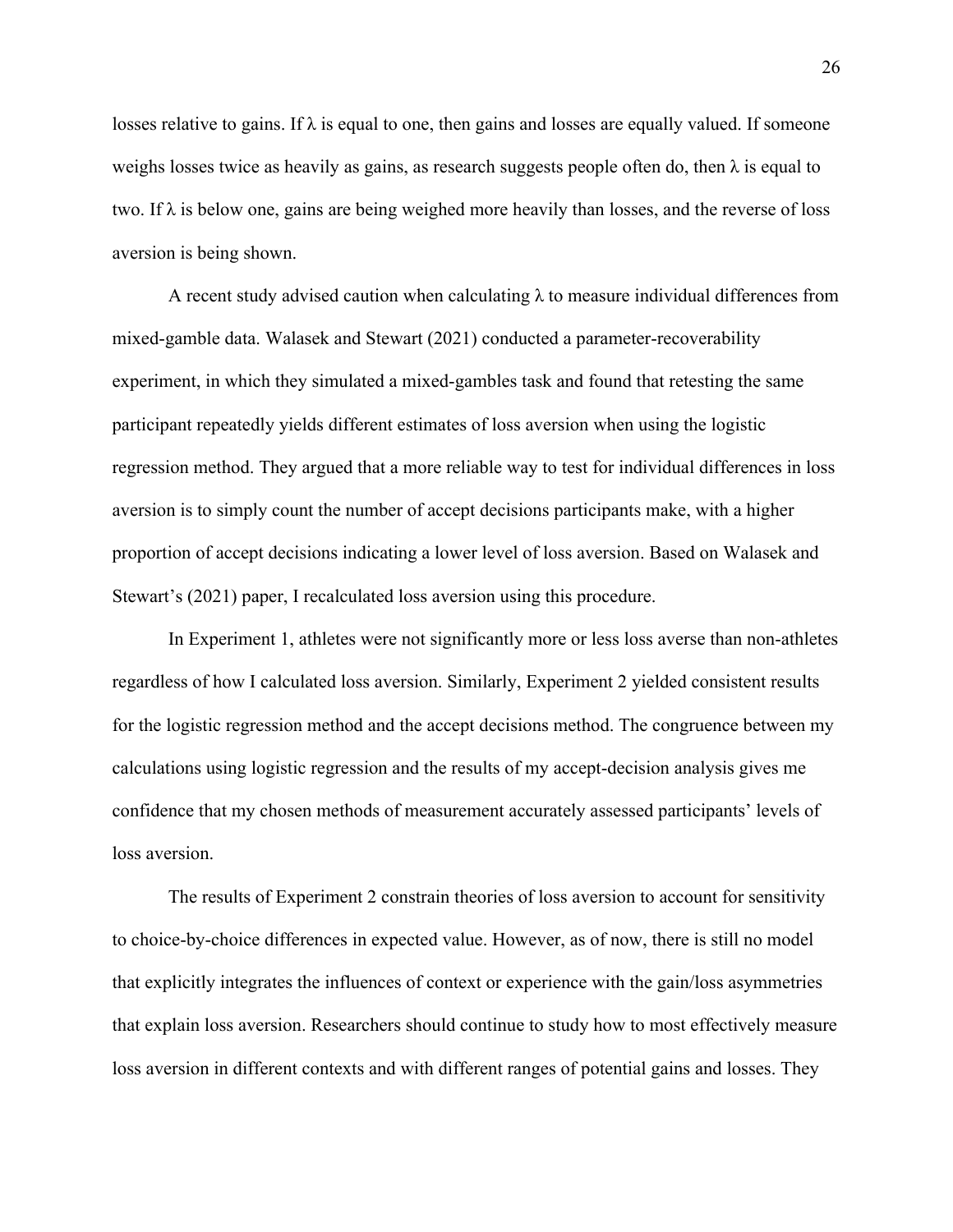should also explore whether it is possible to manipulate different components of decision making and whether loss aversion accounts for unique aspects of decision making related to health.

Overall, this thesis extended the analysis of decision-making bias in several ways. Experiment 1 used an online task to compare athletes and non-athletes under similar conditions made possible by the current global pandemic. While the conclusions are preliminary, they identify areas for future study. Experiment 2 was the first to experimentally manipulate variables suggested to influence loss aversion within subjects. This method identified a strong and reliable sensitivity to potential gains and losses and has potential for application to the study of loss aversion in other areas related to health. Various measures of decision making have been shown to impact specific measures of health. Steep delay discounting, for example, is known to predict severity of substance use disorder and obesity. While there is some evidence of a relationship between loss aversion and health, there have been few studies of how or whether less loss aversion independently contributes to poor health outcomes. This thesis provides a basis for these future investigations.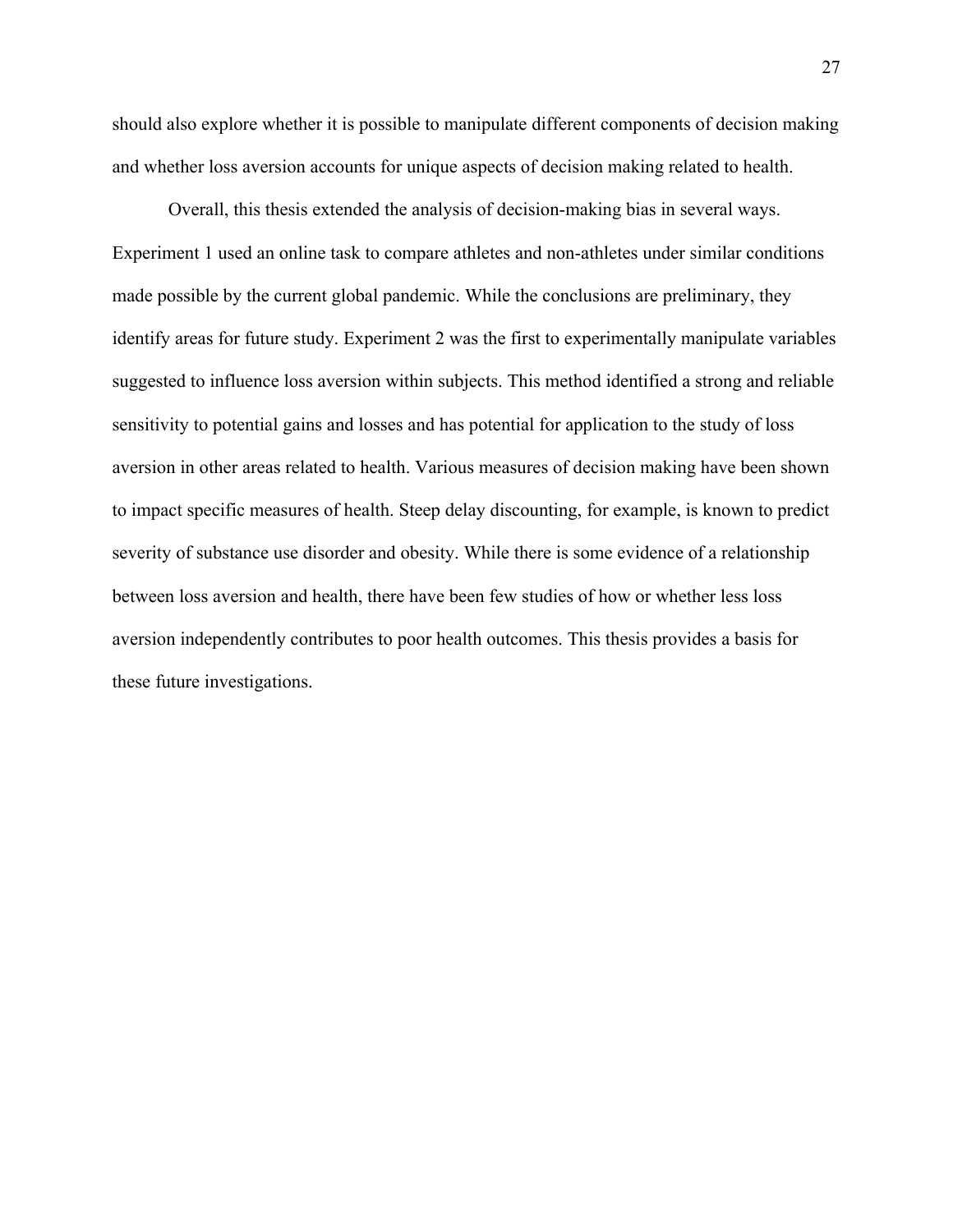#### **References**

- Anbarci, N., Arin, K. P., Kuhlenkasper, T., & Zenker, C. (2018). Revisiting loss aversion: Evidence from professional tennis. *Journal of Economic Behavior and Organization*, *143*, 1-18. doi: 10.1016/j.jebo.2017.10.014
- Anbarci, N., Arin, K. P., Okten, C., & Zenker, C. (2016). Is Roger Federer more loss averse than Serena Williams? *Applied Economics, 49*(35), 3546-3559. doi: 10.1080/00036846.2016.1262527
- Apicella, C. L., Dreber, A., Campbell, B., Gray, P. B., Hoffman, M., & Little, A. C. (2008). Testosterone and financial risk preferences. *Evolution and Human Behavior*, *29*(6), 384- 390. doi: 10.1016/j.evolhumbehav.2008.07.001
- Apicella, C. L., Dreber, A., & Mollerstrom, J. (2014). Salivary testosterone change following monetary wins and losses predicts future financial risk-taking. *Psychoneuroendocrinology, 39*(1), 58-64. doi: 10.1016/j.psyneuen.2013.09.025
- Berger, J., & Pope, D. (2011). Can losing lead to winning? *Management Science*, *57*(5), 817- 827. doi: 10.1287/mnsc.1110.1328
- Blais, A., & Weber, E. U. (2006). A Domain-specific risk-taking (DOSPERT) scale for adult populations. *Judgment and Decision Making, 1*(1), 33–47. 10.1037/t13084-000
- Bleichrodt, H., L'Haridon, O., & Van Ass, D. (2016). The risk attitudes of professional athletes: Optimism and success are related. *Decision, 5*(2), 95-118. doi: 10.1037/dec0000067

Brevers, D., Bechara, A., Cleeremans, A., Kornreich, C., Verbanck, P., & Noël, X. (2014). Impaired decision-making under risk in individuals with alcohol dependence. *Alcoholism: Clinical & Experimental Research*, *38*(7), 1924-1931. doi: 10.1111/acer.12447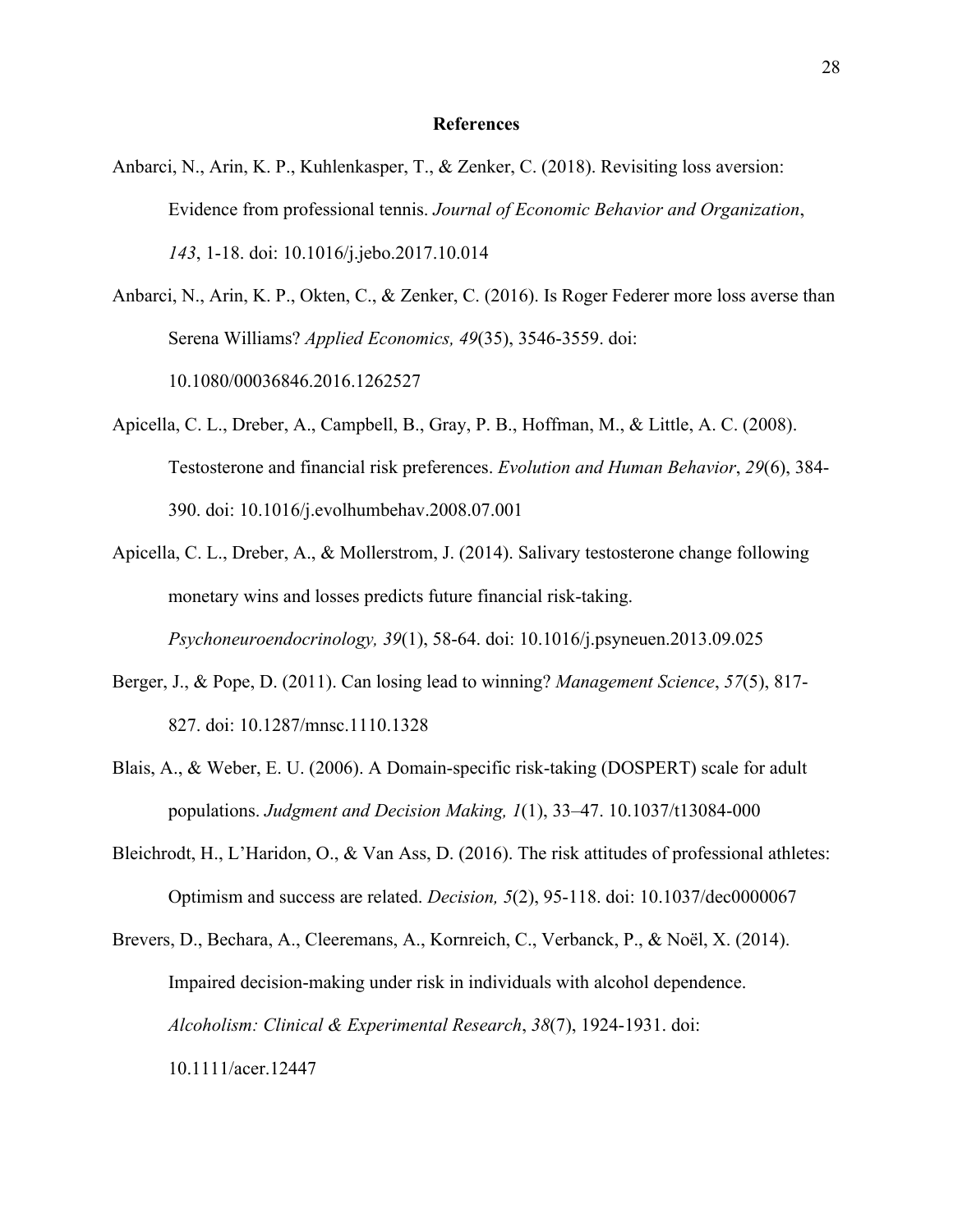Buccetti, T. (2012). Risk aversion and former collegiate athletes as financial investor (unpublished thesis). Boston, MA. https://scholarworks.umb.edu/management\_hontheses/1

- Byrnes, J. P., Miller, D. C., & Schafer, W. D. (1999). Gender differences in risk taking: A metaanalysis. *Psychological Bulletin, 125*(3), 367–383. doi: 10.1037/0033-2909.125.3.367
- Camilleri, A. R., & Newell, B. R. (2010). When and why rare events are underweighted: A direct comparison of the sampling, partial feedback, full feedback and description choice paradigms. *Psychonomic Bulletin & Review*, *18*(2), 377-384. doi: 10.3758/s13423-010- 0040-2
- Coates, J. M., & Herbert, J. (2018). Endogenous steroids and financial risk-taking on a London trading floor. *Proceedings of the National Academy of Sciencees*, *105*(16), 6167-6172. doi: 10.1073/pnas.0704025105
- Dhami, S., & al-Nowaihi, A. (2007). Why do people pay taxes? Prospect theory versus expected utility theory. *Journal of Economic Behavior & Organization*, *64*(1), 171-192. doi: 10.1016/j.jebo.2006.08.006
- Ert, E., & Erev, I. (2013). On the descriptive value of loss aversion in decisions under risk: Six clarifications. *Judgment and Decision Making*, *8*(3), 214-235. doi: 10.2139/ssrn.1012022
- Flaherty, C. F. (1982). Incentive contrast: A review of behavioral changes following shifts in reward. *Animal Learning and Behavior*, *10*, 409-440. doi: 10.3758/BF03212282
- Frey, R., Pedroni, A., Mata, R., Rieskamp, J., & Hertwig, R. (2017). Risk preference shares the psychometric structure of major psychological traits. *Science Advances, 3*(10), 1-13. doi: 10.1126/sciadv.1701381

Gal, D. (2006). A psychological law of inertia and the illusion of loss aversion. *Judgment and*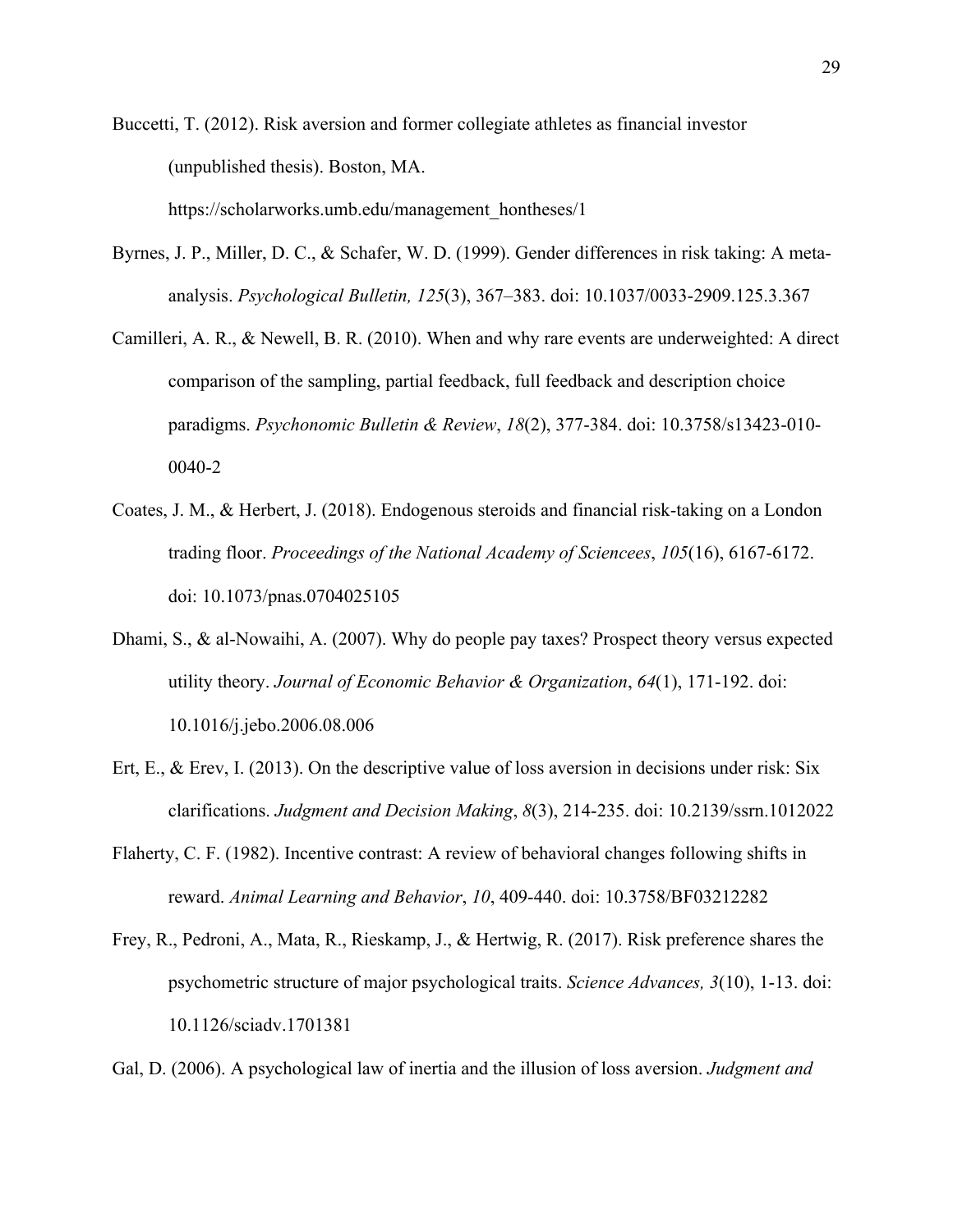*Decision Making*, *1*(1), 23-32. https://ssrn.com/abstract=831104

- Gal, D., & Rucker, D. D. (2018). The loss of loss aversion: will it loom larger than its gain? *Journal of Consumer Psychology*, *28*(3), 497-516. doi: 10.1002/jcpy.1047
- Garry, J. P., & Morrissey, S. L. (2000). Team sports participation and risk-taking behaviors among a biracial middle school population. *Clinical Journal of Sport Medicine, 10*(3), 185-190. doi: 10.1097/00042752-200007000-00006
- Gray, J. C., Amlung, M. T., Palmer, A. A., & MacKillop, J. (2016). Syntax for calculation of discounting indices from the monetary choice questionnaire and probability discounting questionnaire. *Journal of the Experimental Analysis of Behavior*, *106*(2), 156-163. doi: 10.1002/jeab.221
- Kahneman, D., Knetsch, J. L., & Thaler, R. H. (1991). Anomalies: The endowment effect, loss aversion, and status quo bias. *Journal of Economic Perspectives*, *5*(1), 193-206. doi: 10.1257/jep.5.1.193
- Kahneman, D., & Tversky, A. (1979). Prospect theory: An analysis of decision under risk. *Econometrica, 47*(2), 263-291. doi: 10.2307/1914185
- Kermer, D. A., Driver-Linn, E., Wilson, T. D., & Gilbert, D. T. (2006). Loss aversion is an affective forecasting error. *Psychological Science*, *17*(8), 649-653. doi: 10.1111/j.1467- 9280.2006.01760.x
- Kirby, K. N., Petry, N. M., & Bickel, W. K. (1999). Heroin addicts have higher discount rates for delayed rewards than non-drug-using controls. *Journal of Experimental Psychology: General, 128*(1), 78–87. doi: 10.1037/0096-3445.128.1.78
- Krawczyk, M. (2019). Unforced errors: Tennis serve data tells us little about loss aversion. *Econ Journal Watch, 16*(1), 114-123.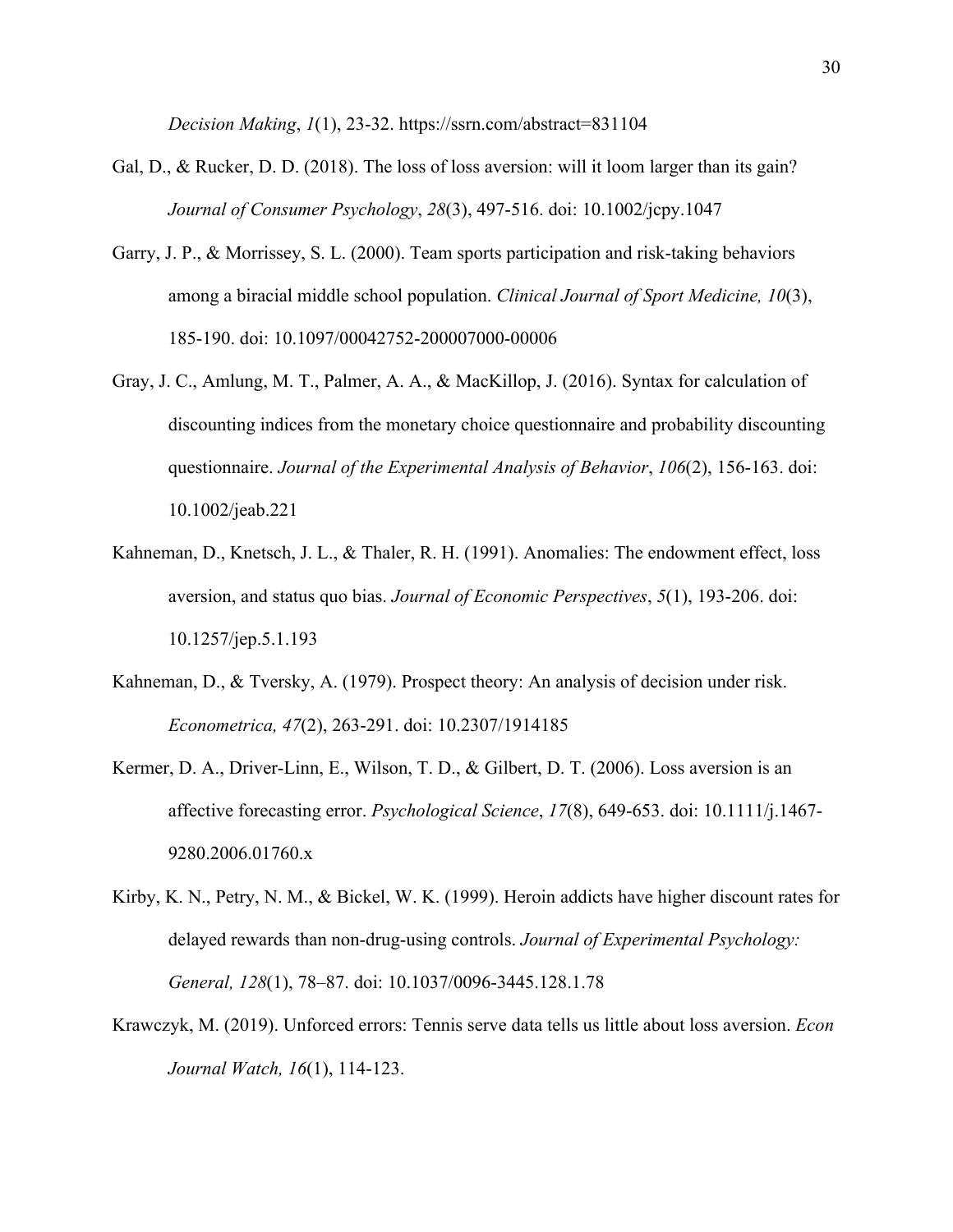https://econjwatch.org/File+download/1102/KrawczykMar2019.pdf?mimetype=pdf

- Lazzaro, S. (2013) The losing side of an athlete (unpublished thesis). Haverford, PA. https://pdfs.semanticscholar.org/ab4b/77938d1620740a397abc45f8df210f2a90b3.pdf
- Madden, G. J., Petry, N. M., & Johnson, P. S. (2009). Pathological gamblers discount probabilistic rewards less steeply than matched controls. *Experimental and Clinical Psychopharmacology*, *17*(5), 283-290. doi: 10.1037/a0016806
- Manrique, B. (2018, March 19). Jeff Hornacek explains meaning behind hating to lose more than loving to win. *ClutchPoints*. https://clutchpoints.com/knicks-news-jeff-hornacekexplains-meaning-behind-hating-to-lose-more-than-loving-to-win/
- Millington, A. (2019, Aug. 22). Coco Gauff's father says he doesn't think his 15-year-old tennis star daughter is a 'prodigy.' *Business Insider*. https://www.businessinsider.com/cocogauff-father-doesnt-think-daughter-is-a-prodigy-2019-8
- Mellis, A. M., Snider, S. E., Deshpande, H. U., LaConte, S. M., & Bickel, W. K. (2019). Practicing prospection promotes patience: Repeated episodic future thinking cumulatively reduces delay discounting. *Drug and Alcohol Dependence*, *204*. doi: 10.1016/j.drugalcdep.2019.06.010
- Mukherjee, S. (2019). Revise the belief in loss aversion. *Frontiers in Psychology*, *10*, 2723. doi: 10.3389/fpsyg.2019.02723
- Nattiv, A., Puffer, J. C., & Green., G. A. (1997). Lifestyles and health risks of collegiate athletes: a multi-center study. *Clinical Journal of Sport Medicine, 7*(4), 262-272. doi: 10.1097/00042752-199710000-00004
- Newell, B. R., Lagnado, D. A., & Shanks, D. R. (2015). *Straight Choices: The Psychology of Decision Making* (2nd ed.). Psychology Press. doi: 10.4324/9781315727080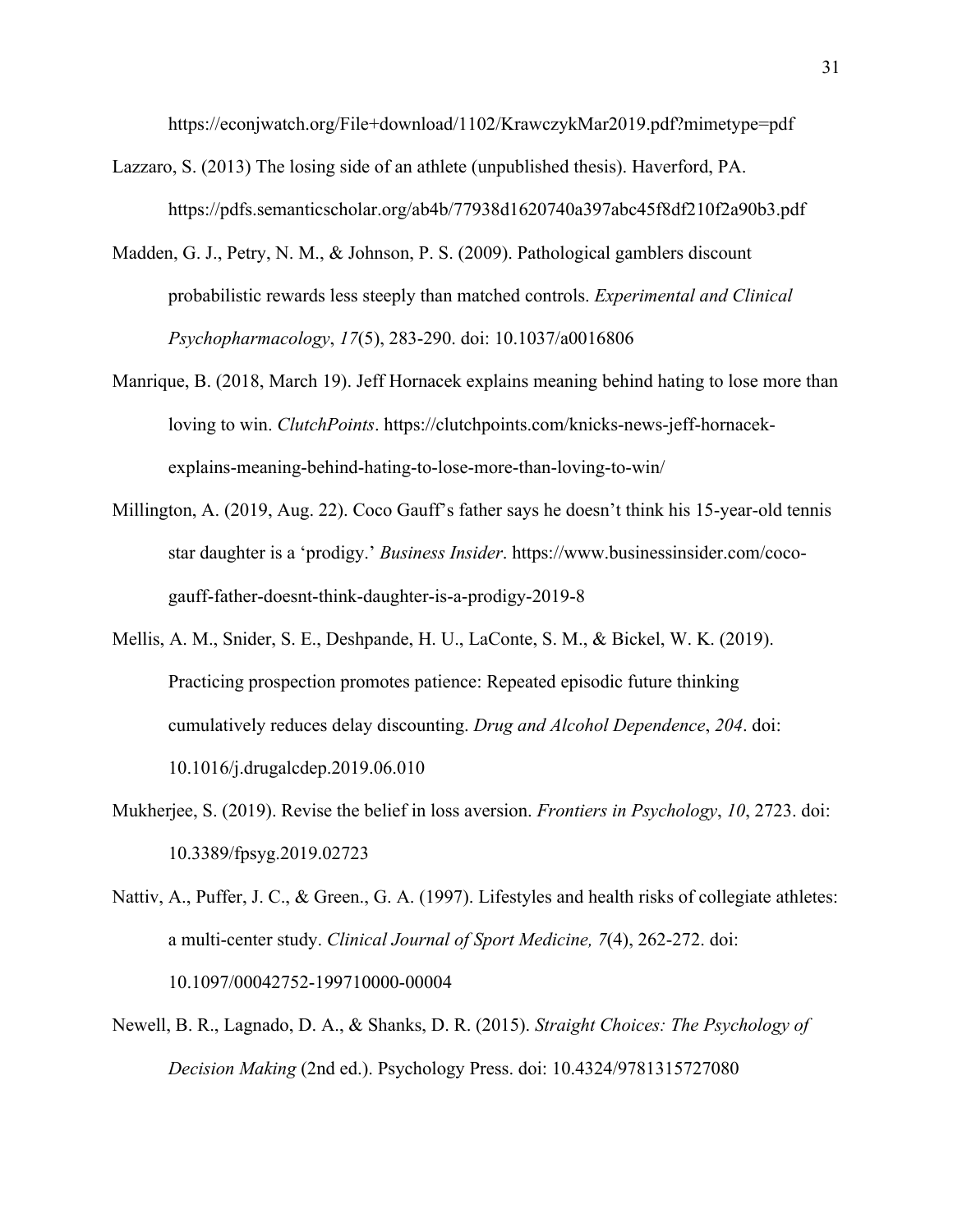- Pais, M. (2017, March 15). How losing motivated Michael Jordan toward success. *The MDRT Blog*. https://www.imdrt.org/blog/how-losing-motivated-michael-jordan-toward-success/
- Papanicolas, I., Woskie, L. R., Orlander, D., Orav, E. J., & Jha, A. K. (2019). The relationship between health spending and social spending in high-income countries: How does the US compare? *Health Affairs*, *38*(9), 1-9. doi: 10.1377/hlthaff.2018.05187
- Patel, M. S., Asch, D. A., Rosin, R., Small, D. S., Bellamy, S. L., Heuer, J., … & Volpp, K. G. (2016). Framing financial incentives to increase physical activity among overweight and obese adults: A randomized, controlled trial. *Annals of Internal Medicine, 164*(6), 385- 94. doi: 10.7326/M15-1635
- Pighin, S., Savadori, L., Bonini, N., Andreozzi, L., Savoldelli, A., & Schena, F. (2015). Acute exercise increases sex differences in amateur athletes' risk taking. *International Journal of Sports Medicine*, *36*(10), 858-863. doi: 10.1055/s-0034-1398677
- Pope, D. G., & Schweitzer, M. E. (2011). Is Tiger Woods loss averse? Persistent bias in the face of experience, competition, and high stakes. *American Economic Review*, *101*(1), 129- 157. doi: 10.1257/aer.101.1.129
- Sapienza, P., Zingales, L., & Maestripieri, D. (2009). Gender differences in financial risk aversion and career choices are affected by testosterone. *Proceedings of the National Academy of Sciences of the United States of America*, *106*(36), 15268-15273. doi: 10.1073/pnas.0907352106
- Schroeder, S. A. (2007). We can do better—improving the health of the American people. *The New England Journal of Medicine, 357*(12), 1221-1228. doi: 10.1056/NEJMsa073350
- Sönksen, P. H., Holt, R., Böhning, W., Guha, N., Cowan, D. A., Bartlett, C., & Böhning, D. (2018). Why do endocrine profiles in elite athletes differ between sports? *Clinical*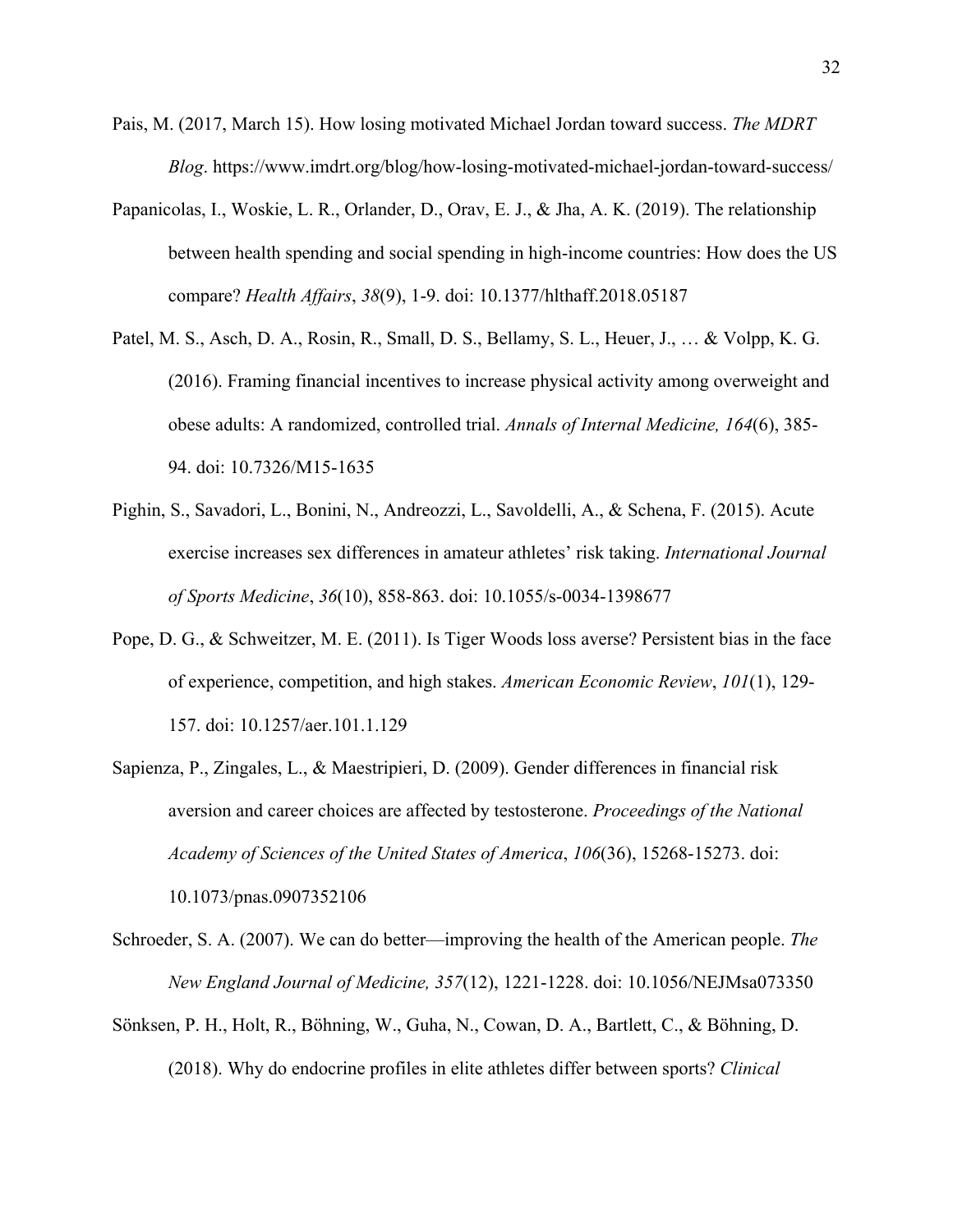*diabetes and endocrinology*, *4*, 3. doi: 10.1186/s40842-017-0050-3

- Stanton, S. J., Liening, S. H., & Schultheiss, O. C. (2011). Testosterone is positively associated with risk taking in the Iowa gambling task. *Hormones and Behavior*, *59*(2), 252-256. doi: 10.1016/j.yhbeh.2010.12.003
- Strickland, J. C., Beckmann, J. S., Rush, C. R., & Stoops, W. W. (2017). A pilot study of loss aversion for drug and non-drug commodities in cocaine users. *Drug and Alcohol Dependence*, *180*, 223-226. doi: 10.1016/j.drugalcdep.2017.08.020
- Thaler, R. H., & Sunstein, C. R. (2009). *Nudge: improving decisions about health, wealth, and happiness.* Rev. and expanded ed. New York: Penguin Books.
- Tom, S. M., Fox, C. R., Trepel, C., & Poldrack, R. A. (2007). The neural basis of loss aversion in decision-making under risk. *Science*, *315*(5811), 515-518. doi: 10.1126/science.1134239
- Turconi, G., Celsa, M., Rezzani, C., Biino, G., Sartirana, M. A., & Roggi, C. (2003). Reliability of a dietary questionnaire on food habits, eating behavior and nutritional knowledge of adolescents. *European Journal of Clinical Nutrition*, *57*(6), 753-763. doi: 10.1038/sj.ejcn.1601607
- Walasek, L., & Stewart, N. (2015). How to make loss aversion disappear and reverse: Tests of the decision by sampling origin of loss aversion. *Journal of Experimental Psychology: General, 144*(1), 7-11. doi: 10.1037/xge0000039
- Walasek, L., & Stewart, N. (2019). Context-dependent sensitivity to losses: Range and skew manipulations. *Journal of Experimental Psychology: Learning, Memory, and Cognition, 45*(6), 957-968. doi: 10.1037/xlm0000629
- Walasek, L., & Stewart, N. (2021). You cannot accurately estimate an individual's loss aversion using an accept–reject task. *Decision, 8*(1), 2-15. doi: 10.1037/dec0000141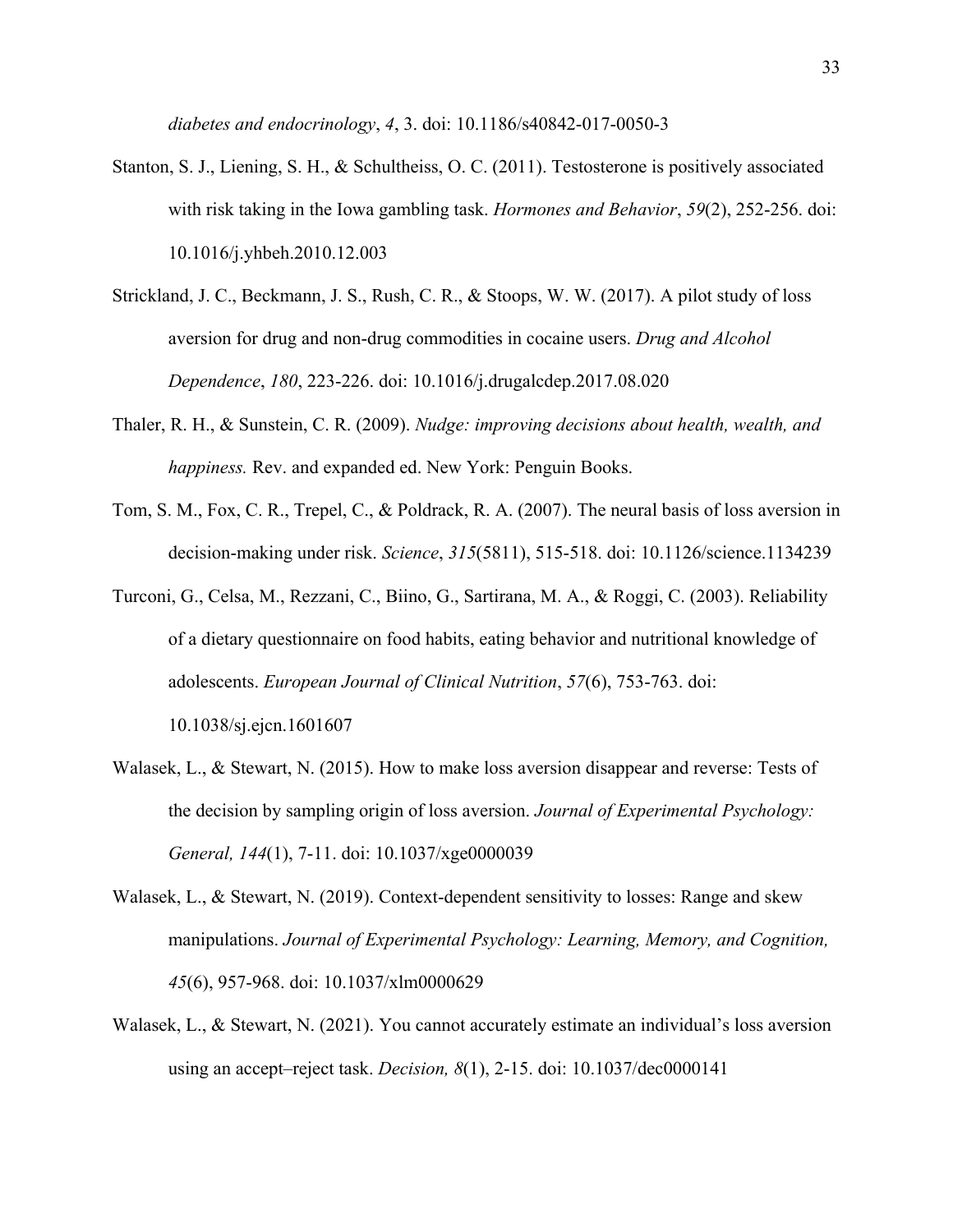- Wang, L., Tian, M., Zheng, Y., Li, Q., & Lu, X. (2020). Reduced loss aversion and inhibitory control in adolescents with internet gaming disorder. *Psychology of Addictive Behaviors*, *34*(3), 484-496. doi: 10.1037/adb0000549
- Zethraeus, N., Kocoska-Maras, L., Ellingsen, T., Schoultz, B., Hirschberg, A., & Johannesson, M. (2009). A randomized trial of the effect of estrogen and testosterone on economic behavior. *Proceedings of the National Academy of Sciences of the United States of America*, *106*(16), 6535-6538. doi: 10.1073/pnas.0812757106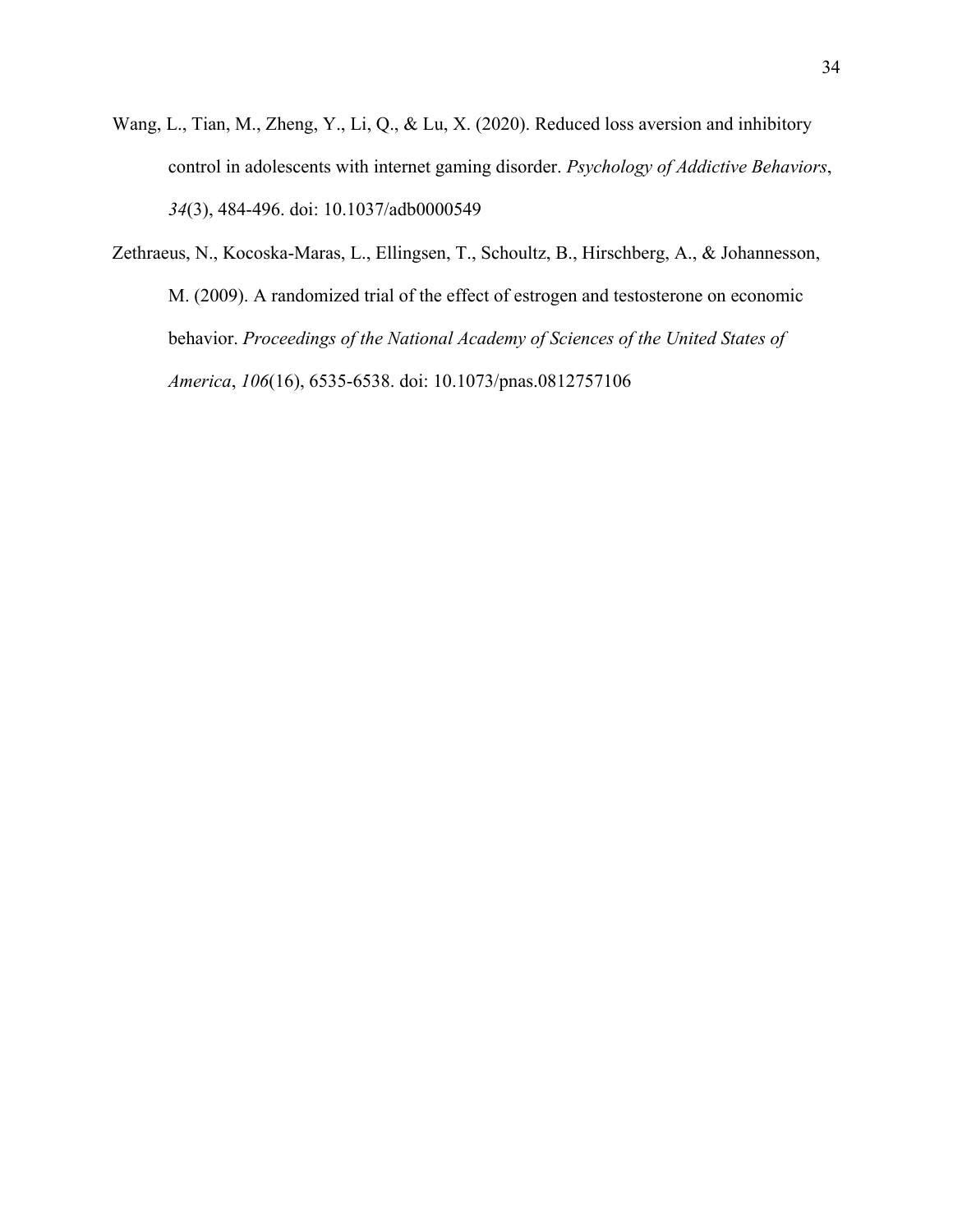# **Demographics**

| <b>EXPERIMENT 1</b> | <b>Athletes</b>         | <b>Non-Athletes</b> | <b>Total</b>            |
|---------------------|-------------------------|---------------------|-------------------------|
| <b>Males</b>        | 12                      | 13                  | 25                      |
| <b>Females</b>      | 34                      | 29                  | 63                      |
| Other/NA            | $\overline{\mathbf{3}}$ | $\mathbf{1}$        | $\overline{\mathbf{4}}$ |
| <b>Total</b>        | 49                      | 43                  | $n=92$                  |
| <b>EXPERIMENT 2</b> | <b>Group ABA</b>        | <b>Group AAA</b>    | <b>Total</b>            |
| <b>Males</b>        | 9                       | 6                   | 15                      |
| <b>Females</b>      | 28                      | 28                  | 56                      |
| Other/NA            | $\boldsymbol{0}$        | $\overline{2}$      | $\overline{2}$          |
| <b>Total</b>        | 37                      | 36                  | $n=73$                  |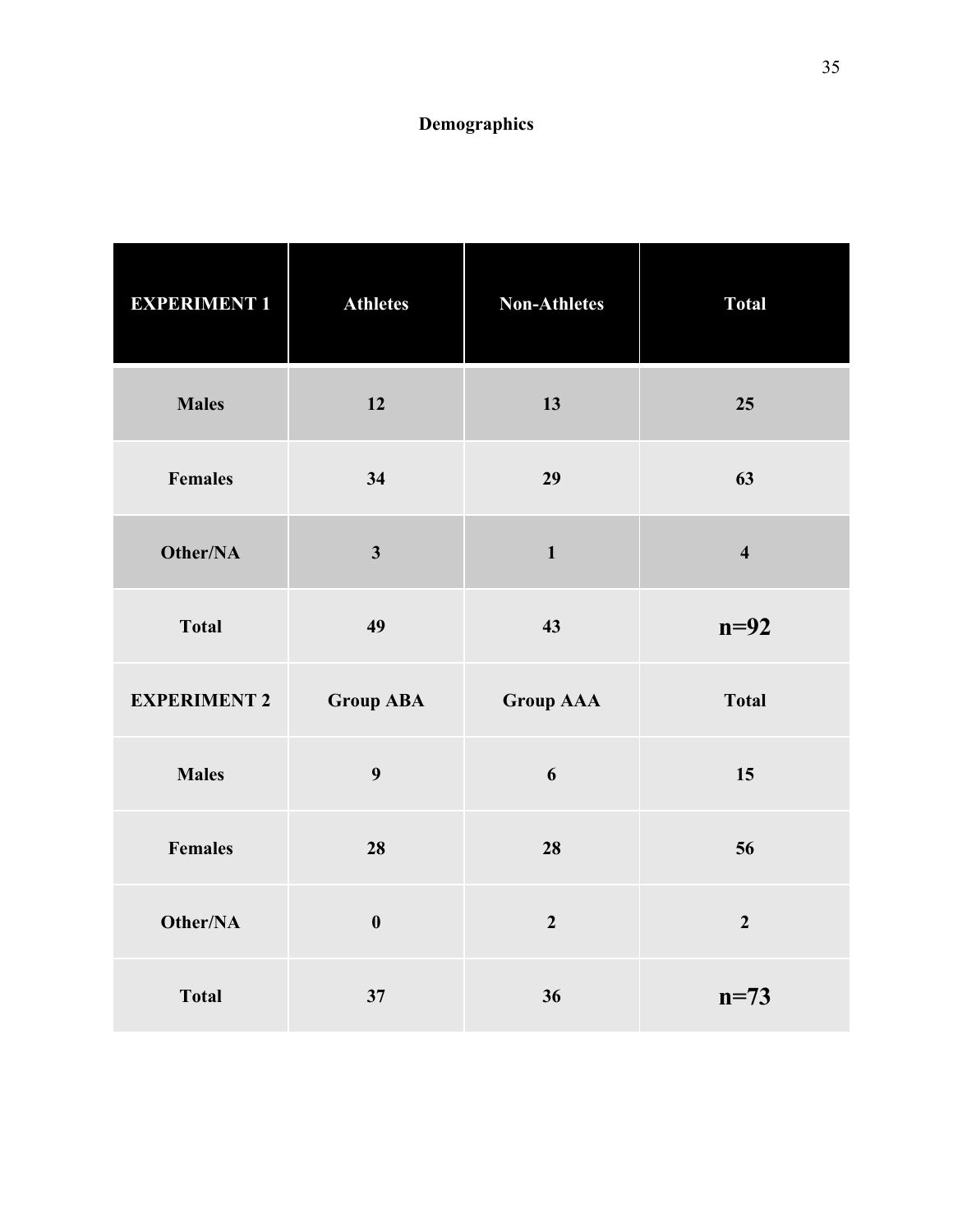

# **Monetary Choice Questionnaire**



# **Probability Discounting Questionnaire**

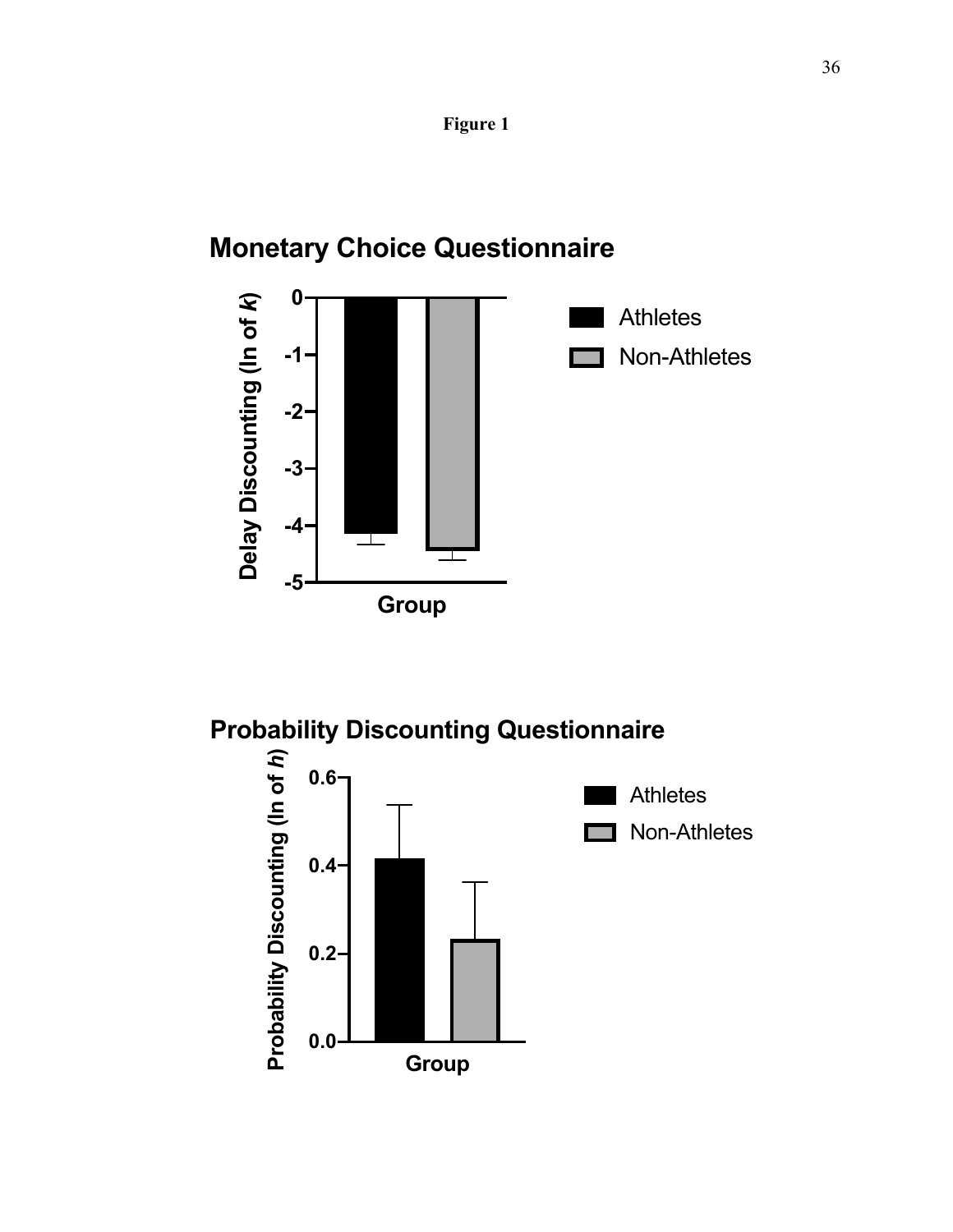





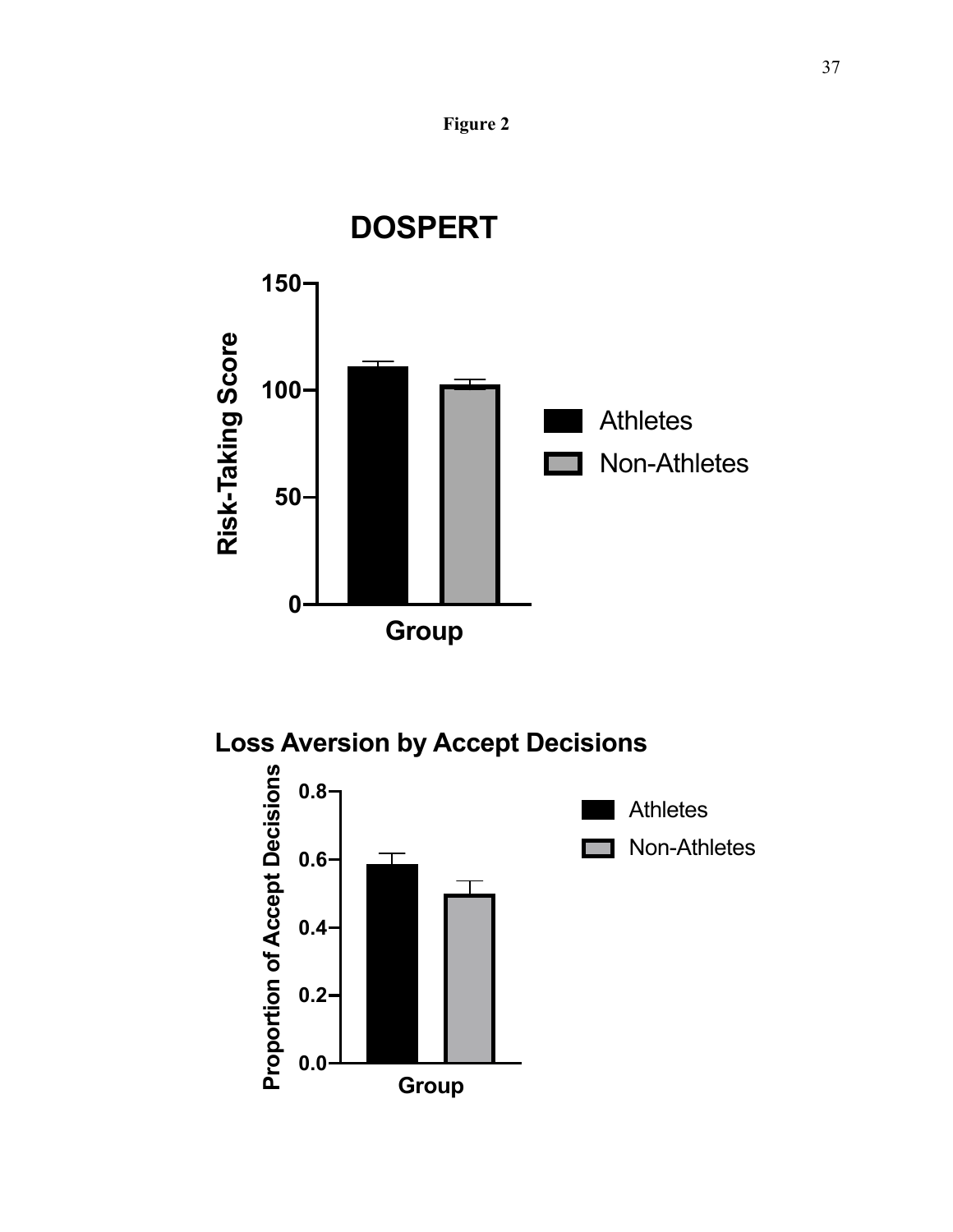



**1 2 3 1 2 3**

**Phase**

**0**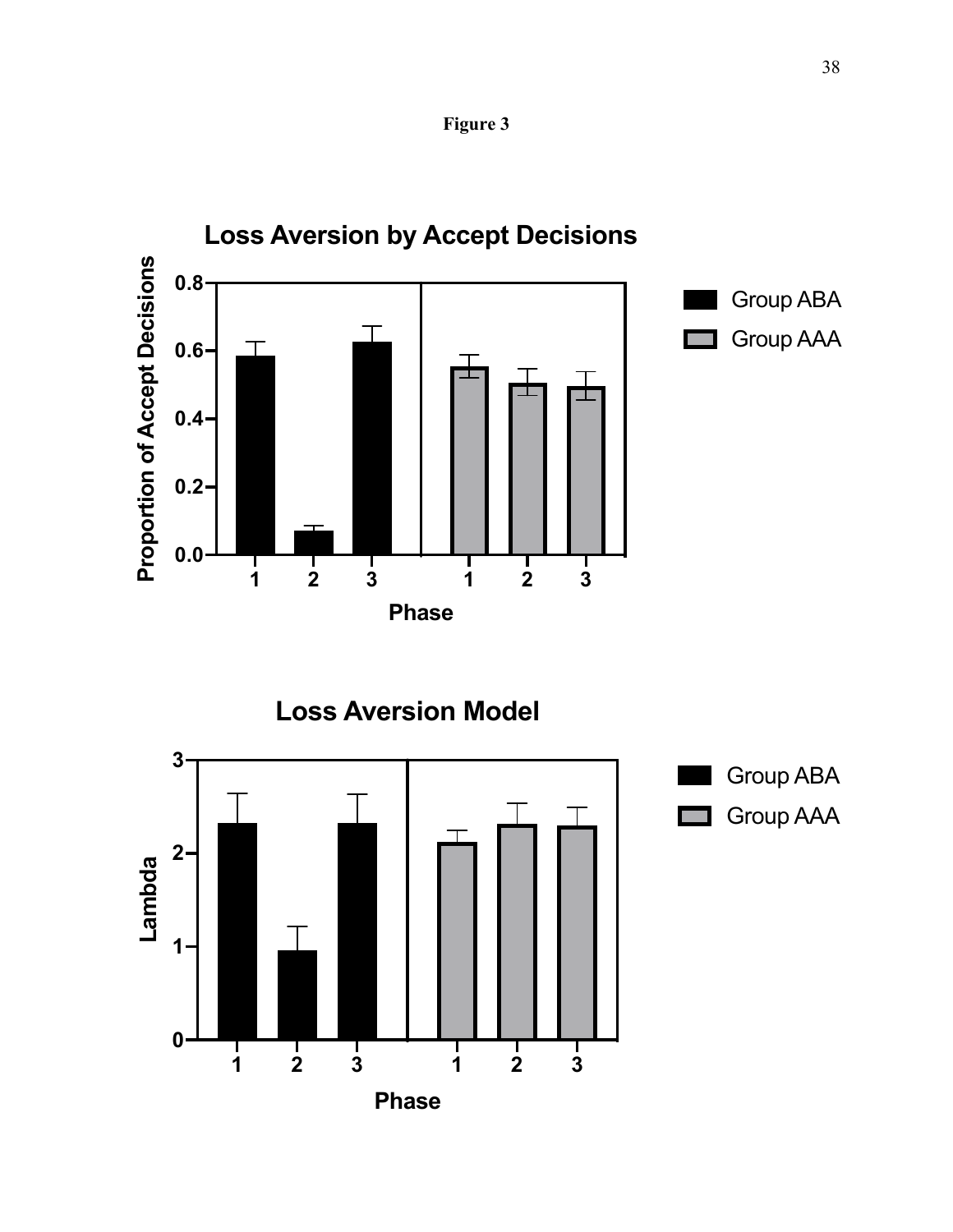# **Appendix 1**

## **Recruitment Email to Club/Team Presidents**

#### Dear [Club/Team President's Name],

My name is Julian Kafka, and I am conducting a research study for my thesis. The goal of the project is to understand whether, and to what degree, the activities individuals engage in are related to how they make decisions. I would be very grateful if you could forward the following email to the members of your club. In order to participate in the study, participants must be between the ages of 18 and 55, able to independently read and comprehend written materials, and able to provide informed consent. If you have any questions about this project, please contact me or the study director, Eric Thrailkill (Eric.Thrailkill@uvm.edu) at the University of Vermont. Thank you!

#### Dear [Club/Team Name] members,

You are invited to participate in a research project being conducted at the University of Vermont regarding decision making. The primary purpose of this study is to investigate the participation in club activities and decision-making attitudes. We aim to understand whether, and to what degree, the activities individuals engage in are related to how they decide to take chances or not. This project will provide implications for understanding how our daily lives influence how we make choices for the purpose of understanding how environments and experiences can facilitate choices and improve peoples' lives. In order to participate in the study, you must be between the ages of 18 and 55, able to independently read and comprehend written materials, and able to provide informed consent.

If you agree to participate, we would like you to complete an online survey (found below). You are free to stop taking this survey if you prefer not to answer any question. It will take approximately **45 to 60 minutes**. Confidential research data will be kept anonymous and secure (encrypted and stored in a locked file) for up to **10** years and will then be deleted. After completing the survey, you will have the option to enter a drawing for an **\$40 Amazon.com gift card** in which 1 out of every 10 entries wins the gift card.

If you have any questions about this project, please contact Eric Thrailkill (Eric.Thrailkill@uvm.edu) at the University of Vermont.

**Follow this link to the Survey:** https://eathrail.w3.uvm.edu/index.html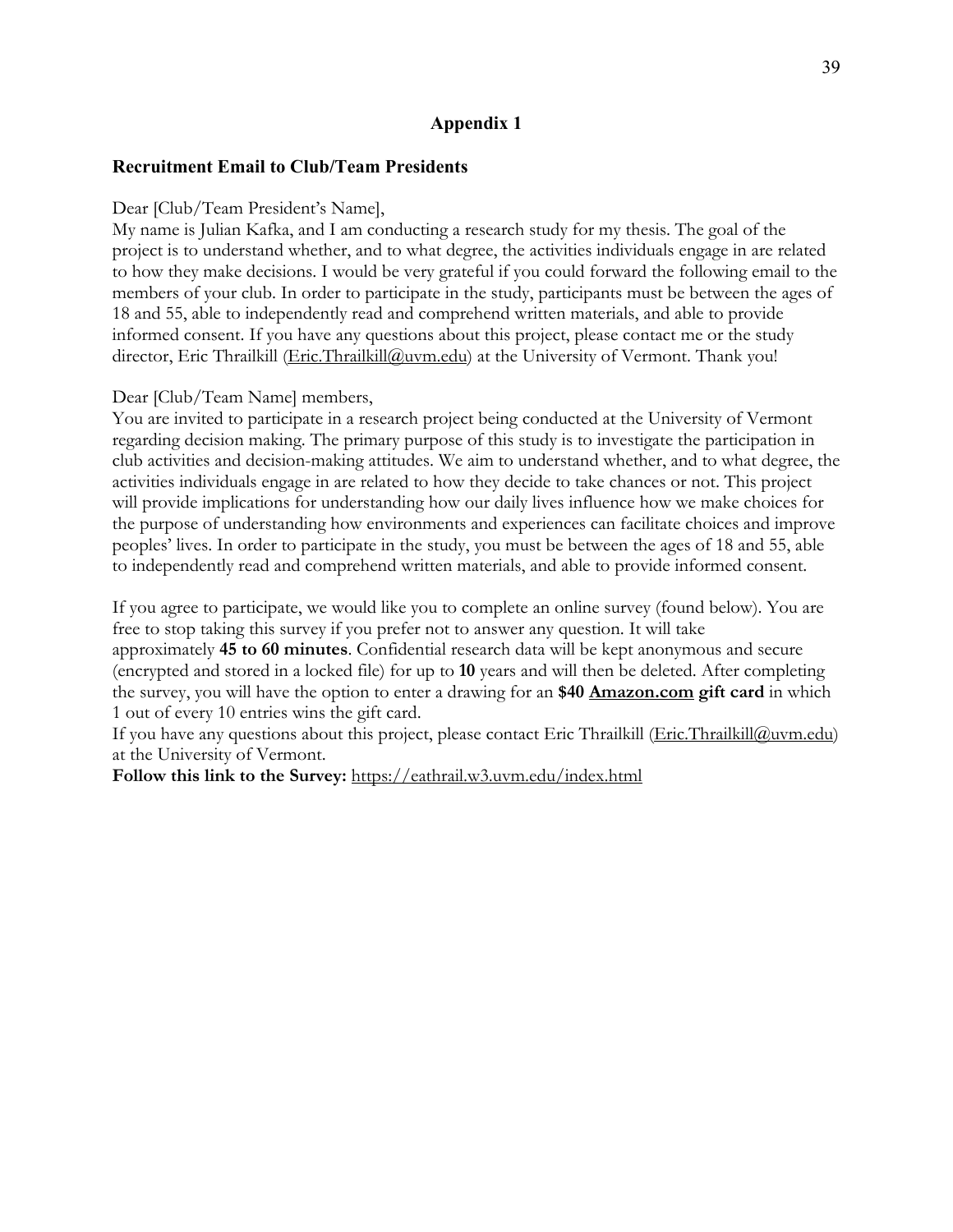# **Experiment 1 Written Instructions**

Thanks for agreeing to participate in the study. **"Decision-making attitudes"** is a short psychological study investigating how people make decisions. It involves the following steps:

- 1. We ask for demographic information.
- 2. Because this is a University research project, we ask for your informed consent. (The format of the consent form is a standard university document).
- 3. The study then explains how to do the task in detail. You will need to pass a short test to check that you understand how the study works.
- 4. Next comes the experiment itself.
- 5. At the end, you will enter your email address to be entered into a drawing with a 1 in 10 chance to receive a \$40 Amazon gift card.

The total time taken should be about 45 minutes. Please <u>do not</u> use the "back" button on your browser or close the window until you reach the end and enter your email address. This is very likely to break the experiment and may make it difficult for you to get a chance at the \$40 gift card.

It is also important that you complete the task in **one** sitting on a **computer**. If you attempt to complete the experiment on another device (e.g. iPad, phone), then you may not be able to complete the experiment.

However, if something does go wrong, please contact us! When you are ready to begin, click on the "start" button below.

# WELCOME TO THE EXPERIMENT!

Throughout the experiment, please read all instructions **carefully.**

If anything goes wrong during the experiment, please take a screenshot and notify the experimenter. Do **not** press the BACK button or quit out of the program.

If you complete the task, you will be entered in the \$40 gift card drawing no matter what. Please take your time and think about your choices seriously.

Please do **not** write anything down. It will interfere with the results and will slow you down.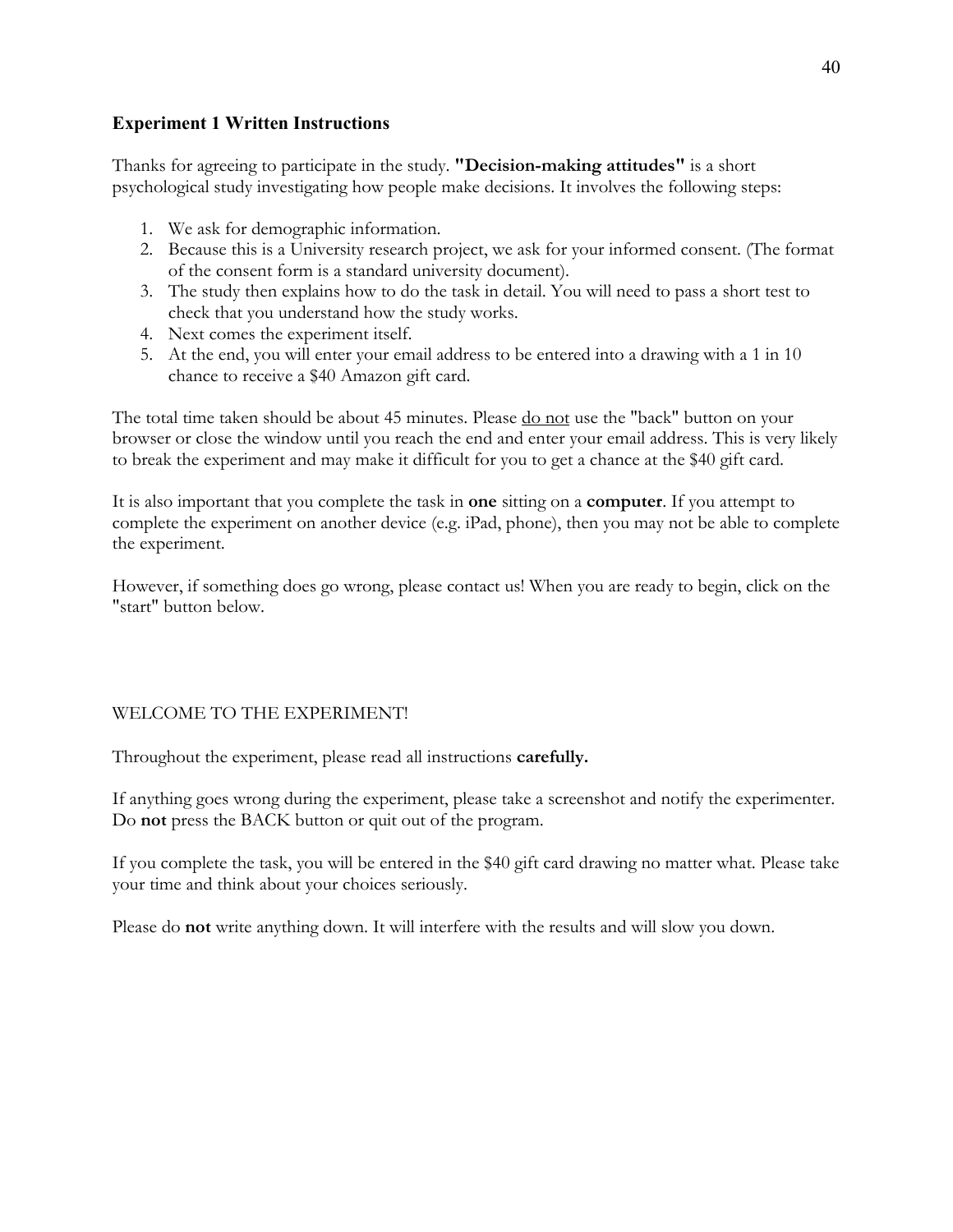# **Experiment 1 Research Information Sheet**

#### **Participant Selection and Purpose of Study**

You are invited to participate in a study of decision-making attitudes. You were selected as a possible participant in this study because we contacted your club advisor. In order to participate in the study, you must be between the ages of 18 and 55, able to independently read and comprehend written materials, and able to provide informed consent. This study is being conducted by Eric A. Thrailkill, Ph.D. at the University of Vermont, and all study procedures will take place remotely online using your internet browser.

#### **Description of Study and Risks**

Purpose: We hope to learn about how, and to what degree, the activities individuals engage in are related to how they make choices. Study Procedures: If you decide to participate, we will present you with some questionnaires and tasks that measure your attitude toward taking risks. Detailed instructions will be provided for the tasks before you begin. The exact number of questions you need to answer depends on which version of the task the computer assigns you to, but the on-screen display will inform you of how much further you have to go. The task should take approximately 45 minutes to complete including reading time. No discomforts or inconveniences besides some boredom are reasonably expected. No risks are reasonably expected as a result of your participation in this study. We cannot and do not guarantee or promise that you will receive any benefits from this study. These answers will be stored electronically.

No discomforts or inconveniences besides some boredom are reasonably expected. No risks are reasonably expected as a result of your participation in this study. We cannot and do not guarantee or promise that you will receive any benefits from this study.

#### **Confidentiality and Disclosure of Information**

Any information that is obtained in connection with this study and that can be identified with you will remain confidential and will be disclosed only with your permission or except as required by law. If you give us your permission by clicking on the "I agree" button below, we plan to publish the results in academic journals and discuss the results at scientific conferences. In any publication, information will be provided in such a way that you cannot be identified.

#### **Your consent**

Your participation is voluntary, and you may refuse to participate without penalty or discrimination at any time.

#### **Questions**

If you have any questions or concerns following your participation, Research Assistant Professor Eric Thrailkill (802 656-1976, email. eric.thrailkill@uvm.edu) will be happy to address them. Complaints about the study may be directed to UVM's Research Ethics and Compliance Support, (phone. 877 310-0413, website. www.uvm.edu/rp/human-subjects-research).

Please keep a copy of this information sheet (you can download the pdf here)

#### **PARTICIPANT CONSENT**

By continuing, you are making a decision whether or not to participate. Clicking the button below indicates that, having read the information provided on the participant information sheet, you have decided to participate.

To withdraw your consent, simply close the browser tab. Your data will be deleted from our records.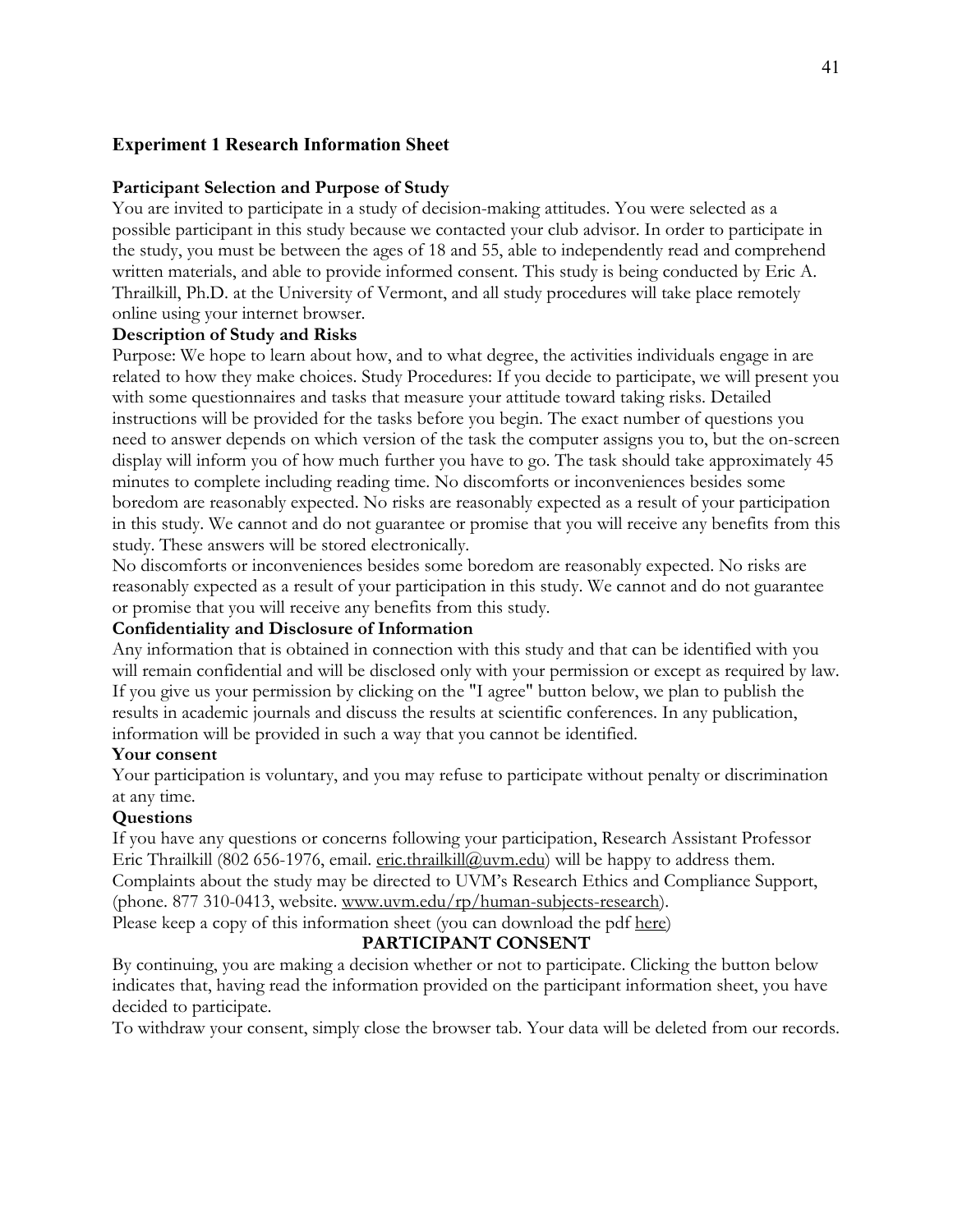# **Experiment 1 Demographics Questionnaire**

## **Demographic information:**

We need this information for our records, but it is kept completely separate from your email address. As long as you finish the experiment you will get a chance to enter the 1 in 10 drawing for the \$40 gift card, so please be honest.

**Ethnicity:** Hispanic or Latino NOT Hispanic or Latino Unknown / Not Reported

**Race:** American Indian / Alaska Native Asian Native Hawaiian or Other Pacific Islander Black or African American White More than One Race Unknown / Not Reported

**Gender:** Male Female Transgender Male Transgender Female Gender Variant / Non-Conforming Not Listed

Prefer Not to Answer

**Age:** 

**Native Language(s):** 

**Country you live in:**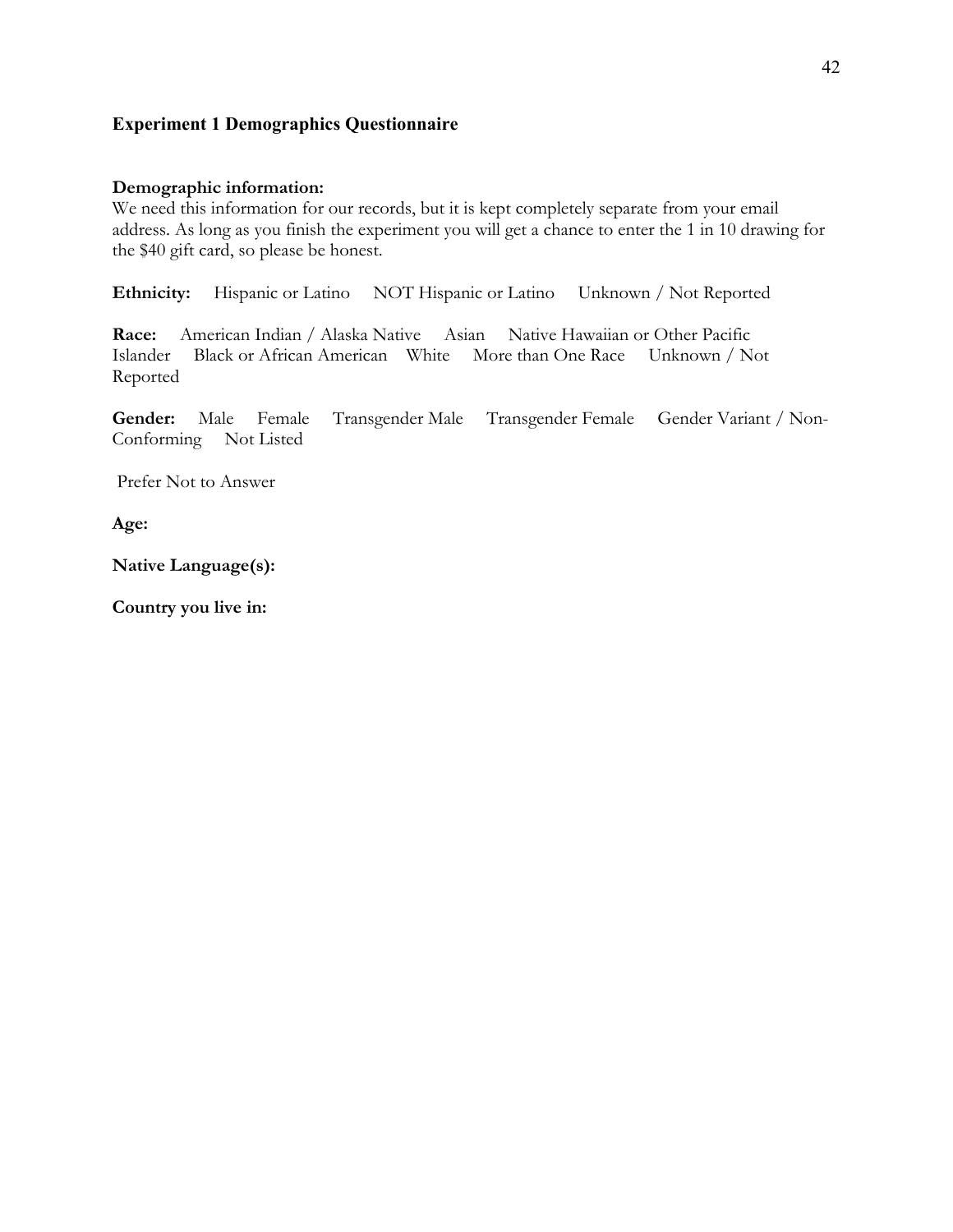# **Experiment 2 Written Instructions**

# *SONA Instructions*

Study participation will take a total of approximately 30 minutes. The study consists of a computer task consisting of a series of choices to reject a 50/50 coin toss. Once the task is finished, you will have the opportunity to respond to a brief questionnaire that will provide us will your general thoughts about the study.

The study is located in John Dewey Hall Rm. 128 (Computer laboratory). The room allows for 6 individuals at a time to complete the study. Sanitization guidelines are being followed. All equipment is disinfected between participants. Masks and hand sanitizer will be available. Please do not arrive until your scheduled timeslot to avoid waiting in the hallways.

If you have any questions, please email the study director (Dr. Eric Thrailkill).

# *Laboratory Instructions*

- 1) Log on the computer
- 2) Open Chrome
- 3) Go to https://redcap.med.uvm.edu/surveys
- 4) Enter LN4PCCY9A (not case sensitive)
- 5) Read the research information page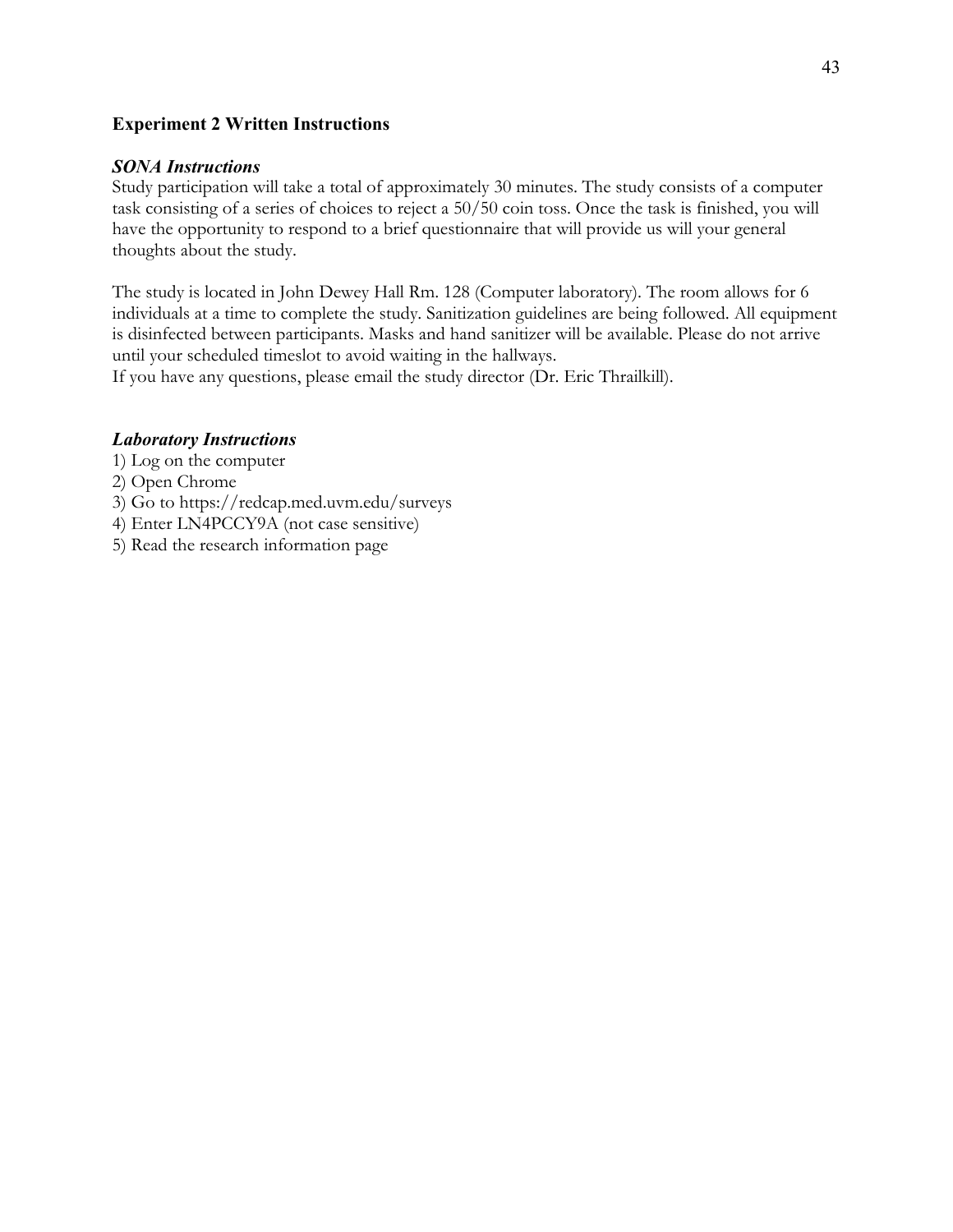# **Experiment 2 Verbal Instructions**

# WELCOME TO THE EXPERIMENT!

Throughout the experiment, please read all instructions carefully. Please take your time and think about your choices seriously. Please do not write anything down. It will interfere with the results and will slow you down.

In this experiment, you will see a series of screens where you will be asked to choose whether or not you would accept a hypothetical gamble. Please answer by pressing "Accept" or "Strongly Accept" if you would take the gamble, and "Reject" or "Strongly Reject" if you would not. All gambles are 50/50 shots; that is, there is a 50% chance of winning the positive amount and a 50% chance of losing the negative amount.

We don't expect you to choose in any particular way, so please don't choose what you think we might want you to choose, but click on the choice you really would prefer given the option in real life. After each choice, the program will go on to the next screen, and it will tell you when you are done.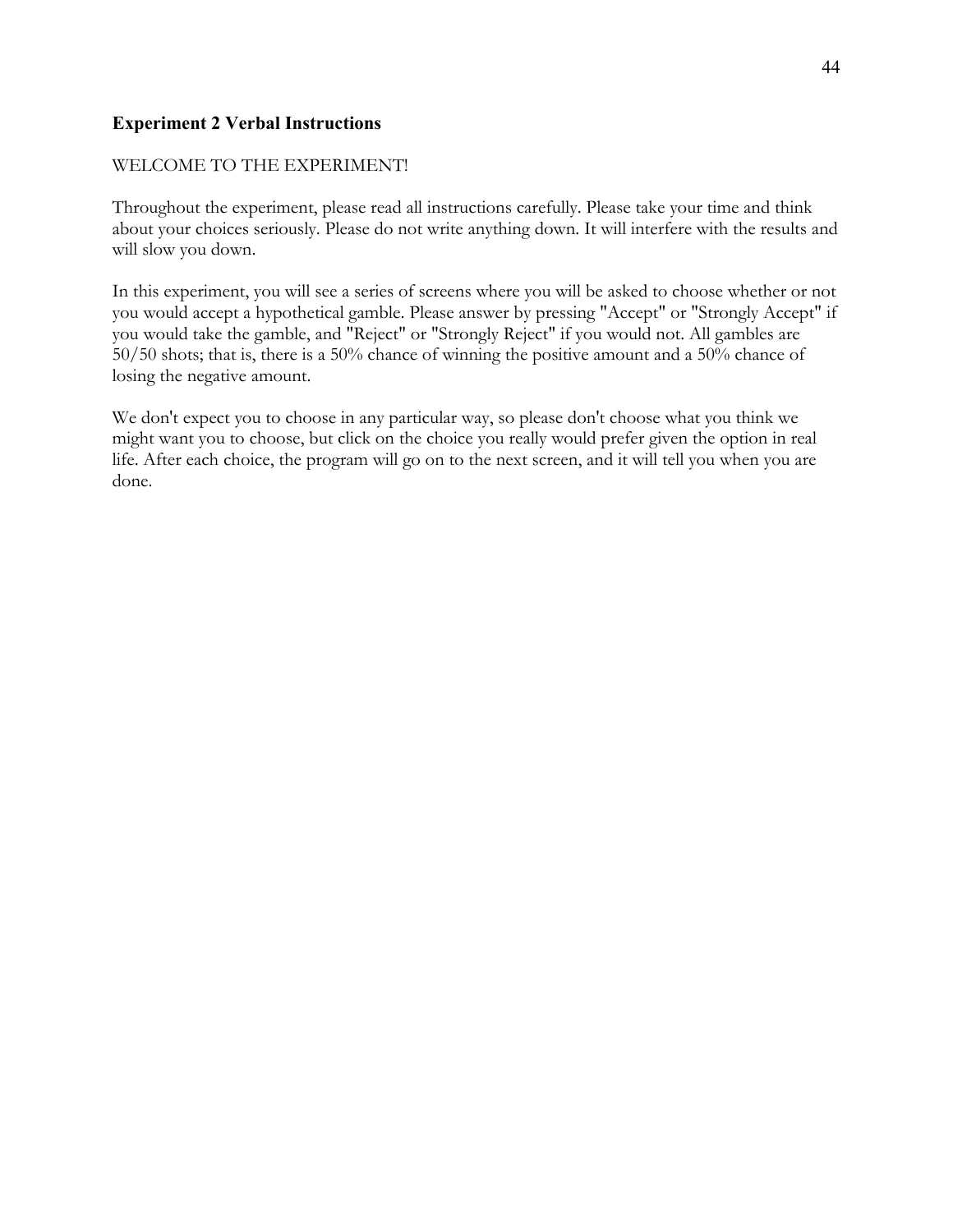# **Experiment 2 Research Information Sheet**

#### Research Information Sheet

Title of Study: Individual Differences in Decision Making (Project 3: Coin Flips 1) Principal Investigator (PI): Eric A. Thrailkill, Ph.D. Research Assistant Professor Department of Psychological Science, University of Vermont

Sponsor/Funder: Department of Psychological Science, University of Vermont National Institutes of Health

# Introduction

You are invited to participate in a study of how people, in general, form links between events. You were selected as a possible participant in this study because you accepted our study invitation. In order to participate in the study, you must be between the ages of 18 and 55, able to independently read and comprehend written materials, and to provide informed consent. This study is being conducted by Eric A. Thrailkill, Ph.D. at the University of Vermont and all study procedures will take place during this visit.

## Purpose

The study is concerned with the question of how people, in general, form links between events. It should be emphasized that the experiment is not a test of your personal abilities or skills. Study Procedures

If you decide to participate, we will present you with questionnaires that ask about what you would do in a series of hypothetical situations, and some questionnaires about your preferences. Detailed instructions will be provided for the tasks before you begin.

The task should take approximately 30-40 minutes to complete including reading time. No discomforts or inconveniences besides some boredom are reasonably expected. No risks are reasonably expected as a result of your participation in this study. We cannot and do not guarantee or promise that you will receive any benefits from this study.

The answers will be stored electronically. Once the task is finished, you will have the opportunity to respond to a brief questionnaire that will provide us with your general thoughts about the study.

# Benefits

As a participant in this research study, there may not be any direct benefit for you; however, information from this study may benefit other people now or in the future.

# Risks

We will do our best to protect the information we collect from you during this study. We will not collect any information that will identify you to further protect your confidentiality and avoid any potential risk for an accidental breach of confidentiality. Your participation in this study does not involve any physical or emotional discomfort to you beyond that of everyday life.

#### Costs

There will be no costs to you for participation in this research study. Compensation Course credit will be assigned on Sona.

# Confidentiality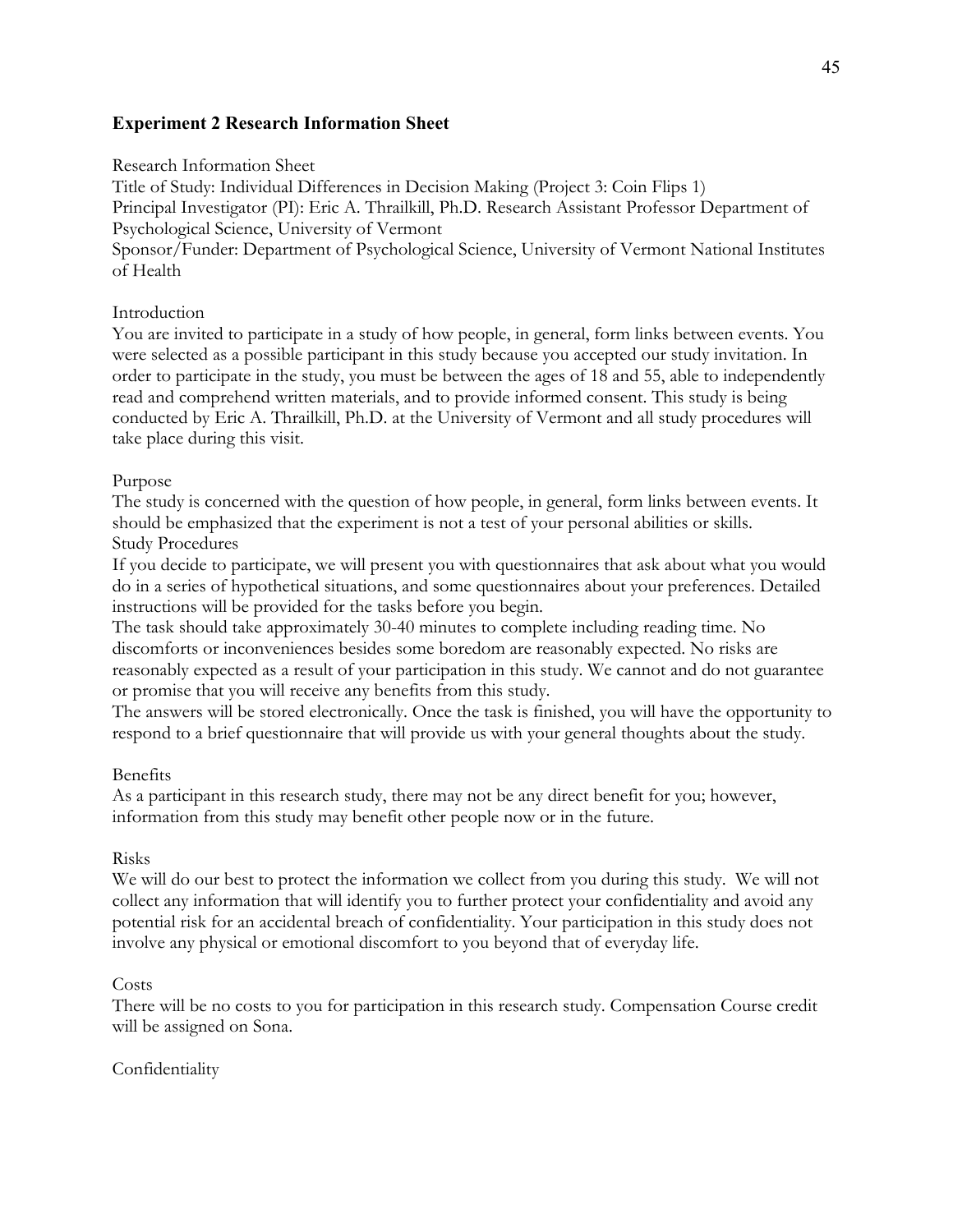Any information that is obtained in connection with this study and that can be identified with you will remain confidential and will be disclosed only with your permission or except as required by law.

If you give us your permission by clicking on the "I agree" button below, we plan to publish the results in academic journals and discuss the results at scientific conferences. In any publication, information will be provided in such a way that you cannot be identified.

Upon request the Institutional Review Board and regulatory authorities will be granted direct access to your original research records for verification of research procedures and/or data

Please note that email communication is neither secure nor private. Though we are taking precautions to protect your privacy, you should be aware that information sent through email could be read by a third party.

When the research is completed, our research team may save the study records for use in future research done by myself or others. We will retain this study information for up to 4 years after the study is over. The same measures described above will be taken to protect confidentiality of this study data.

#### Voluntary Participation/Withdrawal

Taking part in this study is voluntary. You are free to not answer any questions or withdraw at any time. You may choose not to take part in this study, or if you decide to take part, you can change your mind later and withdraw from the study. To withdraw your consent, simply close the browser tab. Your data will be deleted from our records.

#### **Questions**

If you have any questions about this study now or in the future, you may contact Dr. Thrailkill, the Investigator in charge of this study, at  $(802)$  656-1976 or eric.thrailkill $@$ uvm.edu, for more information about this study. If you have questions or concerns about your rights as a research participant, then you may contact the Director of the Research Protections Office at (802) 656-5040. You can download a pdf copy of this research information sheet here.

#### Participation

Your participation is voluntary, and you may refuse to participate without penalty or discrimination at any time. By continuing, you are making a decision whether or not to participate. Clicking the button below indicates that, having read the information provided on the participant information sheet, you have decided to participate.

To withdraw your consent, simply close the browser tab. Your data will be deleted from our records. I have read and understand the above research information sheet and am ready to proceed with the study. Yes, No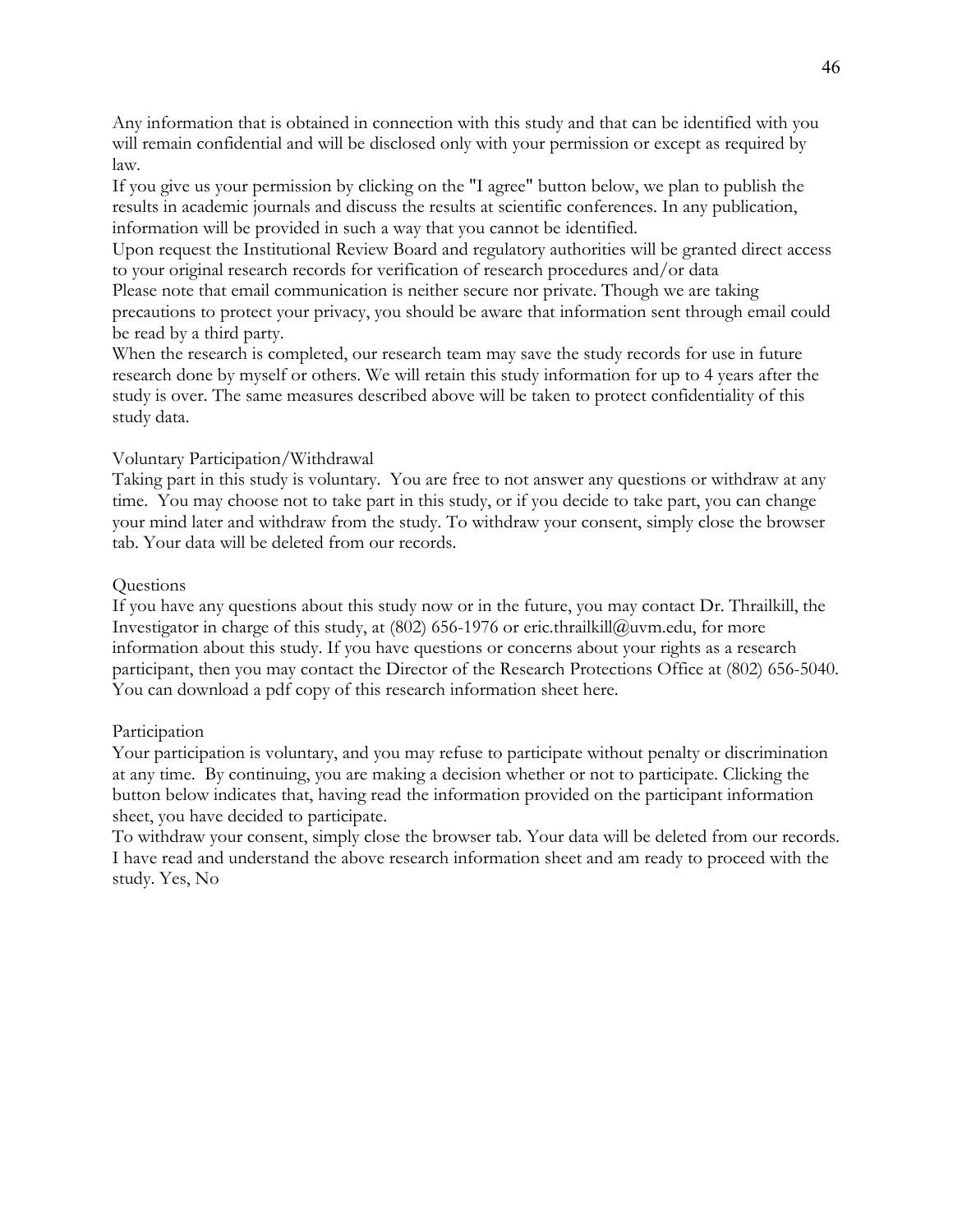#### **Appendix 2**

#### **Monetary Choice Questionnaire (MCQ)**

- 1. Would you prefer \$54 today, or \$55 in 117 days?
	- a. Smaller reward today
	- b. Larger reward in the specified number of days
- 2. Would you prefer \$55 today, or \$75 in 61 days?
- 3. Would you prefer \$19 today, or \$25 in 53 days?
- 4. Would you prefer \$31 today, or \$85 in 7 days?
- 5. Would you prefer \$14 today, or \$25 in 19 days?
- 6. Would you prefer \$47 today, or \$50 in 160 days?
- 7. Would you prefer \$15 today, or \$35 in 13 days?
- 8. Would you prefer \$25 today, or \$60 in 14 days?
- 9. Would you prefer \$78 today, or \$80 in 162 days?
- 10. Would you prefer \$40 today, or \$55 in 62 days?
- 11. Would you prefer \$11 today, or \$30 in 7 days?
- 12. Would you prefer \$67 today, or \$75 in 119 days?
- 13. Would you prefer \$34 today, or \$35 in 186 days?
- 14. Would you prefer \$27 today, or \$50 in 21 days?
- 15. Would you prefer \$69 today, or \$85 in 91 days?
- 16. Would you prefer \$49 today, or \$60 in 89 days?
- 17. Would you prefer \$80 today, or \$85 in 157 days?
- 18. Would you prefer \$24 today, or \$35 in 29 days?
- 19. Would you prefer \$33 today, or \$80 in 14 days?
- 20. Would you prefer \$28 today, or \$30 in 179 days?
- 21. Would you prefer \$34 today, or \$50 in 30 days?
- 22. Would you prefer \$25 today, or \$30 in 80 days?
- 23. Would you prefer \$41 today, or \$75 in 20 days?
- 24. Would you prefer \$54 today, or \$60 in 111 days?
- 25. Would you prefer \$54 today, or \$80 in 30 days?
- 26. Would you prefer \$22 today, or \$25 in 136 days?
- 27. Would you prefer \$20 today, or \$55 in 7 days?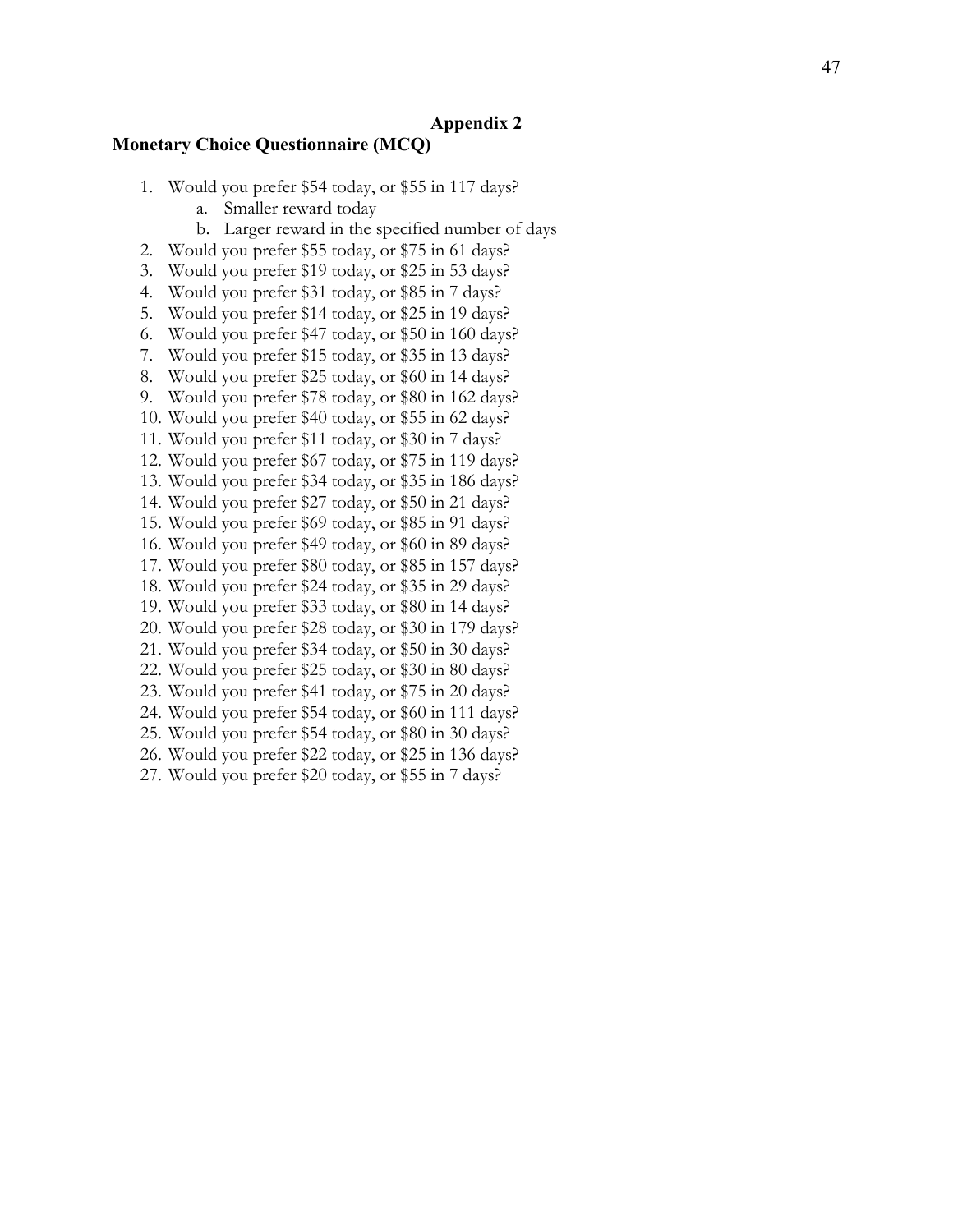#### **Probability Discounting Questionnaire (PDQ)**

- 1. Would you prefer \$20 for sure, or a 1-in-10 chance (10%) of winning \$80?
	- a. The "for sure" reward today
	- b. The larger reward with a chance of getting nothing
- 2. Would you prefer \$20 for sure, or a 1-in-8 chance (13%) of winning \$80?
- 3. Would you prefer \$20 for sure, or a 1-in-6 chance (17%) of winning \$80?
- 4. Would you prefer \$20 for sure, or a 1-in-5 chance (20%) of winning \$80?
- 5. Would you prefer \$20 for sure, or a 1-in-4 chance (25%) of winning \$80?
- 6. Would you prefer \$20 for sure, or a 1-in-3 chance (33%) of winning \$80?
- 7. Would you prefer \$20 for sure, or a 1-in-2 chance (50%) of winning \$80?
- 8. Would you prefer \$20 for sure, or a 2-in-3 chance (67%) of winning \$80?
- 9. Would you prefer \$20 for sure, or a 3-in-4 chance (75%) of winning \$80?
- 10. Would you prefer \$20 for sure, or a 5-in-6 chance (83%) of winning \$80?
- 11. Would you prefer \$40 for sure, or a 1-in-5.6 chance (18%) of winning \$100?
- 12. Would you prefer \$40 for sure, or a 1-in-4.6 chance (22%) of winning \$100?
- 13. Would you prefer \$40 for sure, or a 1-in-3.4 chance (29%) of winning \$100?
- 14. Would you prefer \$40 for sure, or a 1-in-3 chance (33%) of winning \$100?
- 15. Would you prefer \$40 for sure, or a 1-in-2.5 chance (40%) of winning \$100?
- 16. Would you prefer \$40 for sure, or a 1-in-2 chance (50%) of winning \$100?
- 17. Would you prefer \$40 for sure, or a 2-in-3 chance (67%) of winning \$100?
- 18. Would you prefer \$40 for sure, or a 8-in-10 chance (80%) of winning \$100?
- 19. Would you prefer \$40 for sure, or a 8.6-in-10 chance (86%) of winning \$100?
- 20. Would you prefer \$40 for sure, or a 9.1-in-10 chance (91%) of winning \$100?
- 21. Would you prefer \$40 for sure, or a 1-in-2.5 chance (40%) of winning \$60?
- 22. Would you prefer \$40 for sure, or a 4.6-in-10 chance (46%) of winning \$60?
- 23. Would you prefer \$40 for sure, or a 5.5-in-10 chance (55%) of winning \$60?
- 24. Would you prefer \$40 for sure, or a 6-in-10 chance  $(60\%)$  of winning \$60?
- 25. Would you prefer \$40 for sure, or a 2-in-3 chance (67%) of winning \$60?
- 26. Would you prefer \$40 for sure, or a 3-in-4 chance (75%) of winning \$60?
- 27. Would you prefer \$40 for sure, or a 8.6-in-10 chance (86%) of winning \$60?
- 28. Would you prefer \$40 for sure, or a 9.2-in-10 chance (92%) of winning \$60?
- 29. Would you prefer \$40 for sure, or a 9.5-in-10 chance (95%) of winning \$60?
- 30. Would you prefer \$40 for sure, or a 9.7-in-10 chance (97%) of winning \$60?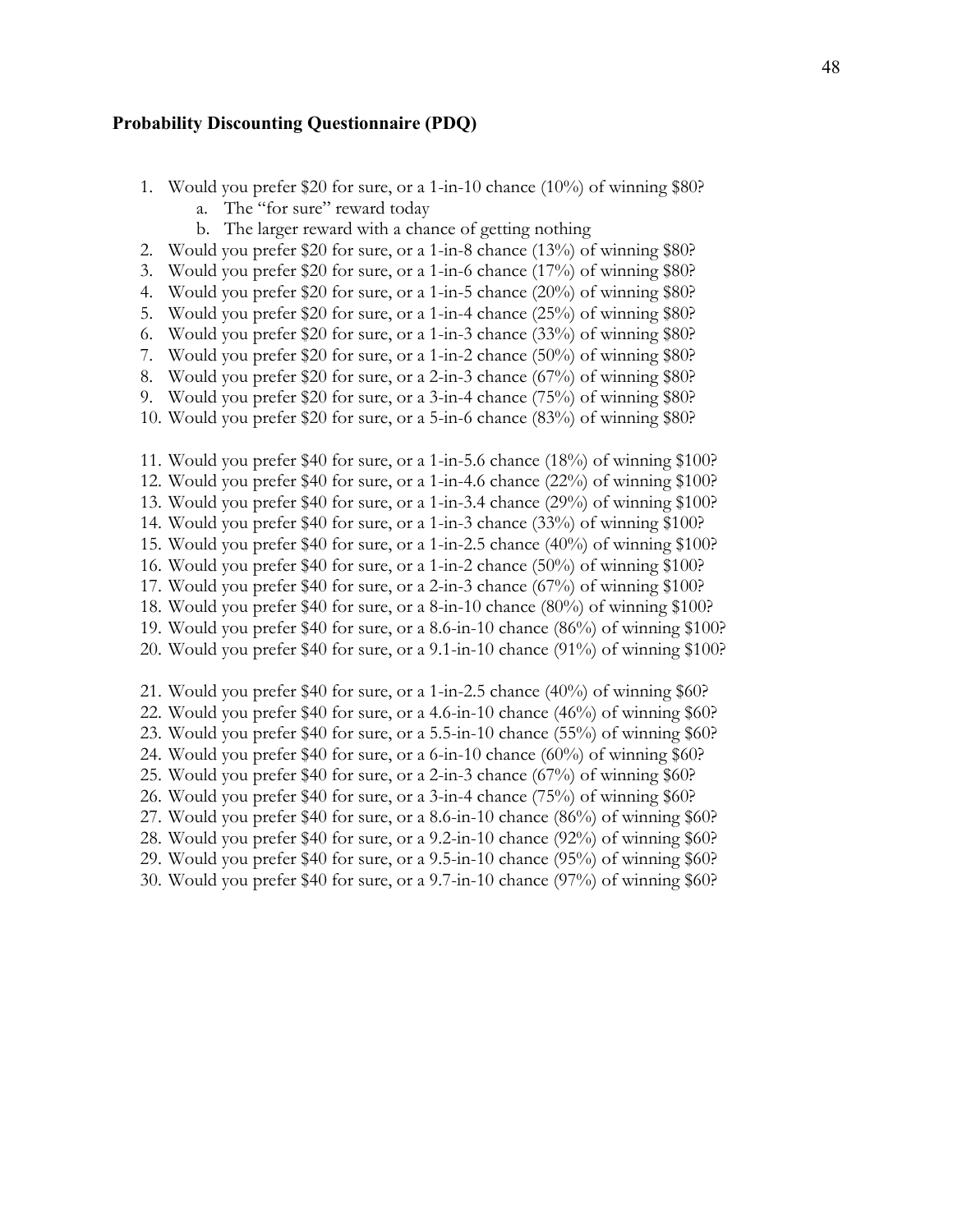# **Domain-Specific Risk-Taking (DOSPERT) Scale**

- 1. Admitting that your tastes are different from those of a friend.
	- 1. Extremely Unlikely
	- 2. Moderately Unlikely
	- 3. Somewhat Unlikely
	- 4. Not Sure
	- 5. Somewhat Likely
	- 6. Moderately Likely
	- 7. Extremely Likely
- 2. Going camping in the wilderness.
- 3. Betting a day's income at the horse races.
- 4. Investing 10% of your annual income in a moderate growth diversified fund.
- 5. Drinking heavily at a social function.
- 6. Taking some questionable deductions on your income tax return.
- 7. Disagreeing with an authority figure on a major issue.
- 8. Betting a day's income at a high-stakes poker game.
- 9. Having an affair with a married person.
- 10. Passing off somebody else's work as your own.
- 11. Going down a ski run that is beyond your ability.
- 12. Investing 5% of your annual income in a very speculative stock.
- 13. Going whitewater rafting at high water in the spring.
- 14. Betting a day's income on the outcome of a sporting event.
- 15. Engaging in unprotected sex.
- 16. Revealing a friend's secret to someone else.
- 17. Driving a car without wearing a seatbelt.
- 18. Investing 10% of your annual income in a new business venture.
- 19. Taking a skydiving class.
- 20. Riding a motorcycle without a helmet.
- 21. Choosing a career that you truly enjoy over a more secure one.
- 22. Speaking your mind about an unpopular issue in a meeting at work.
- 23. Sunbathing without sunscreen.
- 24. Bungee jumping off a tall bridge.
- 25. Piloting a small plane.
- 26. Walking home at night in an unsafe area of town.
- 27. Moving to a city far away from your extended family.
- 28. Starting a new career in your mid-thirties.
- 29. Leaving your young children alone at home while running an errand.
- 30. Not returning a wallet you found that contains \$200.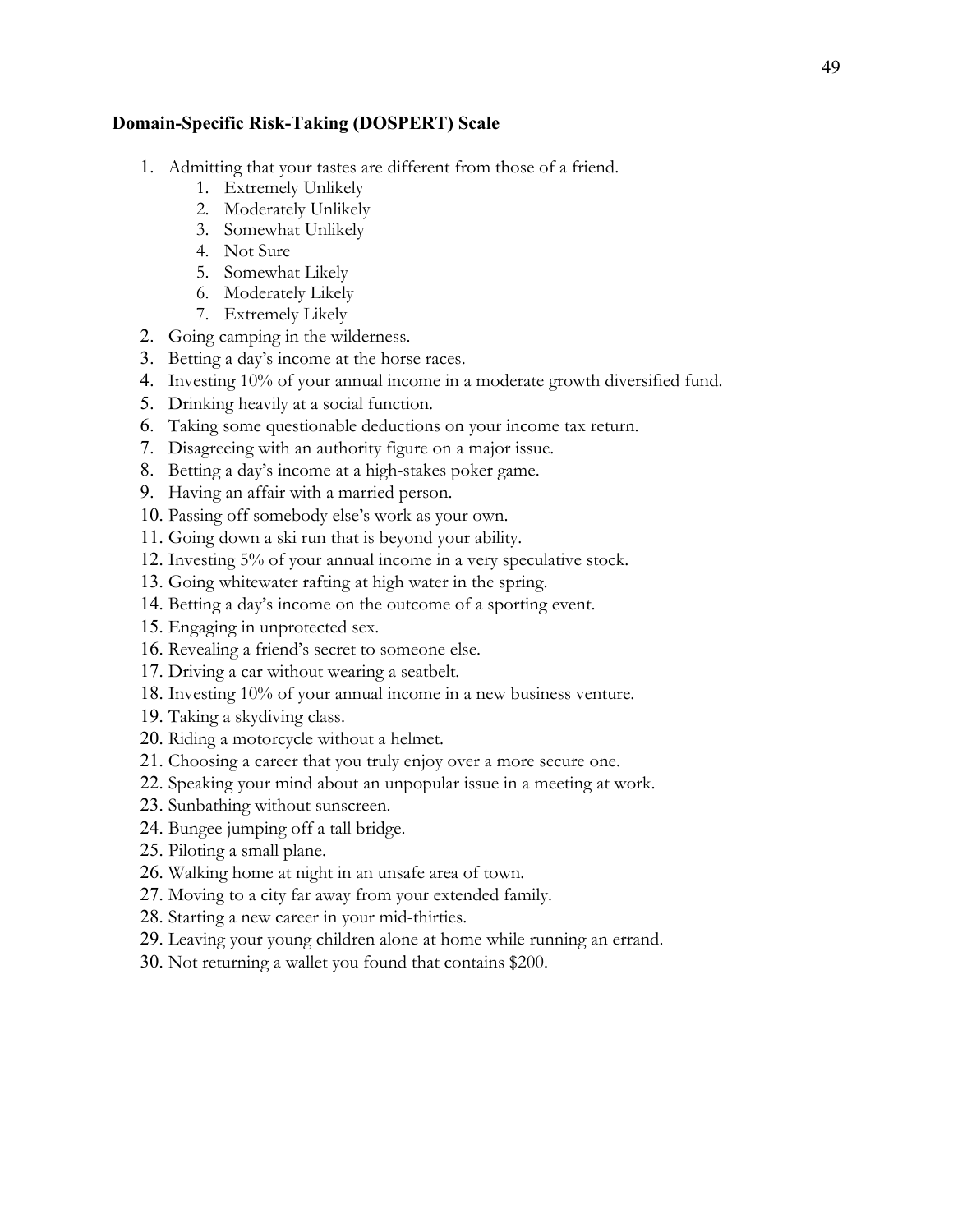# **Mixed-Gambles Task Instructions and Sample Gamble**

In this experiment, you will see a series of screens where you will be asked to choose whether or not you would accept a hypothetical gamble. Please answer by pressing "Accept" or "Strongly Accept" if you would take the gamble, and "Reject" or "Strongly Reject" if you would not.

All gambles are 50/50 shots; that is, there is a 50% chance of winning the green money and a 50% chance of losing the red money.

We don't expect you to choose in any particular way, so please don't choose what you think we might want you to choose, but click on the choice you really would prefer given the option in real life. After each choice, the program will go on to the next screen, and it will tell you when you are done.



Use the mouse to make your choice.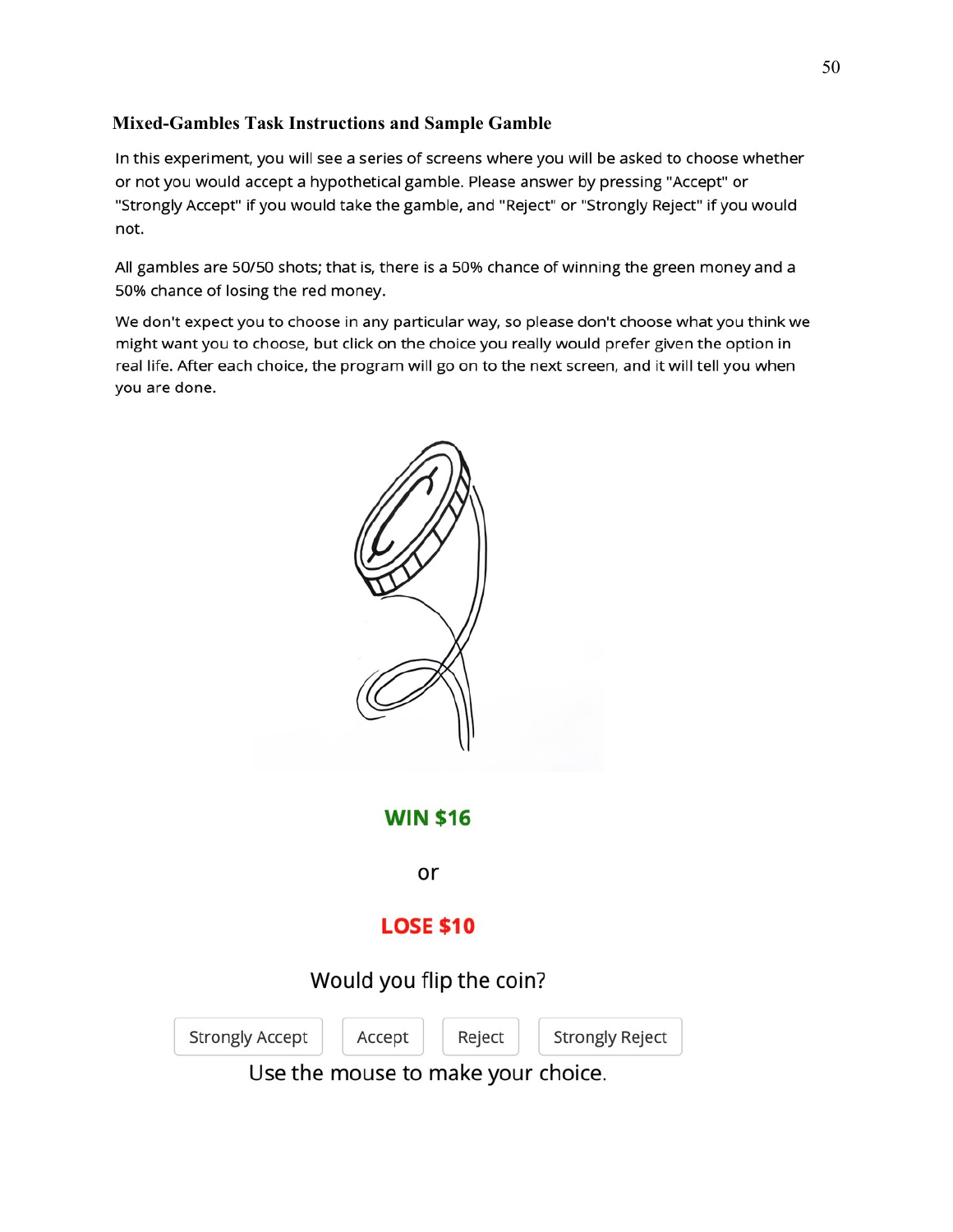# **Dietary Questionnaire**

- 1. Do you eat breakfast?
	- a. Always
	- b. Often
	- c. Sometimes
	- d. Never
- 2. Which beverage do you consume at breakfast?
	- a. Milk
	- b. Fruit juice
	- c. Tea/coffee
	- d. Water
- 3. At breakfast you eat:
	- a. Biscuits/cakes/crackers/breakfast cereals/bread
	- b. Fruit
	- c. Sausages and cheese
	- d. Pizza/flatbread/toast
- 4. Do you eat at least 2 portions (200 g) of fruit every day?
	- a. Always
	- b. Often
	- c. Sometimes
	- d. Never
- 5. Do you eat at least 2 portions (200 g) of vegetables every day?
	- a. Always
	- b. Often
	- c. Sometimes
	- d. Never
- 6. Do you usually eat a cake or a dessert at meals?
	- a. Always
	- b. Often
	- c. Sometimes
	- d. Never
- 7. Do you usually drink wine or beer at meals?
	- a. Always
	- b. Often
	- c. Sometimes
	- d. Never
- 8. Do you usually eat breakfast, lunch and dinner every day?
	- a. Always
	- b. Often
	- c. Sometimes
	- d. Never
- 9. Your diet:
	- a. Is different every day
	- b. Is different only sometimes during a week
	- c. Is different only during the weekend days
	- d. Is very monotonous
- 10. Your diet is based mainly on:
	- a. High protein content foods (meat, fish, eggs, cheese, dried legumes)
	- b. High carbohydrate content foods (bread, pasta, rice, potatoes, biscuits)
	- c. Different foods every day
- 11. Your snacks are based mainly on: